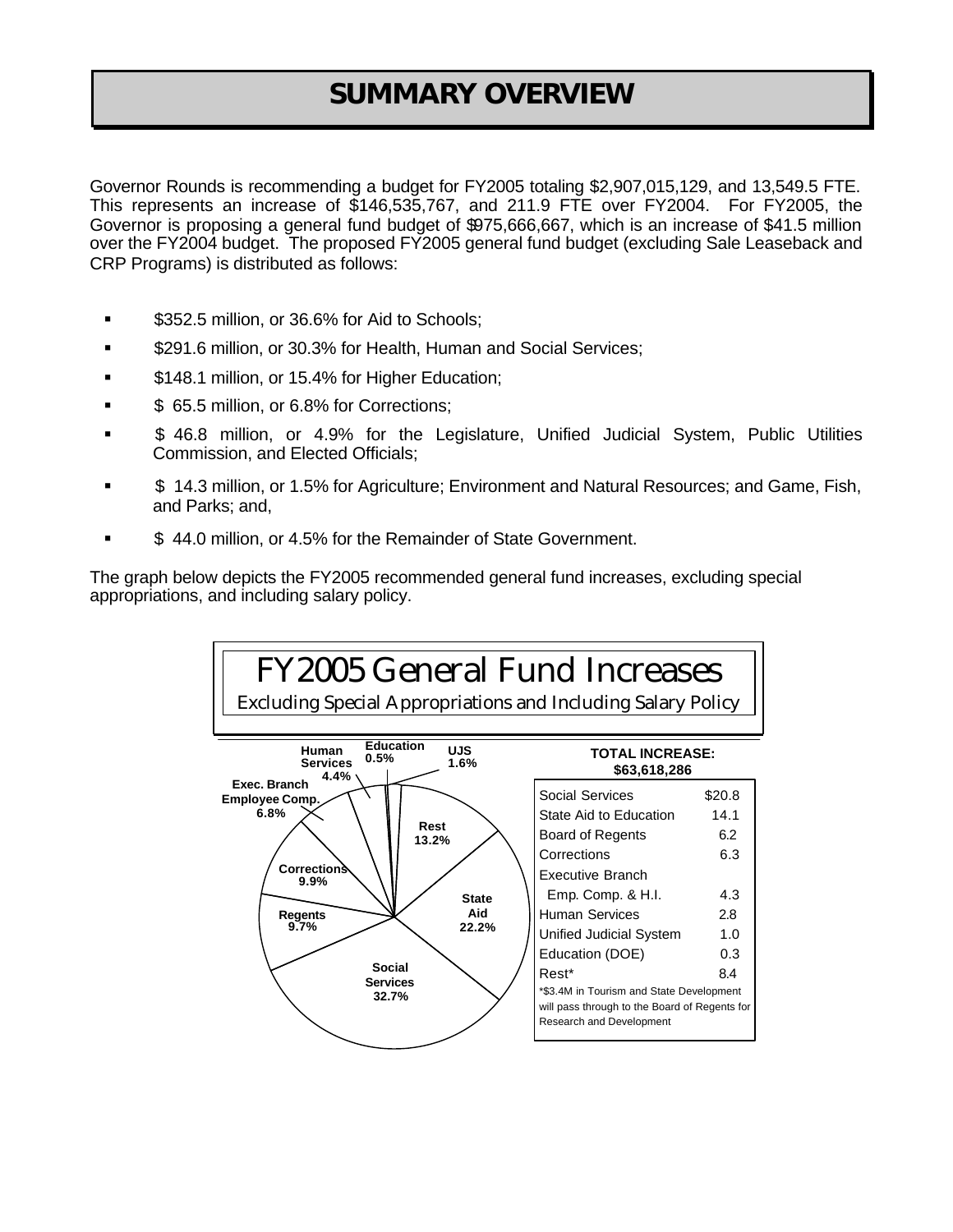# *SOUTH DAKOTA AND U.S. ECONOMIC FORECAST*

# *U.S. ECONOMY*

## *RECENT ECONOMIC ACTIVITY*

*The following section briefly summarizes recent economic activity in the United States, based on publications by Global Insight. Global Insight is one of the most respected economic forecasting firms in the world.*

The U.S. economic expansion, after lasting 10 years, ended with the U.S. economy dipping into a recession from March 2001 to November 2001. The main reason for the slowdown in the economy was the high-tech bubble burst. Losses in the stock market had significant impacts on the job market and consumers' savings and retirement accounts. Although the terrorist events of September 11<sup>th</sup> occurred after the economy was officially in a recession, thousands of additional jobs were lost due to the event as consumers cut back on travel and related recreational spending.

The recovery from the recession has been tagged a "jobless recovery" since payroll employment has yet to see a significant turnaround in positive growth. However, the employment outlook has brightened lately as the last few months have shown gains in nonfarm employment. According to the latest figures, the economy added 35,000 jobs in August, 125,000 jobs in September, and 126,000 jobs in October. The majority of the growth in jobs has been in service-providing sectors, as the manufacturing sector continues to shed jobs.

A major reason the economy has been able to grow despite the lack of job growth is because of outstanding gains in productivity. Productivity rose 5.4% in 2002, and in 2003, nonfarm productivity has grown 7.0% in the second quarter and 8.1% in the third quarter. Over the past eight quarters, productivity has increased 11%. The U.S. has not had a stretch of productivity growth like this since 1950.

Consumer spending on vehicles and housing, which are usually drags on the economy during recessions, helped prop it up during the downturn. Strong consumer spending on vehicles was fueled primarily by automotive incentives. The housing market benefited from low mortgage rates and the drop in the stock market as investors moved their savings into more tangible assets. Consumer spending on vehicles continues to remain strong, and the housing market continues to shatter records.

- **•** Real gross domestic product (GDP) grew 3.8% in 2000, 0.3% in 2001, and 2.4% in 2002. So far, in the first three quarters of 2003, real GDP has grown 1.4%, 3.3%, and 7.2%. The 7.2% growth in GDP in the third quarter was the best GDP growth in 19 years.
- **•** The ISM index for manufacturing activity rose to 57 in October. This was the fourth straight month of an increase, and the 57 was the highest reading since February 2000. A reading below 50 usually indicates the manufacturing sector is contracting, and a reading above 50 usually indicates it is expanding.
- **•** The October employment index for manufacturing was below 50 for the  $37<sup>th</sup>$  consecutive month at 47.7, indicating that manufacturing continues to cut payrolls. However, the index for October was the best reading since late 2000, signaling that the pace of job losses in the manufacturing sector is at least slowing.
- **•** The unemployment rate fell 0.1% between September and October to 6.0%. The 6.0% rate in October was below the June peak of 6.4%, but above the 5.8% unemployment rate reported in October 2002.
- **•** The September employment cost index posted a four-quarter rise of 3.1% in wages and salaries. This gain was higher than in the prior two quarters, but is still substantially lower than the increases from 1996 through the summer of 2002. In October, average hourly wages showed a 12-month increase of 2.4%. This was the smallest gain since the mid-1990's.
- **•** In the first three quarters of 2003, personal income grew 3.0%, 3.4%, and 4.0%. Between 1996 and 2000, personal income increased between 4.9% and 8.0%. In 2001 and 2002, the growth in personal income slowed, increasing 3.3% and 2.7%, respectively.
- **•** Consumer expenditures decreased 0.3% in September, after growing 1.1% in August and 1.0% in July. For the third quarter of 2003, consumer spending rose at a 6.6% annual rate, much higher than the prior two quarters of the year (3.8% in the second quarter and 2.0% in the first quarter).
- **•** Construction spending posted its second-best performance in 30 months in September, rising 1.3%. Nonresidential construction accounted for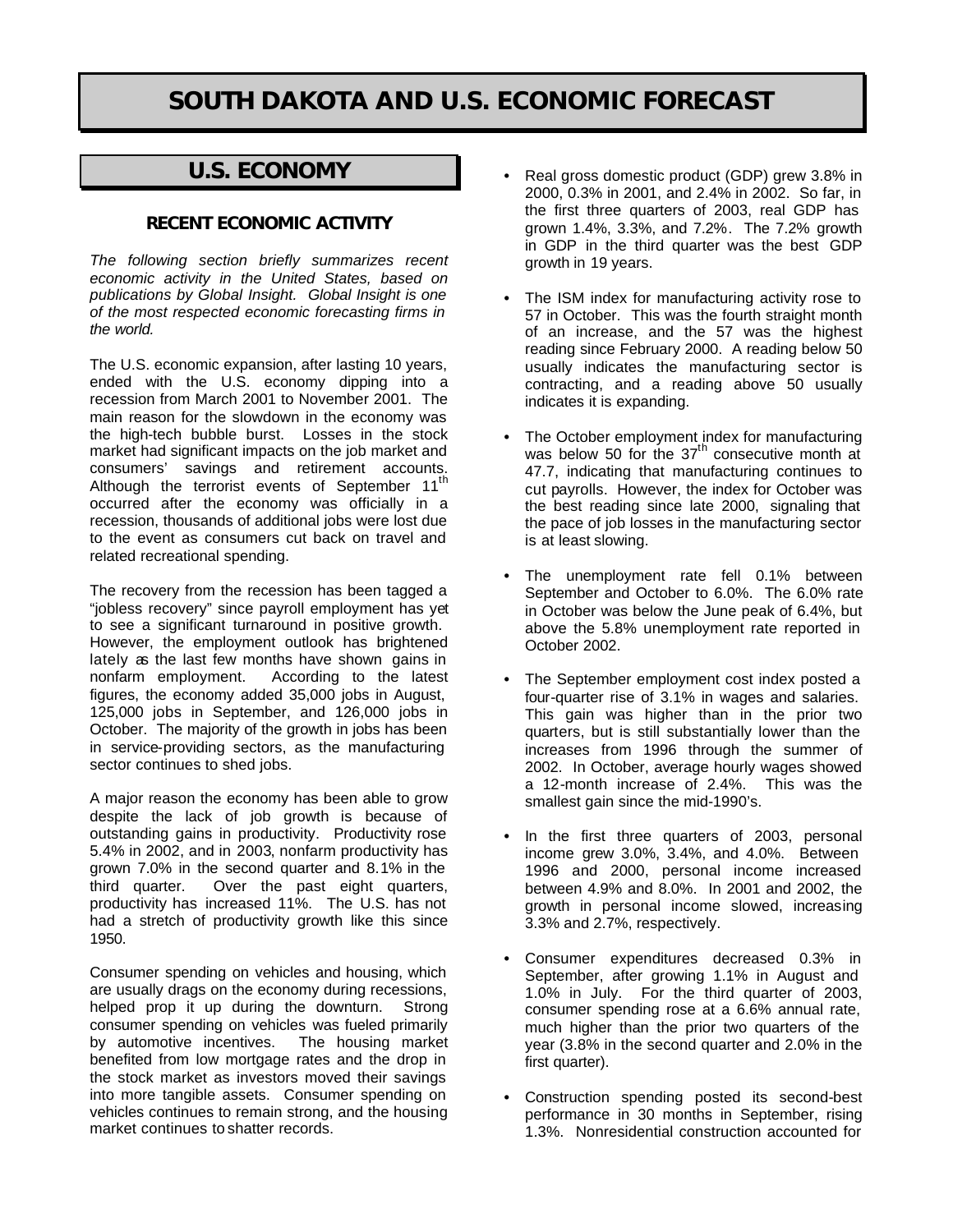the majority of the strength in the September figure, increasing 2.5%. Residential construction increased 1.3%, and public construction was flat for the month.

- **•** In the month of October, single-family housing starts increased 5.7%, up 18.4% from last year. In addition, permits for single-family homes hit a record high for the fifth straight month, rising 3.2% in October. Overall, housing starts rose to an annual rate of 1.96 million units for the month, the highest rate since January 1986.
- **•** The Federal Reserve lowered the target federal funds rate 25 basis points in June to 1.00%. The last time the Federal Reserve lowered rates prior to this cut was November 2002.

#### *NATIONAL FORECAST HIGHLIGHTS*

*This section summarizes Global Insight's forecast as of November 2003 for various categories in the U.S. economy.* 

*GDP:* The economic expansion appears to be underway in the U.S., and recent economic indicators point towards further strengthening in the economy. However, the 7.2% annual rate of real GDP growth in the third quarter is not expected to be repeated in the near future. This is because during the third quarter, both consumption and residential investment growth were unsustainably strong. In regards to consumer spending, it seems consumers spent their tax cuts in the third quarter. This translated into an amazing annualized growth rate of 6.6% in consumer spending for the quarter. However, there will be no tax rebate checks in the fourth quarter, which will slow income growth and consumer spending. As far as the housing market, it has continued to shatter records. However, it is not anticipated that the record-breaking pace can continue indefinitely, and therefore will start to slow.

GDP is expected to grow at more modest rates in the next few quarters. In the fourth quarter of this year, GDP is forecasted to rise 3.6%. For the four quarters in 2004, Global Insight is projecting GDP growth of 4.1%, 3.7%, 4.9%, and 3.9%. For 2005, GDP growth is forecasted to be 3.3% in the first quarter and 3.2% in the second quarter.

# Global Insight's Baseline Forecast of GDP



On an annual basis, GDP grew 4.3% in 1998, 4.1% in 1999, 3.8% in 2000, 0.3% in 2001, and 2.4% in 2002. Global insight's latest forecast shows GDP growth of 2.9% in 2003, 4.3% in 2004, and 3.6% in 2005.

*CONSUMERS:* Consumers continue to be a driving force in the economic recovery. Due to income tax cuts, real disposable income grew 7.2% in the third quarter. However, despite the rise in disposable income, consumers' savings rate remained essentially the same. In the second quarter of 2003, the savings rate was 3.2%, and in the third quarter it was 3.3%. This shows households spent the majority of their tax cuts in the third quarter, which propelled real consumer spending for the quarter to its strongest growth rate in six years. Global Insight does not believe that the third quarter growth in consumer spending is sustainable, however, and that consumption growth will only post a gain of 1.1% in the fourth quarter. The projected slow growth primarily comes from retreating sales of cars and light trucks. Excluding light vehicles, real consumer spending is forecasted to grow at a 3.4% annual rate in the fourth quarter. This projection includes a good holiday shopping season. It is expected that retailers will see their best holiday sales gains since 1999 this year, as nominal retail sales, excluding autos, are expected to rise 6% over last year. Overall for the year, real consumer expenditures are expected to grow 3.1%. Real consumer expenditures rose 4.3% in 2000, 2.5% in 2001, and 3.1% in 2002.

Real consumer expenditures are projected to grow 3.7% in 2004, based on a couple of major factors. First, the employment situation is expected to recover, which will give a boost to consumer markets. Also, real disposable income is projected to increase 4.3% in 2004, which should spur consumers to spend. Growth in real consumer expenditures in 2005 is not expected to be as robust as in 2004, though, as the stimulus of the tax cuts will be winding down. However, growth is expected to remain relatively strong at 3.3% due to continued gains in employment and income.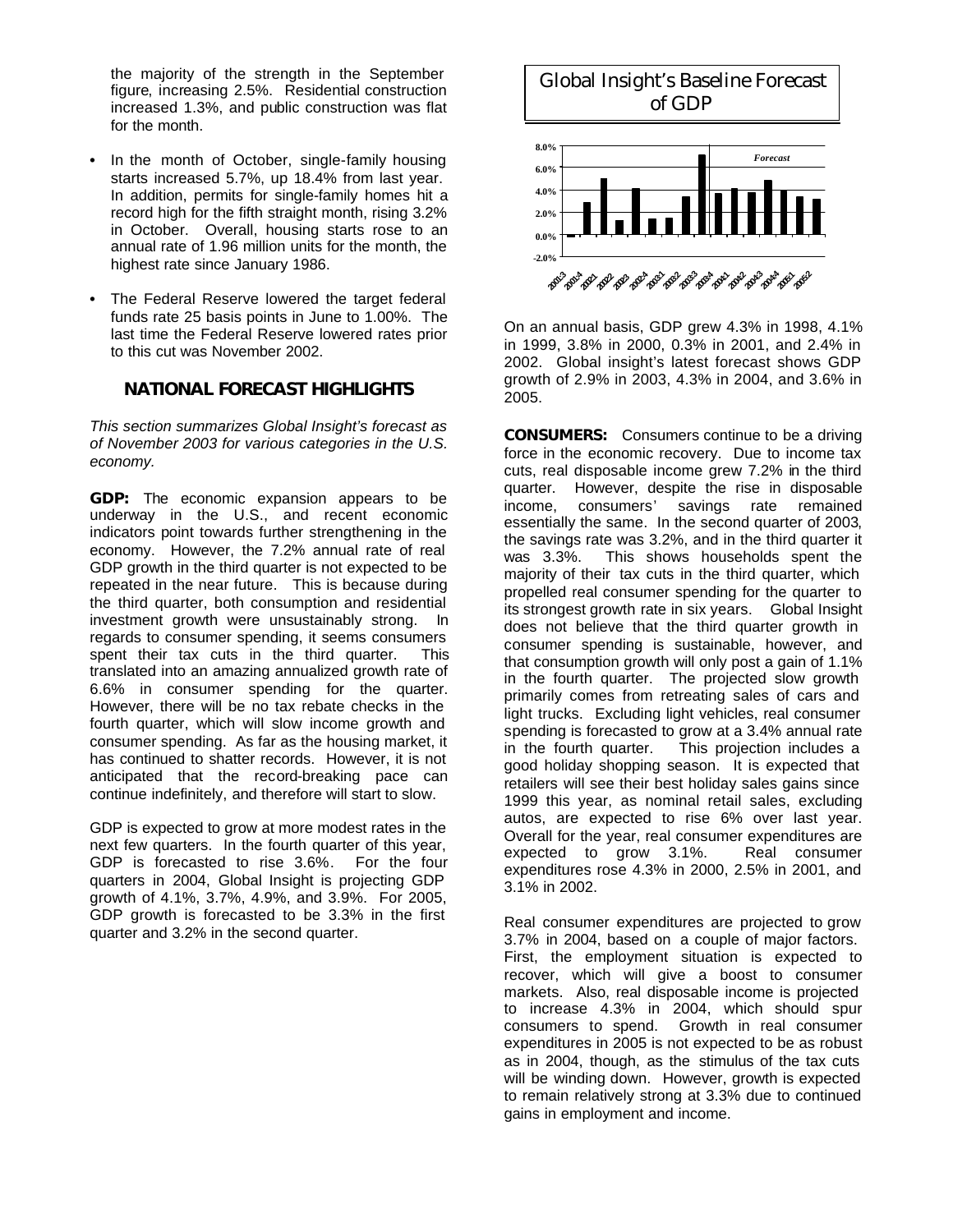*EMPLOYMENT:* Recent economic evidence indicates that the job market is finally beginning to recover, as for the last three months the employment report has actually shown gains rather than losses. All of the gains in the past three months have been in the service sector. The manufacturing sector continues to lose jobs, falling by 24,000 in October.<br>This was the  $39<sup>th</sup>$  consecutive month the This was the  $39<sup>th</sup>$  consecutive month the manufacturing sector has shed jobs. However, the October employment index for manufacturing was 47.7, the best reading since late 2000. Over time, a PMI employment index of 47.8 is consistent with increasing manufacturing employment. Therefore, the October number may be a sign that employment in the manufacturing sector is on the brink of a recovery.

Payroll employment is expected to have bottomed out in the third quarter of 2003. In the months ahead, the job market should strengthen and contribute to economic growth. The amazing gains that have been seen in productivity lately have allowed businesses to produce extra output without hiring more workers. However, the monthly employment data indicates that businesses may have finally pushed their current work force to the limit, and therefore are now being forced to add more workers. In the next few quarters, Global Insight is projecting more moderate productivity gains, combined with increases in employment. The gains in employment are expected to continue to be concentrated in the service sector. Although the pace of job losses in the manufacturing sector is slowing, Global Insight does not expect industrial payrolls to bottom out until the first quarter of 2004.

Overall, after falling 0.4% in the third quarter of 2003, payroll employment is projected to grow 0.5% in the fourth quarter of 2003, and 1.3%, 1.7%, 2.7%, and 2.5% in the four quarters of 2004. In the first two quarters of 2005, payroll employment is projected to grow 2.1% and 2.3%, respectively.



On an annual basis, payroll employment in the U.S. grew 2.4% in 1999, 2.2% in 2000, 0.0% in 2001, and -1.1% in 2002. Payroll employment is forecasted to decrease 0.3% in 2003 and increase 1.1% in 2004

and 2.2% in 2005. The unemployment rate was 4.2% in 1999, 4.0% in 2000, 4.8% in 2001, and 5.8% in 2002. The unemployment rate is projected to be 6.0% in 2003, 6.0% in 2004, and 5.8% in 2005.

*HOUSING:* The housing sector continues to post robust numbers. Housing starts rose 2.9% in October, after rising 4.0% in September. The October annual rate of 1.96 million units is the highest rate recorded since January 1986. Housing permits, which are an indicator of future activity in the housing market, grew 5.9% in October to an annualized rate of 1.97 million units. This rate is the highest since February 1984. Global Insight forecasts that residential construction will contract moderately in the fourth quarter of this year, but will continue to post robust numbers over the next few years as rising employment and income will offset the negative impact of increasing mortgage rates. Housing starts are projected to be 1.792 million units in 2003, 1.722 million units in 2004, and 1.612 million units in 2005. In 2000, 2001, and 2002, housing starts were 1.573, 1.601, and 1.711 million units, respectively.

The 30-year fixed mortgage rate was 5.83% the first quarter of 2003, 5.51% in the second quarter, and 6.01% in the third quarter. In the fourth quarter, the rate is expected to rise to 6.10%, and continue to increase each quarter until the first quarter of 2006. On an annual basis, the 30-year fixed mortgage rate was 8.06% in 2000, 6.97% in 2001, and 6.54% in 2002. It is projected to fall to 5.86% in 2003, and rise to 6.48% in 2004, and 7.01% in 2005.

**INFLATION:** The latest data continues to show very little inflation in the economy. The core consumer price index rose only 1.5% in the third quarter, and the core producer price index for finished goods has exhibited only a fractional increase in the 12 months through September. Global Insight projects that the current stretch of stable prices will gradually give way to mild inflation. After a 2.3% rise in the third quarter, the CPI is expected to increase 1.1% in the fourth quarter. On an annual basis, the CPI increased 2.8% in 2001, and 1.6% in 2002. It is forecasted to increase 2.3% in 2003, 1.4% in 2004, and 1.9% in 2005. The core CPI increased 2.7% in 2001 and 2.3% in 2002. It is projected to increase 1.5% in 2003, 1.9% in 2004, and 2.4% in 2005. The PPI increased 2.0% in 2001 and fell 1.3% in 2002. It is expected to rise 3.0% in 2003, and fall 0.1% in both 2004 and 2005.

*MONETARY AND FISCAL POLICY:* Monetary policy was very aggressive during the economic downturn, with the Federal Reserve cutting rates eleven times in 2001. In 2002, rates were lowered once in November. So far in 2003, the Federal Reserve has cut rates once (in June). The target federal funds rate is now at 1.00%. Global Insight's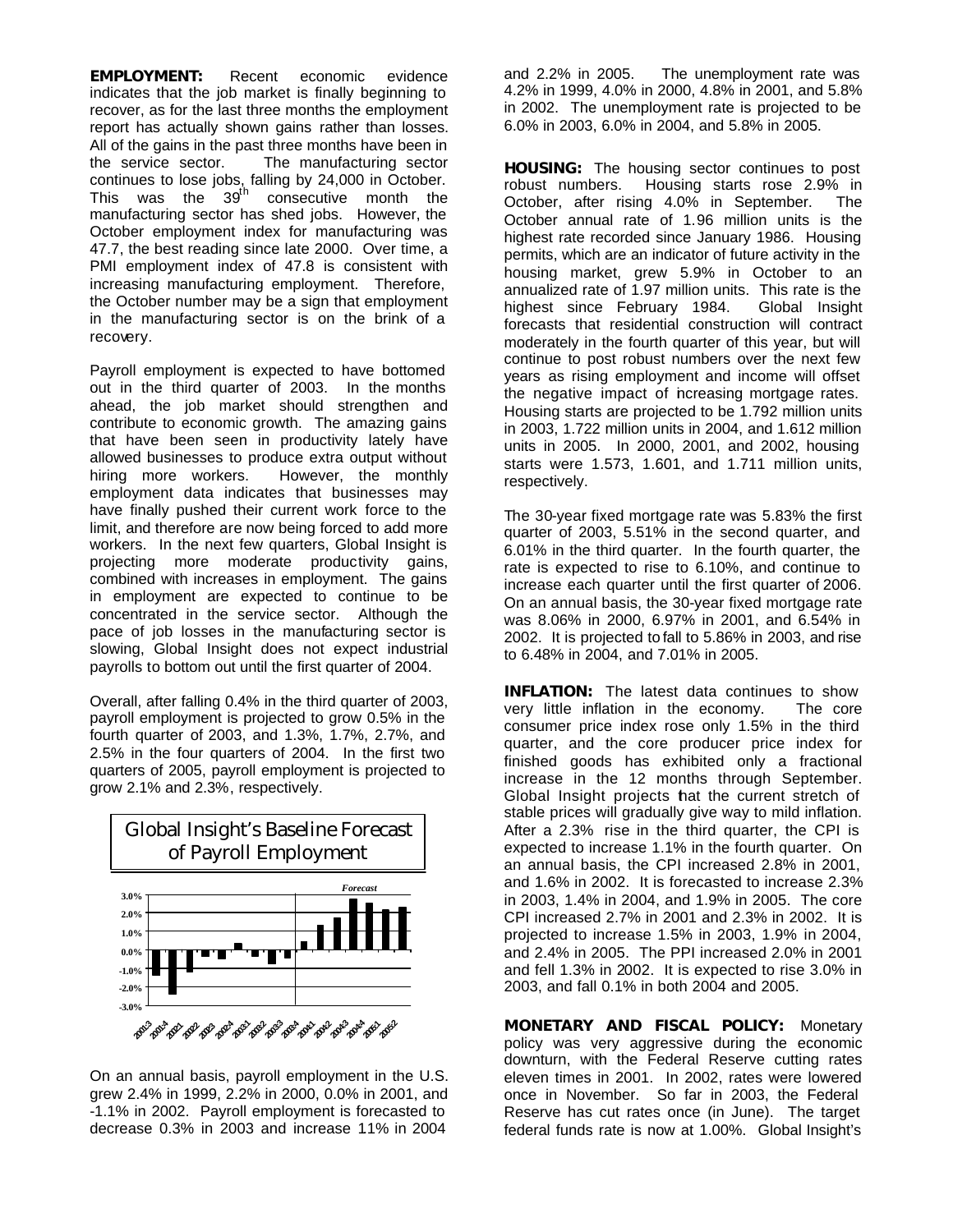view is that the Federal Reserve will not raise the target federal funds rate until next September. This is because the current rate does not risk a rapid acceleration of inflation due to the amount of excess capacity in the economy and the slack in the job market. The prime rate has fallen from 4.75% last October to 4.00% this October.



The federal government appears to have been successful in stimulating the economy. According to Global Insight, federal tax reductions accounted for nearly three percentage points of the economy's 7.2% GDP growth in the third quarter, as consumers spent the majority of their tax cuts during this time. Federal government purchases also continue to invigorate the economy. After growing 4.8% in 2001 and 7.5% in 2002, real federal government purchases are expected to increase 8.2% in 2003, 5.3% in 2004, and 1.6% in 2005.

*INTERNATIONAL:* The recent imbalanced pattern of world growth has produced a U.S. current account imbalance of 5% of GDP. The dollar has fallen in response, and is expected to fall even further. The third quarter national accounts posted its first significant rise in exports since the second quarter of 2002. Goods exports increased at a 7.6% annualized rate, and overall exports rose 9.3%. Global Insight believes the prospects for a sustained, vigorous acceleration in exports are good. This is because of the projected weakening of the dollar and the view that the U.S. is once again leading another rebound in the world economy. After growing 2.0% in 2002, world GDP is forecasted to rise 2.4% in 2003 and 3.3% in 2004.

#### *RISKS TO THE FORECAST*

Global Insight's baseline forecast assumes that the economic recovery is in place, and that the U.S. economy will continue to strengthen. There is a 20% probability that growth will be more robust than what is anticipated. In the optimistic forecast, GDP growth is projected to be 3.0% in 2003, 4.9% in 2004, and 4.0% in 2005. This higher growth comes from a number of areas that have potential for growth

greater than what is in the baseline forecast. For example, world growth may accelerate more than projected, giving U.S. exporters an extra boost. In addition, Global Insight's optimistic scenario assumes the economic recovery allows state and local governments to increase spending faster in 2004 and 2005 than what is in the baseline forecast. It also assumes faster consumer spending growth, spurred by higher consumer sentiment in the next few months. Finally, the optimistic scenario assumes housing will once again outperform the baseline forecast.

Global Insight's pessimistic scenario has a 20% probability of occurring, and is based on a gloomier view of growth than what is in the baseline forecast. The pessimistic scenario assumes that world growth is anemic, and business investing slows. Companies add employees only sparingly, and count on gains in productivity to meet the modest growth in demand. Consumer sentiment then falls in response to the slow pace of hiring in the job market, which slows down growth in consumer spending. In the pessimistic scenario, GDP growth is 2.9% in 2003, 3.2% in 2004, and 2.1% in 2005.

## *SOUTH DAKOTA ECONOMY*

#### *RECENT ECONOMIC ACTIVITY*

*This section briefly summarizes recent economic activity in South Dakota. A prime indicator of a state's economic health is the growth rate of nonfarm employment, considered by most economists as the most timely and comprehensive measure of the performance of a state's economy.* 

The U.S. economy was in a recession from March 2001 to November 2001. In terms of nonfarm employment, the South Dakota economy experienced a slowdown before the national economy. U.S. nonfarm employment growth was 2.4% in 1999 and 2.2% in 2000. Nonfarm employment growth in South Dakota was 2.8% in 1999 and only 1.2% in 2000. However, South Dakota did not see the severity of job losses that occurred nationally during the recession, or what has been seen during the national "job-less recovery." In 2001, U.S. nonfarm employment growth was flat (0.0%), and in 2002 nonfarm employment fell 1.1%. In South Dakota, nonfarm employment grew 0.2% in 2001 and fell 0.2% in 2002. South Dakota has experienced positive year-over-year growth each quarter since the third quarter of 2002, while the U.S. still has yet to see a turnaround in quarterly yearover-year growth.

In the last twelve months (October 2002 to September 2003), nonfarm employment in South Dakota has grown 0.60% over the same period a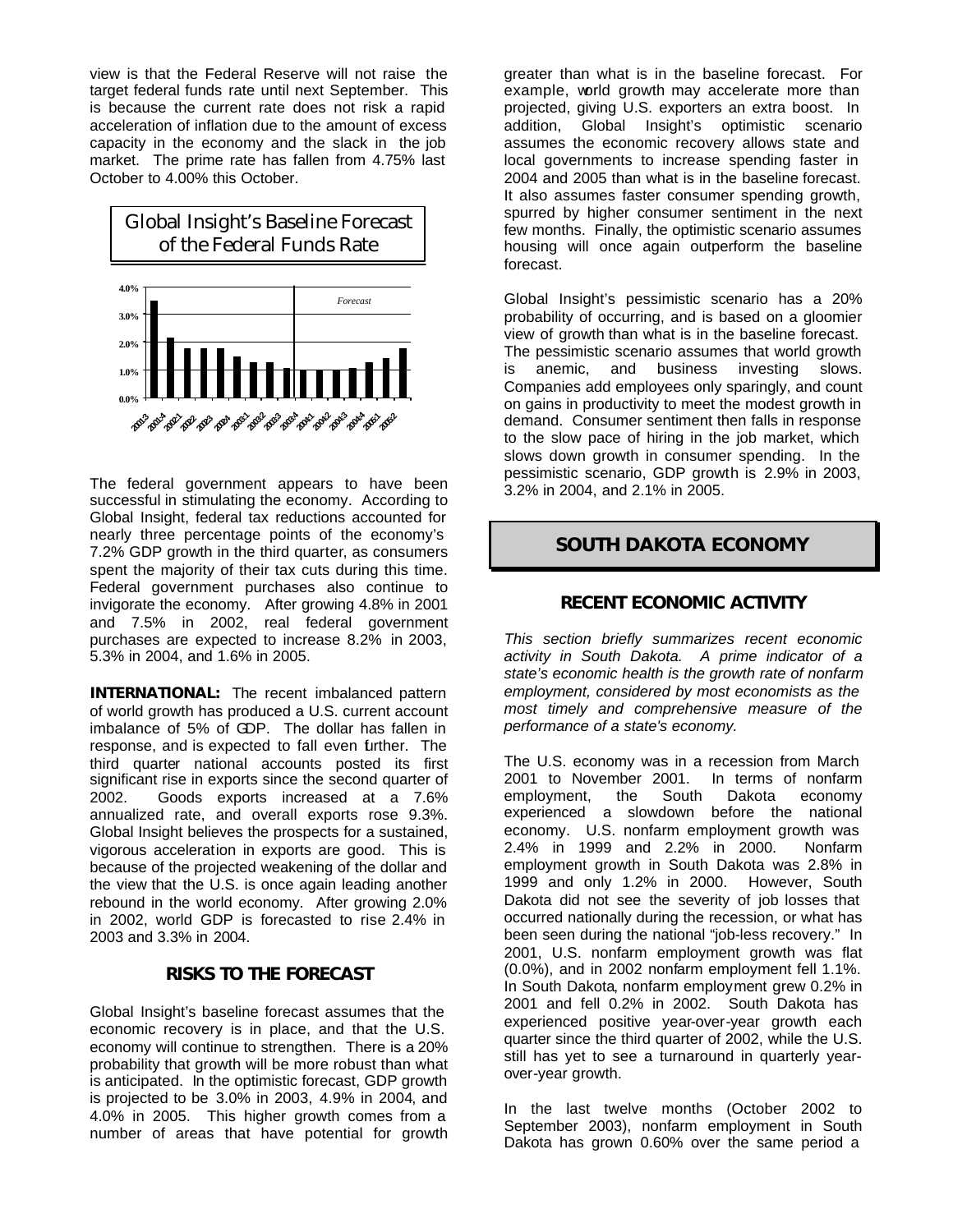year ago. January was the only month that posted a year-over-year loss in jobs in the last twelve months.



- **•** Sectors that experienced strong growth in the last twelve months were construction (3.3%); educational and health services (2.6%); leisure and hospitality (2.5%); government (1.1%); and, trade, transportation, and utilities (0.9%). Sectors that continued to shed jobs, resulting in negative year-over-year growth over the last twelve months were manufacturing (-2.3%) and financial activities (-1.8%).
- **•** For the latest month, September, South Dakota's unemployment rate was 3.4%, up from September 2002's 2.9% rate. At the national level, the unemployment rate for September was 6.1%, also up from the prior year's rate of 5.7%.
- **•** During the month of September, average weekly earnings of manufacturing production workers were up 7.5% over September 2002. Average hourly earnings were up 5.1% over September 2002, and average weekly hours increased 2.3% over the same period.
- **•** In the third quarter of 2003, nonfarm employment in South Dakota grew 1.1% over the same period in 2002. Specifically, the leisure and hospitality sector was up 6.4%, the health services and construction sectors were each up 3.1%, and the educational sector was up 3.0%. The manufacturing sector experienced its fourteenth consecutive quarter of decline, falling 1.8% in the third quarter. Other sectors that reported negative growth in the third quarter of 2003 over the third quarter of 2002 were administrative and support and waste services (-3.5%); finance and insurance (-2.1%); and, professional, scientific, and technical services (-1.2%). In the third quarter of 2002, nonfarm employment grew 0.1% over the same period in 2001.
- **•** Total personal income in South Dakota increased 1.5% from the first quarter of 2003 to the second

quarter of 2003. This growth was considered above average, as growth for the U.S. in the second quarter was 0.8%. Total personal income in South Dakota grew 9.3% from the second quarter of 2002 to the second quarter of 2003. Nonfarm personal income increased 3.9% from the second quarter of 2002 to the second quarter of 2003, while farm income was up 481.8% over the same time period.

- **•** During the latest 12-month period (October 2002 through September 2003), the number of titles issued for new noncommercial vehicles was 36,960, a decrease of 412 (-1.1%) vehicles titled over the prior 12-month period.
- **•** The total number of residential building permits issued during the past 12 months (October 2002 through September 2003) was 3,456, up 410 (13.5%) from the prior 12-month period. The value of building permits issued was \$446.29 million for the past 12 months, an increase of \$80.58 million (22.0%) from the prior 12-month period.

#### *COUNCIL OF ECONOMIC ADVISORS*

*The Council of Economic Advisors, which has been in existence since 1991, consists of economics professors and business people from South Dakota. The purpose of the council is to assist in the development of the best possible forecast of South Dakota's economy. This section summarizes the council's view of South Dakota's economy.*

*TOURISM:* Tourism activity has been good in South Dakota so far this year, particularly in the Black Hills area. The Department of Transportation reported that vehicles entering Sturgis during the Rally was up 8.8% this year compared to last year (541,390 in 2003 versus 497,474 in 2002). According to the Department of Tourism and State Development, visitation at Mount Rushmore National Memorial was up 2.9% year-to-date through October (with 2,914,815 visitors) compared to a year ago. Rapid City Regional Airport passenger traffic was up 18% in October over the same month last year, and passengers were up 4.1% year-to-date over the same period in 2002. Visitation at the Interstate Information Centers was also up through October by 10.7%. Motel occupancy for the state in September was down 2.8% compared to a year ago, but campground occupancy was up 4.5% statewide in August over the same month in 2002. The strong tourism year may be attributed in part to the September  $11<sup>th</sup>$  attacks, as automobile vacations have taken the place of some air travel and Americans have wanted to take more patriotic vacations. For 2004, tourism is projected to remain robust as increased promotions and improvements to many attractions throughout the state are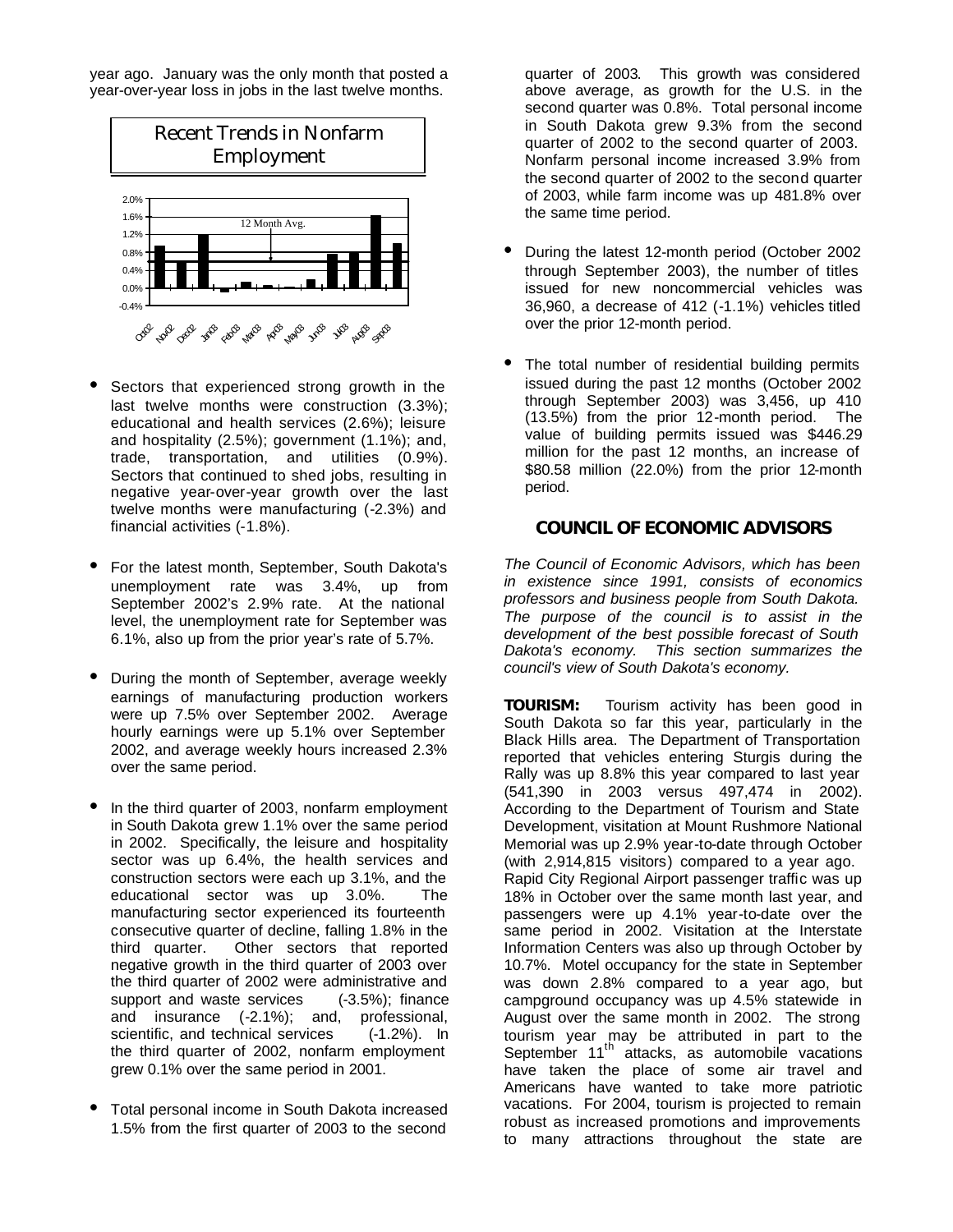expected. Also, tourism should see strong growth in the next few years due to rising incomes, pent-up demand, and a growing retiree population.

*AGRICULTURE:* The drought took its toll on much of South Dakota's agriculture in 2002. Crop yields were down in 2002 from 2001 due to the dry conditions. In addition, the lack of rainfall resulted in shortages of feed and water supplies for livestock, which forced many producers in the state to reduce their herd size. Currently, 2003 production levels look mixed. According to the National Agricultural Statistics Service, South Dakota corn production is projected to be 430.5 million bushels, which is 42% above last year's level. The yield for corn is forecasted to be up ten bushels from last year, at 105 bushels per acre. Soybean production is expected to be down 4% from last year, at 121.8 million bushels. The yield for soybeans is projected to be 29 bushels per acre, down two bushels per acre from last year. All wheat production is up 175% from last year's drought reduced levels, with a yield increase from 2002 of 16.4 bushels. On the livestock side, as of July 1, all cattle and calves in South Dakota were down 3% compared to last year and, as of September 1, the inventory of all hogs and pigs was down 5% from 2002.

The forecast for the South Dakota agricultural economy looks optimistic due to higher prices. Lately, crop prices have been rather high, and due to normal seasonal increases, should remain relatively high. Cattle prices have been extremely strong recently. It is expected that prices will continue to remain strong throughout the end of the year for cattle, and then start to soften. Hog prices are expected to remain relatively stable for the remainder of the year, and then start to ease as we move into 2004. Due to the relatively high prices on both the crop and livestock sides, overall farm income should be up in 2003. However, many farmers and ranchers in the state continue to remain concerned over moisture levels, as topsoil and subsoil moisture continues to be classified as very short to short across a large portion of the state.

*WAGE RATES:* The unemployment rate in South Dakota was relatively low in September at 3.4%, and is projected to be even lower in the future. A low unemployment rate exhibits a tight labor market, which keeps pressure on businesses to increase wage rates to keep and gain employees. Also, it is expected that productivity will remain strong in the state. This should translate into real wage gains for workers as they get compensated for their increased productivity. Overall, wages are expected to continue to rise in South Dakota, and the gains in wage rates should contribute to economic growth in the state.

*CONSTRUCTION:* Construction activity has been extremely robust in South Dakota so far in 2003. This is mostly attributable to the housing market. From January to September, the total number of building permits issued for family houses in South Dakota was 2,714, up 320 over the total number of permits issued during the same period in 2002. The value of building permits issued continues to remain exceptionally strong as well, up \$71.79 million in the last nine months compared to the same period in 2002. It is the council's view that the housing market will continue to post relatively strong numbers due to attractive mortgage rates and strong demand for home ownership. In addition, commercial and contract road construction is expected to give construction activity a boost.

#### *SOUTH DAKOTA FORECAST HIGHLIGHTS*

*Global Insight's forecast of the national economy and the input of the Council of Economic Advisors were incorporated into the forecast of South Dakota's economy. This section summarizes various categories of the latest forecast for the South Dakota economy.*

*EMPLOYMENT:* South Dakota has several advantages over other states that account for its ability to post strong gains in employment. Some of these advantages include a pro-business environment, a central geographic location, an advanced technology base, a low cost of doing business, and a high quality of life.

Between 1990 and 1995, nonfarm employment in South Dakota grew at an average annual rate of 3.5%, which was significantly higher than the national average annual growth rate of 1.4% during this period. The majority of additional jobs in South Dakota during this time period occurred in the manufacturing, construction, and service sectors.

In 1996 and 1997, growth in nonfarm employment slowed to 1.5% and 1.8%, respectively. In 1998, nonfarm employment growth rebounded back to 2.3%, and in 1999 nonfarm employment rose 2.8%. The construction and service sectors experienced strong gains during these years. In 2000, growth slowed again to 1.2%, and then slowed further in 2001 to just 0.2%. In 2002, nonfarm employment fell 0.2%. For 2003, 2004, and 2005, nonfarm employment is projected to grow 0.6%, 1.6%, and 2.0%. Sectors in service-providing industries are expected to see the strongest growth in these years.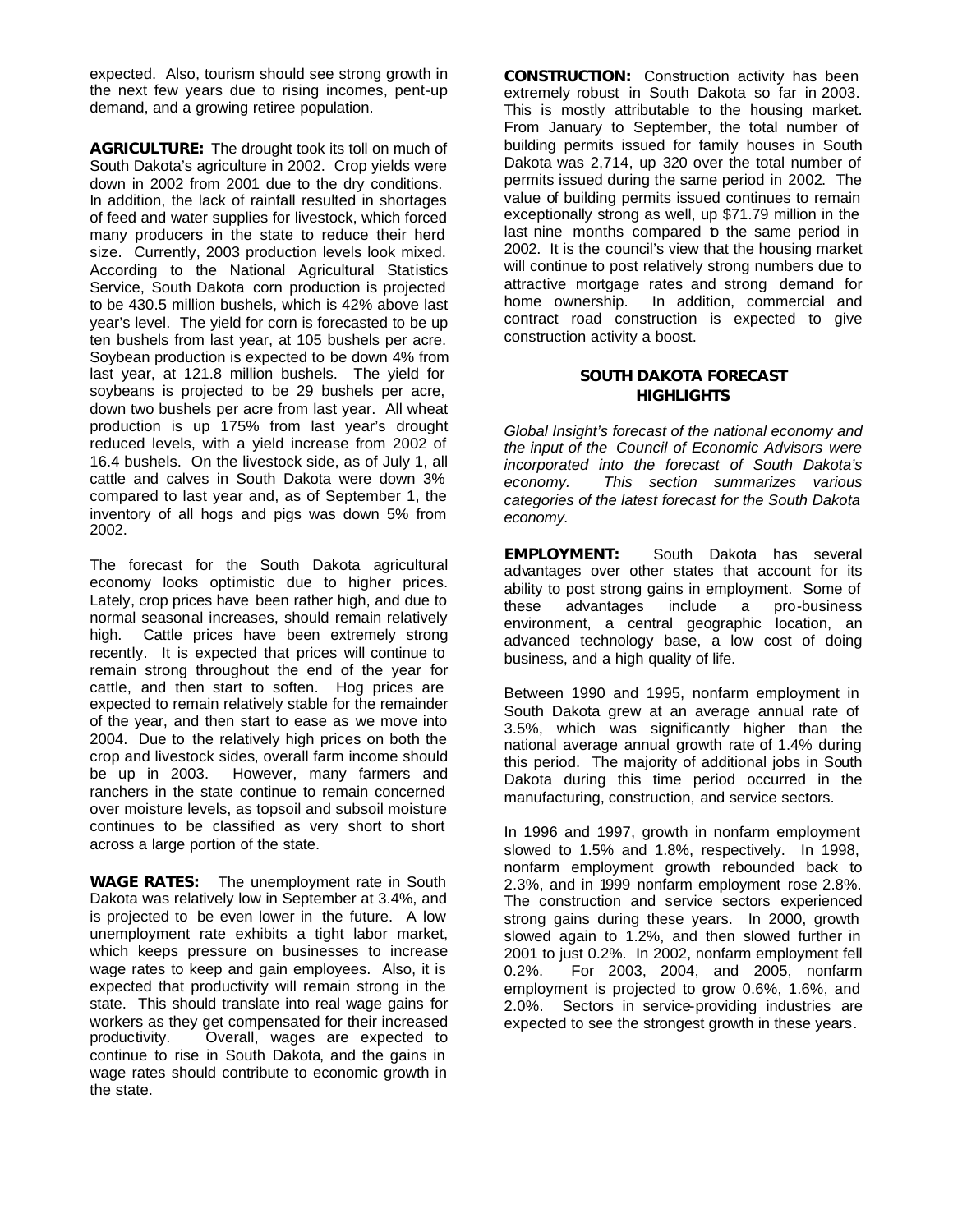

*HOUSING***:** Favorable interest rates and changing demographics in the state have contributed to a strong housing sector in recent years. Between 1991 and 1994, the number of housing starts increased from 2,539 to 4,378 units. In 1995, 1996, and 1997, housing starts decreased. However, since 1998, housing starts have once again increased each year. In 2001 there were 4,479 housing starts, and in 2002 there were 5,015 housing starts. Considering the softness of the South Dakota economy in 2001 and 2002, housing starts in these years were a positive anomaly. Housing starts have continued to remain strong in 2003 and are expected to be higher this year than in 2002. However, housing starts are projected to be lower in 2004 than in 2003 due to rising mortgage rates. Strong demand and strengthening in the job market should keep the housing market relatively strong in 2004, though. In 2005, housing starts are once again expected to be higher than the prior year due to strong demand and rising incomes.



*INCOME:* Between 1990 and 2000, the average annual growth rate in total personal income in South Dakota was slightly higher than the U.S. average during the same time period (5.6% versus 5.5%). Due to the recession and decline in nonfarm employment, income growth has slowed both in South Dakota and in the U.S. Total personal income in South Dakota only grew 3.3% in 2001 and 0.9% in 2002. The poor growth in 2002 was not only due to the fall in nonfarm employment, but also from the negative impact the drought had on farm income. For 2003, total personal income is forecasted to rebound significantly, growing 8.2% based on rising nonfarm employment, disaster payments to farmers, and higher crop and livestock prices. In 2004 and 2005, total personal income growth is projected to remain relatively strong, but be more sustainable. Growth is forecasted to be 4.7% in 2004 and 6.1% in 2005. The strong gains in income growth are expected due to a tight labor market and employers compensating employees for increased productivity.



Nonfarm income rose 6.6% in 1998, 5.4% in 1999, 6.4% in 2000, 4.5% in 2001, and 3.5% in 2002. Growth rates for 2003, 2004, and 2005 are projected to be 4.6%, 6.0%, and 6.4%, respectively.

#### *RISKS TO THE FORECAST*

The current forecast assumes that the South Dakota economy is on the rebound and will continue to strengthen. There are a number of risks to this forecast, though. For example, the national economy may not recover as fast as projected. This scenario would likely hamper expected nonfarm employment growth in South Dakota. One sector that would especially be hurt if the U.S. economy does not recover as forecasted is the struggling manufacturing sector. This sector in South Dakota has already been hit hard by the national recession, losing almost 6,000 jobs between 1999 and 2002. If overall nonfarm employment rises less than projected in South Dakota, it will likely have a negative impact on consumers' confidence in the economy. Lower consumer confidence and slow growth in the labor market often causes consumers to cut back on their demand for goods and services. This reduces current businesses' willingness to hire more employees, and new businesses' desires to start up. Overall, keys to the projected growth in the South Dakota economy are a strengthening national economy, businesses that invest in additional employees, and consumers who are willing to spend money to spur economic growth.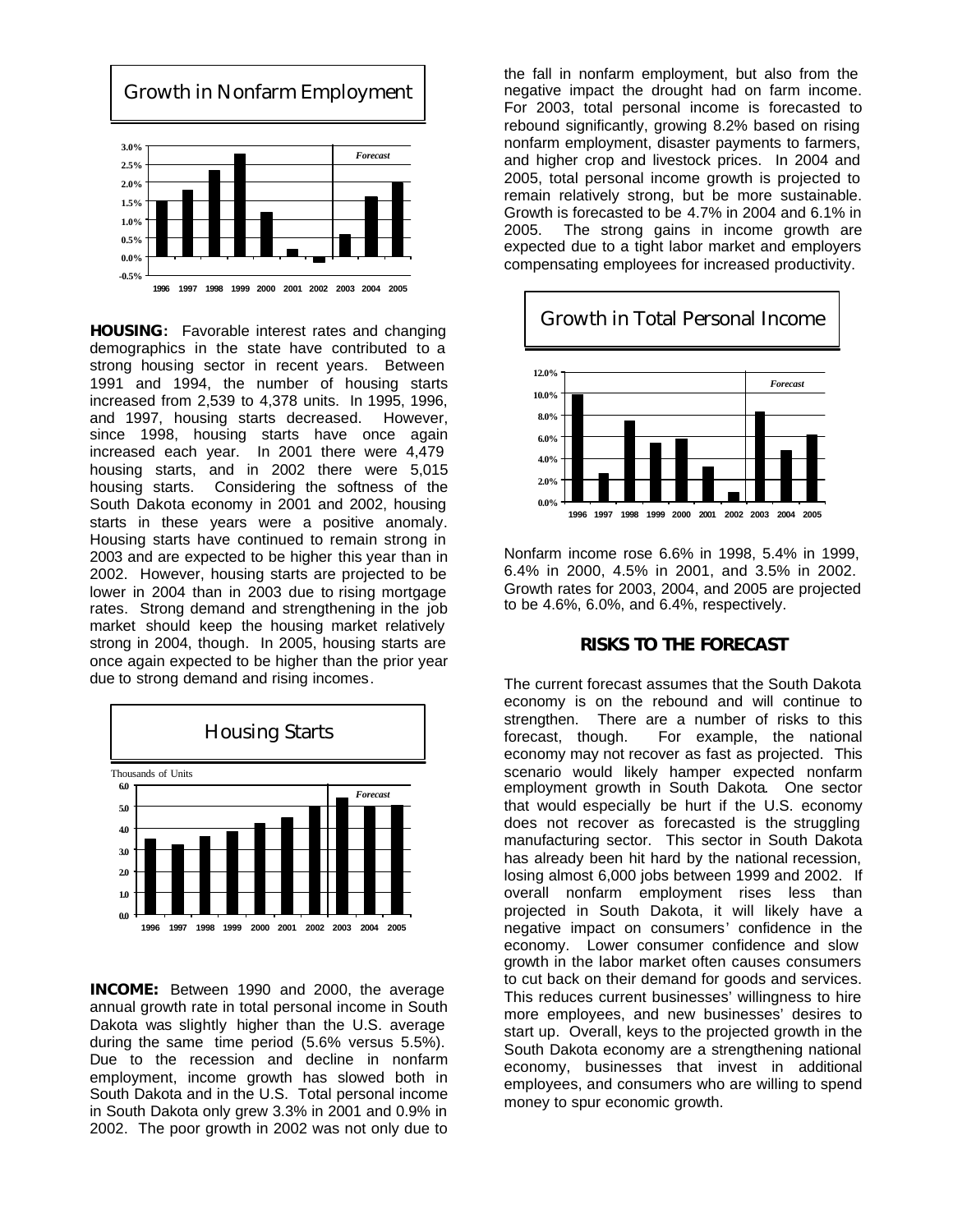# *STATE OF THE STATES*

The Governors' recommended budgets for fiscal year 2004 show some signs of improvement. States continue to grapple with short-term cyclical and long-term structural problems. Plagued by budget shortfalls for the past three years, states still face uncertainty in the current fiscal year and difficult budgetary choices in the years ahead, even amid strong growth recently in gross domestic product and declining job losses. States currently find themselves in a familiar spot: struggling to keep their budgets in balance. Budget gaps are lingering as spending pressures persist, particularly from Medicaid and other health care.

## *SPENDING*

States pared back spending significantly in FY2003 and FY2004. General fund spending in FY2003 grew only by 0.6% above FY2002 levels. Based on FY2004 appropriations, expenditures are expected to rise only by 0.2% over the previous year, the smallest nominal increase since 1979. By comparison, between FY2000 and FY2001, general fund expenditures increased by 8.3%. Expenditures include one-time spending from surplus funds, transfers into budget stabilization funds and other reserve funds, and payments to local governments to reduce property taxes. Some findings include the following:

States continue to rely heavily on certain budget balancing strategies to close spending and revenue gaps. To address these gaps, in FY2003, 32 states enacted across-the-board cuts, 25 states used rainy day funds, 16 states laid off employees, 13 states used early retirement, 13 states reorganized programs, and 29 states used a variety of other methods.

Continuing to provide supportive services for families to achieve self-sufficiency, seven states increased their Temporary Assistance for Needy Families (TANF) cash assistance benefit levels from 1% to 2% in FY2004. One state decreased cash assistance benefit levels by 26%.

More than half the states' budget changes affected local governments in FY2004. Many of these changes reduced aid to local governments.

## *STATE REVENUE ACTIONS*

Revenue collections at the beginning of FY2004 were stagnant, due largely to the length of time it has taken economic recovery to take hold, although revenues recently have begun to improve in some states. In addition to controlling expenditures, drawing from one-time revenue sources, and using a mass of other budget balancing strategies to deal with the budget problems still hounding them, 36 states enacted broad-based net tax and fee increases for FY2004, totaling \$9.4 billion. Two states enacted net tax reductions totaling \$31.1 million.

The largest enacted increases are in the sales tax (\$2.6 billion), personal income tax (\$2.3 billion), and fees (\$1.8 billion). Additionally, 24 states enacted revenue measures that enhance general fund revenue but do not affect taxpayer liability totaling \$3 billion.

In FY2003, sales taxes, personal income taxes, and corporate income taxes were 6% lower than originally budgeted.

## *STATE YEAR-END BALANCES*

Year-end balances, which include both ending balances and the amounts in budget stabilization funds, play a critical role in providing states with necessary resources to deal with unforeseen fiscal downturns. Balances appear to have stabilized: actual FY2002 balances totaled \$18.3 billion, or 3.7% of expenditures, preliminary actual FY2003 balances totaled \$15.2 billion, or 3.1% of expenditures, and appropriated FY2004 balances totaled \$15.8 billion, or 3.2% of general fund expenditures.

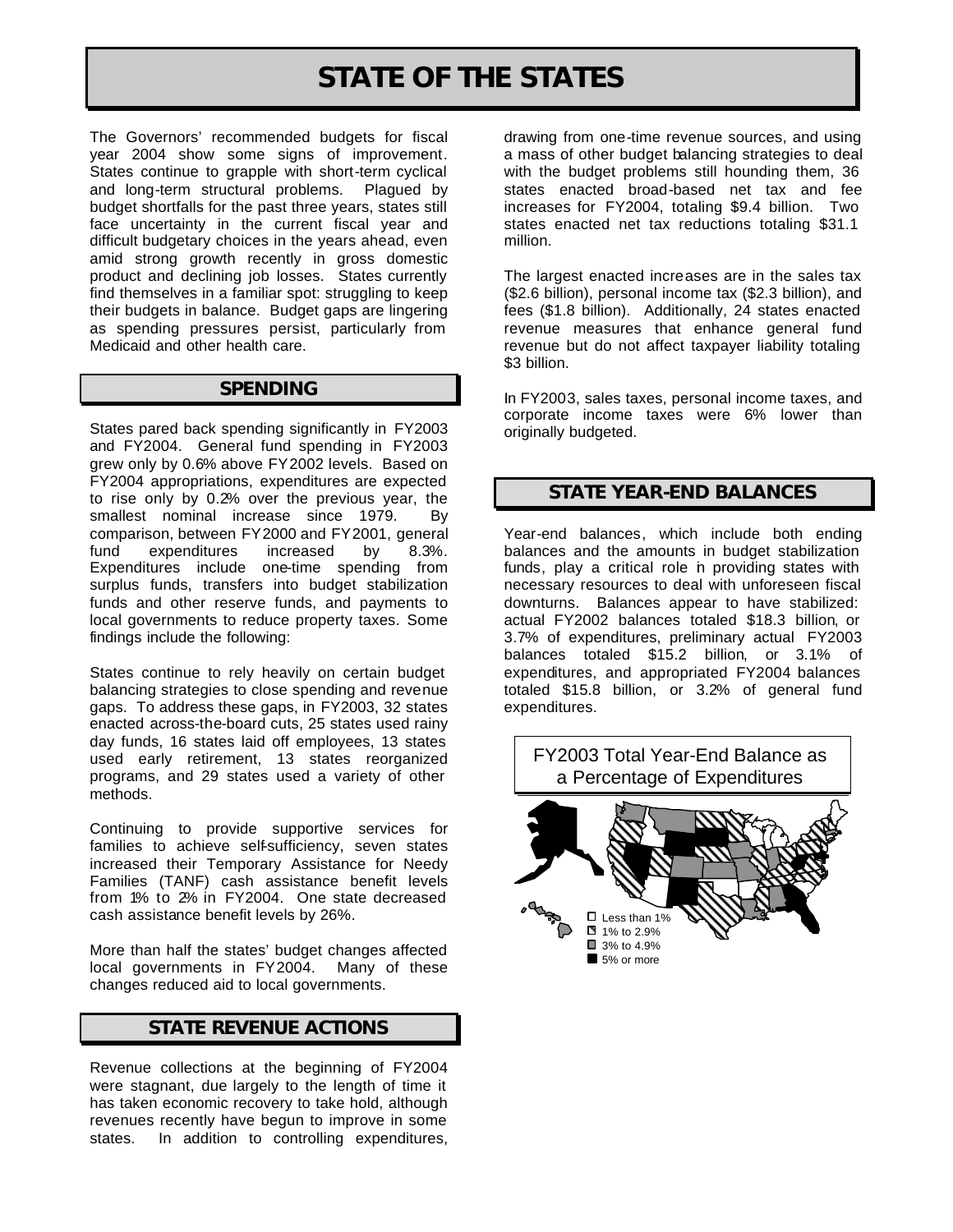# *MEDICAID TRENDS*

The rise in Medicaid spending, coupled with the downturn in state revenue collections, continues to put severe strain on state budgets. Of the total Medicaid beneficiaries, approximately one-quarter are elderly and disabled and three-quarters are children and non-disabled adults, while the costs of Medicaid services are approximately three-quarters for the elderly and the disabled and one-quarter for children and non-disabled adults. Health care costs have a significant impact on state budgets since Medicaid and other health care spending accounts for 30% of total state spending.

Medicaid spending increased by 9.3% in FY2003, after increasing by 12.8% in FY2002, based on the most recent findings of the Kaiser Commission on Medicaid and the Uninsured. This growth rate, at about 23% over two years, compares to an actual decline of 0.3% in state revenue growth during the same time period. States appropriated an increase of 4.6% for FY2004, an amount that most likely will prove to be too low. In fact, 32 states already assume they will have a shortfall in their FY2004 Medicaid budgets. The trends in Medicaid are consistent with the rise in private insurance costs, though Medicaid growth rates in fact are lower. The most recent figures for private insurance reflect an increase in employer-sponsored health benefits of 13.9% in 2003, up from 12. 9% in 2002.

States have been able to maintain a growth rate below private insurance levels due to the aggressive cost containment efforts used by all 50 states. States are faced with the same cost pressures affecting private insurance, such as prescription drug costs increasing at double-digit rates and rising medical services. Enrollment increases have also played a major role in the increase in Medicaid spending, with enrollment increases of 7.8% in FY2003 and an additional 5.3% estimated in FY2004. States are not only limiting spending, but about one-half of them also planned to generate additional revenues for Medicaid. Additional resources often involve fees or taxes placed on health care providers. Other measures include reallocating tobacco settlement funds and increasing cigarette taxes.

Escalating Medicaid costs continue to place Medicaid in the forefront of state budget issues. The Jobs and Growth Reconciliation Act has helped states by providing a temporary increase in the federal Medicaid matching rate, which is expected to provide \$10 billion in fiscal relief to states during FY2003 and FY2004. As states plan for FY2005, the drop-off of the federal relief will force another round of difficult decisions in Medicaid. Over the decade, Medicaid spending is projected to increase at an average annual rate of 8.5%, according to the Congressional Budget Office, a rate that would far outstrip state revenue growth even after a full economic recovery is underway.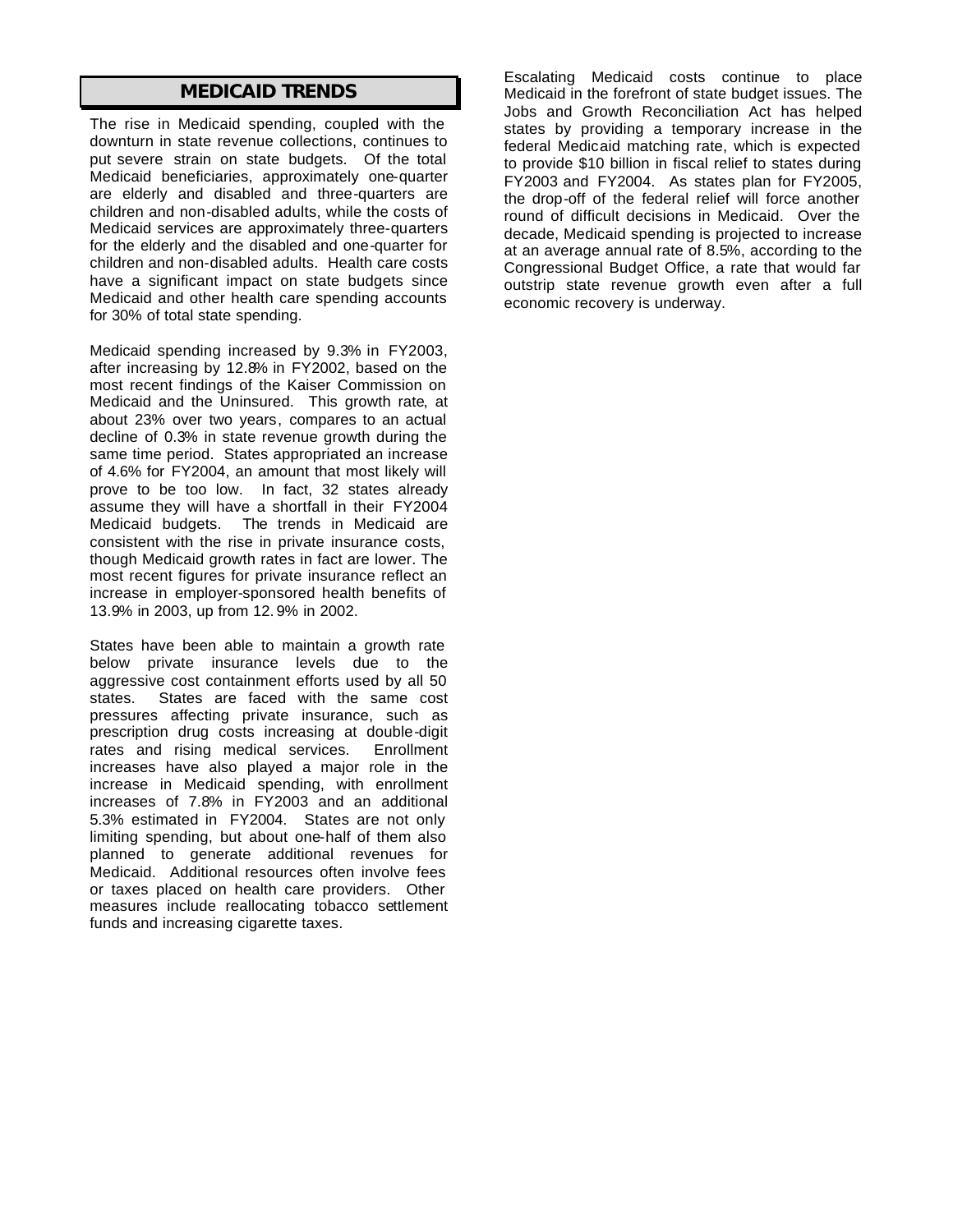# *REVENUE ESTIMATES*

# *SUMMARY*

Total general fund receipts for FY2004 are forecasted at \$938.6 million. Ongoing revenue sources comprise \$910.1 million of the total, and one-time revenue sources are \$28.5 million of the total. The ongoing estimate for FY2004 is an increase of \$35.4 million over FY2003 collections. The primary increase is from the sales and use tax, which is expected to grow \$27.7 million. Net transfers in is expected to increase \$10.7 million over FY2003, primarily due to the transfer of interest earnings from the Education Enhancement and Health Care Trust Funds. Other significant projected sources of growth are from the cigarette tax (+\$6.2M), Property Tax Reduction Fund (+\$5.3M), contractor's excise tax (+\$3.9M), insurance company tax (+\$3.8M), and licenses, permits, and fees (+\$1.9M). Sources that are expected to see a significant decrease in collections between FY2003 and FY2004 are the inheritance tax (-\$17.4M) and investment income and interest (-\$3.9M).

The revised ongoing estimate for FY2004 is \$33.4 million more than the estimate adopted during the 2003 legislative session. Major revisions upward are from the sales and use tax (+\$11.8M), net transfers in (+\$9.1M), and the inheritance tax (+\$5.1M). The most significant downward revision is from investment income and interest (-\$0.8M).

For FY2005, total general fund receipts are projected to be \$975.7 million. Ongoing revenues are forecasted to be \$951.5 million, and one-time receipts are expected to be \$24.2 million. Ongoing receipts are forecasted to increase \$41.4 million, or 4.55%, from revised FY2004 to projected FY2005. The sales and use tax is expected to grow \$31.3 million over revised FY2004 collections. Other significant projected sources of ongoing revenue growth are from the contractor's excise tax (+\$4.0M), the insurance company tax (+\$3.7M), investment income and interest (+\$2.8M), and the Property Tax Reduction Fund (+\$2.2M). The major decrease in collections is expected to be from the inheritance tax (-\$3.6M).

#### **CURRENT REVENUE FORECAST (Dollars in Millions)**

|                                | <b>FY2004</b> | <b>FY2005</b> |
|--------------------------------|---------------|---------------|
| Sales and Use Tax              | 503.7         | 535.0         |
| Contractor's Excise Tax        | 60.1          | 64.0          |
| Bank Franchise Tax             | 33.7          | 34.3          |
| <b>Insurance Company Tax</b>   | 53.6          | 57.3          |
| Inheritance Tax                | 7.1           | 3.5           |
| Property Tax Reduction Fund    | 110.2         | 112.4         |
| Other Ongoing Revenues         | 141.7         | 145.0         |
| One-Time Receipts              | 27.2          | 7.6           |
| Property Tax Reserves          | 0             | 16.6          |
| Obligated Cash Carried Forward | 1.4           | 0.0           |
| <b>Total Revenue</b>           |               | 975. 7        |

#### *SALES AND USE TAX*

In the past few years, sales and use tax collections have accounted for approximately 55% of ongoing general fund revenues. Between FY1980 and FY2003, sales and use tax collections grew from \$140.6 million to \$476.0 million, an average annual increase of 5.45%. During FY2003, sales and use tax collections grew \$18.0 million, or 3.93% over FY2002. Through the first four months of FY2003, sales tax collections were \$168.0 million, or 2.95% above the first four months in FY2002. Through the first four months of FY2004, sales tax collections were \$179.2 million, an increase of 6.65% over the same period last year. For the revised FY2004 estimate, sales and use tax collections are forecasted at \$503.7 million, an increase of \$27.7 million, or 5.83% over FY2003 collections. For FY2005, sales and use tax collections are forecasted at \$535.0 million, an increase of \$31.3 million, or 6.21% over revised FY2004 collections.

## *CONTRACTOR'S EXCISE TAX*

The healthy growth in construction activity had a direct impact on the growth in contractor's excise tax collections between CY1988 and CY2002. The number of housing starts in South Dakota during that period of time increased from 1,979 units to 5,015 units. This expansion in activity contributed to the increase in contractor's excise tax collections from \$16.2 million in FY1988 to \$56.1 million in FY2003, an increase of \$39.9 million. Due to the continuation of relatively low mortgage rates, the housing market has continued to remain robust in 2003. From January to September, building permits issued were up 320 over the same period last year. Growth in the contractor's excise tax is expected to remain relatively strong in FY2004 and FY2005 due to the forecasted strength in the housing market and the South Dakota economy.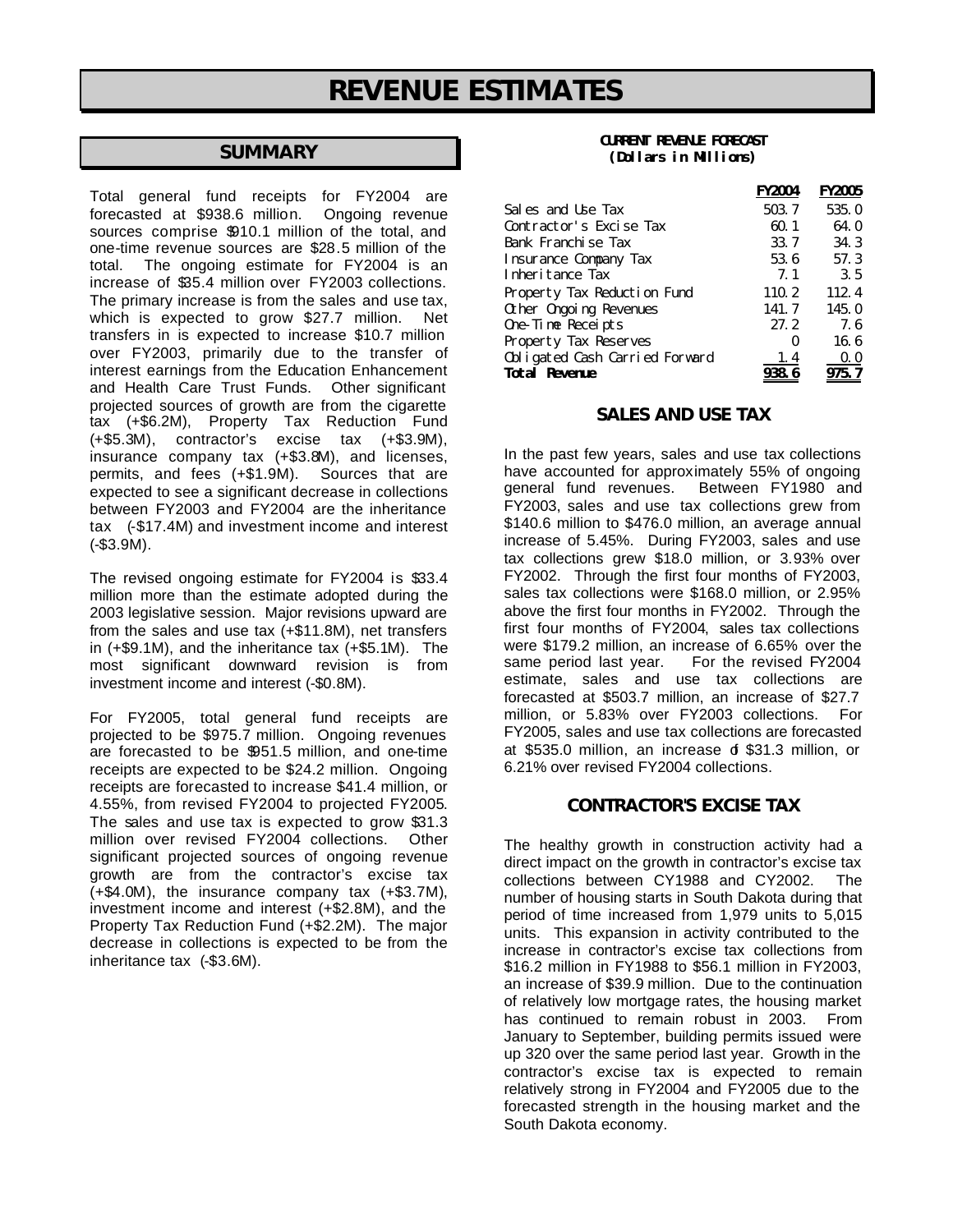Collections from the contractor's excise tax were \$56.1 million in FY2003, up 6.44% over FY2002. Through the first four months of FY2003, contractor's excise tax collections were \$21.9 million, up 6.85% over the first four months of FY2002. During the first four months of FY2004, collections were \$23.7 million, 8.26% more than the same period last year. Contractor's excise tax collections for FY2004 are forecasted at \$60.1 million, an increase of 7.01% over actual FY2003 collections. FY2005 collections are forecasted at \$64.0 million, an increase of 6.58% over estimated FY2004 collections.

### *BANK FRANCHISE TAX*

The bank franchise tax is one of the few general fund revenue sources that is impacted more by the national economy than by the South Dakota economy. This is due to the fact that approximately 90% of bank franchise tax collections are generated by bank card institutions. During the late 1980's, collections grew as the national economy experienced large growth. Collections also grew as the usage of credit cards increased. As the national economy slowed in the early 1990's, bank franchise tax collections decreased. In the mid 1990's, the economy gained momentum. Credit card usage and consumer debt increased, which allowed bank franchise tax collections to increase. The recent slowdown in the economy led to a slowdown in bank franchise tax collections. Now, as the U.S. economy is recovering from the recession, bank franchise tax collections are expected to recover as well.

Through the first four months of FY2004, collections are up 3.52%, or \$0.5 million, over the same period last year. Total FY2004 collections are projected to be \$33.7 million, \$0.5 million higher than actual FY2003 collections. Collections are expected to increase in FY2005 to \$34.3 million, \$0.6 million higher than estimated FY2004 collections.

#### *INSURANCE COMPANY TAX*

Between FY1985 and FY2003, insurance company tax collections grew from \$17.2 million to \$49.8 million, an average annual increase of 6.08%.

In FY2003, insurance tax collections were \$49.8 million, an increase of \$3.6 million, or 7.78%, over FY2002 collections. During the first four months of FY2003, collections were only \$17.6 million, or 2.89% over the same period in FY2002. During the first four months of FY2004, insurance company tax collections were \$19.3 million, an increase of 9.56% over the same period last year. For FY2004, insurance company tax collections are forecasted at \$53.6 million, an increase of 7.53% over actual FY2003 collections. For FY2005, insurance company tax collections are forecasted to grow

6.97% over estimated FY2004 collections to \$57.3 million.

### *INHERITANCE TAX*

Included in this category is the state's share of the inheritance tax and the estate tax. In November of 2000, the voters of South Dakota passed Constitutional Amendment C, which repealed the state inheritance tax on July 1, 2001. The estate tax is imposed upon an estate subject to the federal estate tax. The tax is equal to the credit on the federal tax return for state estate taxes. The state estate tax has no effect on the total amount of tax paid by a deceased person's estate.

Inheritance tax collections were \$31.4 million in FY2001, \$21.1 million in FY2002, and \$24.5 million in FY2003. The increase in collections between FY2002 and FY2003 was due to a settlement of a large estate. Collections in FY2004 and beyond will most likely consist solely of the state's credit of federal estate tax due. For FY2004, collections are expected to decrease \$17.4 million from FY2003 to \$7.1 million. In FY2005, collections are estimated to decrease \$3.6 million from the FY2004 estimate to \$3.5 million.

#### *PROPERTY TAX REDUCTION FUND*

The Property Tax Reduction Fund has traditionally been the source from which the state has funded property tax relief. In 1996, the legislature directed that all receipts from video lottery be transferred into the Property Tax Reduction Fund and checks were written from the fund to the counties to fund the first Property Tax Credit Program. When the new state aid formula went into effect in January of 1997, property tax relief was then paid out of the general fund through state aid to education. The legislature then directed that dollars in the Property Tax Reduction Fund (video lottery receipts) be transferred to the state general fund for property tax relief. A bill was also passed that any general fund surplus at the end of the fiscal year be transferred back to the Property Tax Reduction Fund, after the transfer to the budget reserve. As a result, the balance in the Property Tax Reduction Fund grew to \$65.8 million at the end of FY2003.

HB1104, passed by the 2003 legislature, imposed a tax of 4% on the gross receipts of telecommunication services, beginning in FY2004. Sixty percent of the revenue collected from this tax is deposited in the Property Tax Reduction Fund. Included in the FY2004 and FY2005 Property Tax Reduction Fund estimates are \$3.6 million and \$4.1 million, respectively, from this tax. Video lottery receipts to the Property Tax Reduction Fund in FY2004 and FY2005 are projected to be \$106.7 million and \$108.3 million, respectively.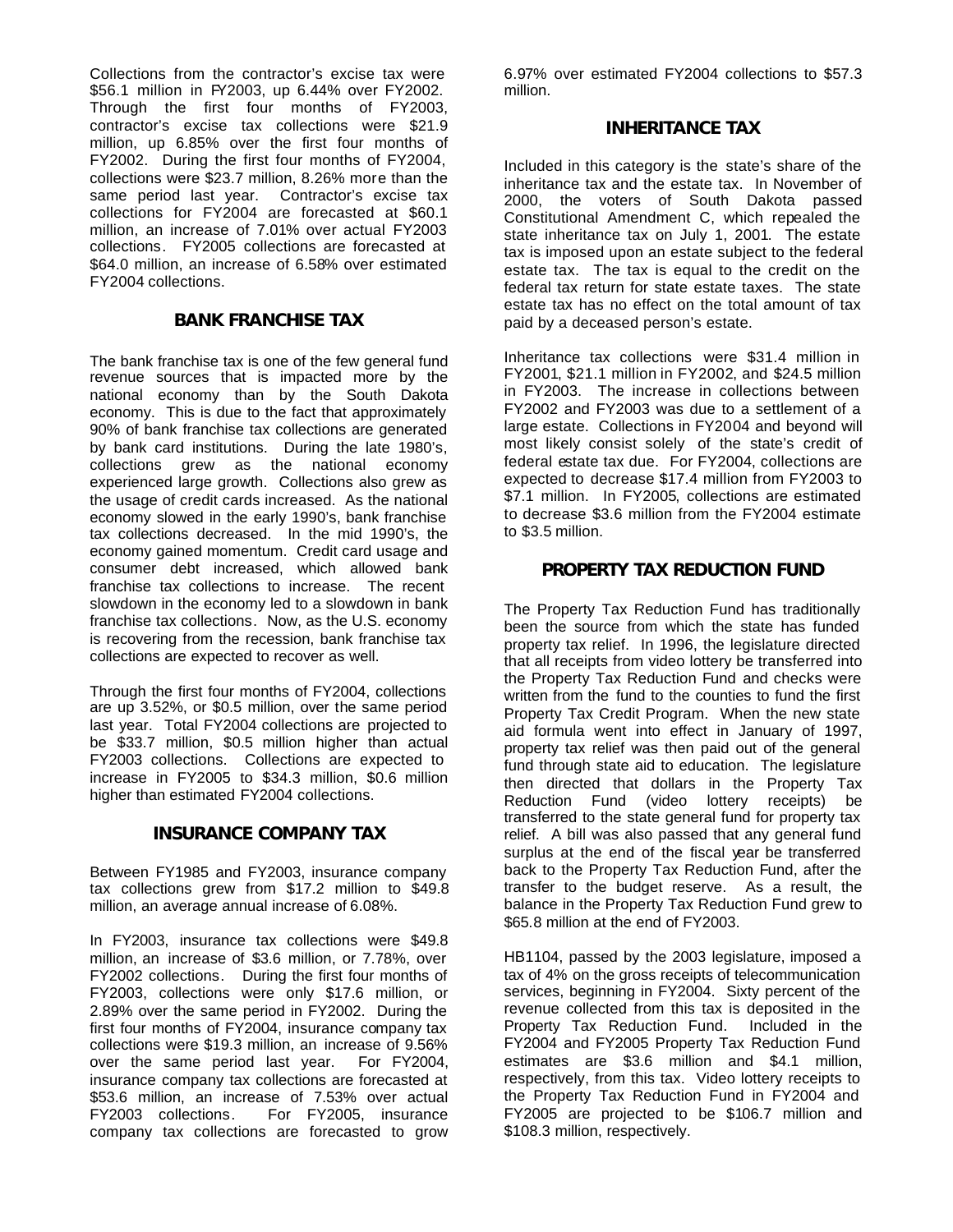The total Property Tax Reduction Fund estimate for FY2004 is \$110.2 million. However, due to the \$66.3 million in fiscal relief that will be provided by the federal government, not all the revenues received in the Property Tax Reduction Fund will need to be transferred to the general fund in FY2004. Rather, the transfer from the Property Tax Reduction Fund for FY2004 will be reduced by the amount of the fiscal relief. Therefore, the projected amount that will be transferred to the general fund in FY2004 from the Property Tax Reduction Fund is \$43.9 million.

In FY2005, all video lottery receipts and revenue from the gross receipts tax on telecommunication services are projected to be transferred to the general fund. Also, it is anticipated that a portion of the cash balance in the form of one-time receipts will need to be transferred to the general fund in order to balance the budget. This amounts to a total transfer of \$129.0 million from the Property Tax Reduction Fund to the general fund in FY2005, of which \$16.6 million is one-time cash from the property tax reserves.

### *ONE-TIME RECEIPTS*

The \$27.2 million estimate in FY2004 from one-time receipts is from the acceleration of interest earnings into the general fund and a \$15.0 million transfer from the Petroleum Release Compensation Fund. HB1099, passed by the 2003 legislature, accelerated the proration of interest earnings in the cash flow fund by having 90% of the estimated proration due to the general fund for the next fiscal year transferred to the general fund in the year in which the interest is earned. This results in one year (FY2004) where the general fund will receive two years of earnings deposits. Included in this category is the estimated amount of FY2004 interest earnings that will be deposited into the general fund (\$12.2 million). HB1069, passed by the 2003 legislature, transferred \$15.0 million to the Petroleum Release Compensation Fund. These funds were transferred to the highway fund during the 2002 legislative session to cover an expected deficit in matching federal highway dollars. This shortfall never occurred; therefore, HB1069 moved the dollars back to the Petroleum Release Compensation Fund. HB1283, the general appropriations bill, transferred the \$15.0 million from the Petroleum Release Compensation Fund to the general fund in FY2004.

The FY2005 estimate of one-time receipts is \$7.6 million. Included in this figure is a one-time transfer of \$3.0 million from the video lottery operating fund to the general fund to help balance the projected budget shortfall in FY2005. The figure also includes \$4.6 million from a securities global settlement with various large brokerage firms accused of providing bad investment advice to their customers prior to and subsequent to the market falling off in 2000.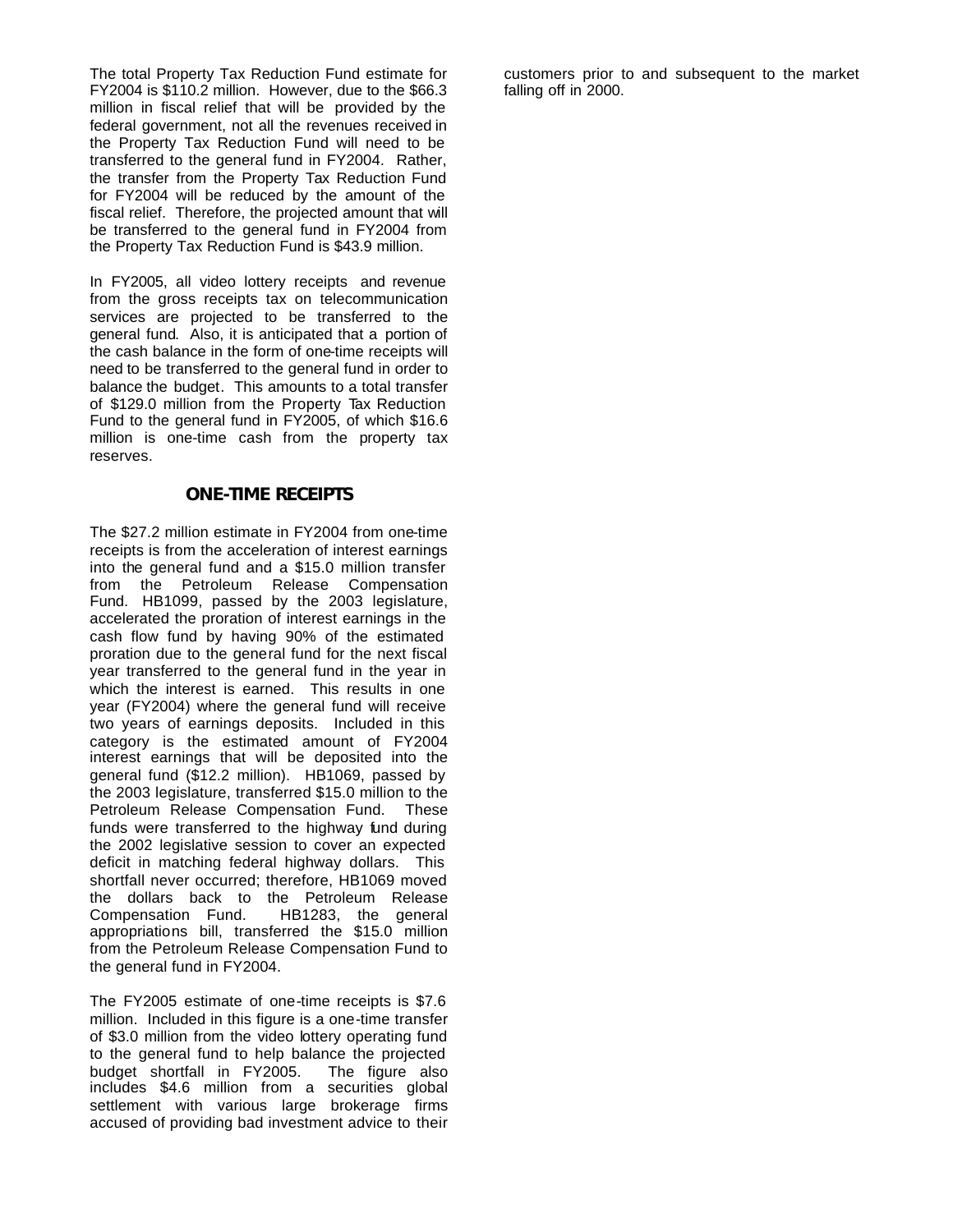# *BUDGET RESERVE*

House Bill 1287, passed by the 1991 South Dakota Legislature, created the budget reserve fund. The purpose of its creation was to place resources into a reserve that would only be used to address emergency situations without having to raise taxes or cut spending. Beginning in FY1992, \$20.0 million was transferred from the general fund to the budget reserve fund. For each year thereafter, the maximum level of funds in the reserve was set at 5% of the general funds appropriated the prior year in the General Appropriations Act, with the funding coming from any unobligated cash remaining in the general fund at the end of a fiscal year. House Bill

1195, passed by the 2002 South Dakota Legislature, changed the maximum level of funds in the reserve to 10% of the general fund appropriations from the General Appropriations Act for the prior fiscal year. The use of funds within the reserve requires an act passed by the South Dakota Legislature. The ending cash balance for FY2005 does not assume that surplus funds will be available. To the extent there is a surplus in FY2004, the ending balance in the budget reserve fund will be adjusted accordingly.

#### *BUDGET RESERVE FUND CONDITION STATEMENT*

|                                                | <b>ACTUAL</b><br><b>FY2002</b> | <b>ACTUAL</b><br><b>FY2003</b> | ESTIMTED<br><b>FY2004</b> | <b>ESTIMTED</b><br><b>FY2005</b> |
|------------------------------------------------|--------------------------------|--------------------------------|---------------------------|----------------------------------|
| Beginning Balance                              | \$38, 226, 604                 | \$33, 146, 391                 | \$39,324,961              | \$40,680,675                     |
| Calculation for Maximum Balance in<br>Reserve: |                                |                                |                           |                                  |
| General Bill Appropriation for<br>Prior Year   | 795, 761, 825                  | 850, 885, 481                  | 875, 000, 575             | 903, 761, 508                    |
| <b>Budget Reserve Percentage</b>               | 5.00                           | 10.00                          | 10.00                     | 10.00                            |
| Maximum Amount in Reserve                      | 39, 788, 091                   | \$85,088,548                   | \$87,500,058              | \$90, 376, 151                   |
| Maximum Transferable Amount                    | 1, 561, 487                    | \$51, 942, 157                 | \$48,175,097              | \$49,695,476                     |
| Amount of General Funds Available              |                                |                                |                           |                                  |
| End of Prior Year                              | S.<br>1, 561, 487              | \$6, 178, 570                  | 1, 355, 714<br>S.         | Ŝ<br>$\bf{0}$                    |
| Transferred in from General Fund               | 1, 561, 487                    | 6, 178, 570                    | 1, 355, 714               | S<br>$\bf{0}$                    |
| Transferred out to General Fund                | 6, 641, 700)                   | 0                              | 0                         | $\bf{0}$                         |
| <b>Ending Balance</b>                          | 33, 146, 391                   | 39, 324, 961                   | \$40,680,675              | \$40,680,675                     |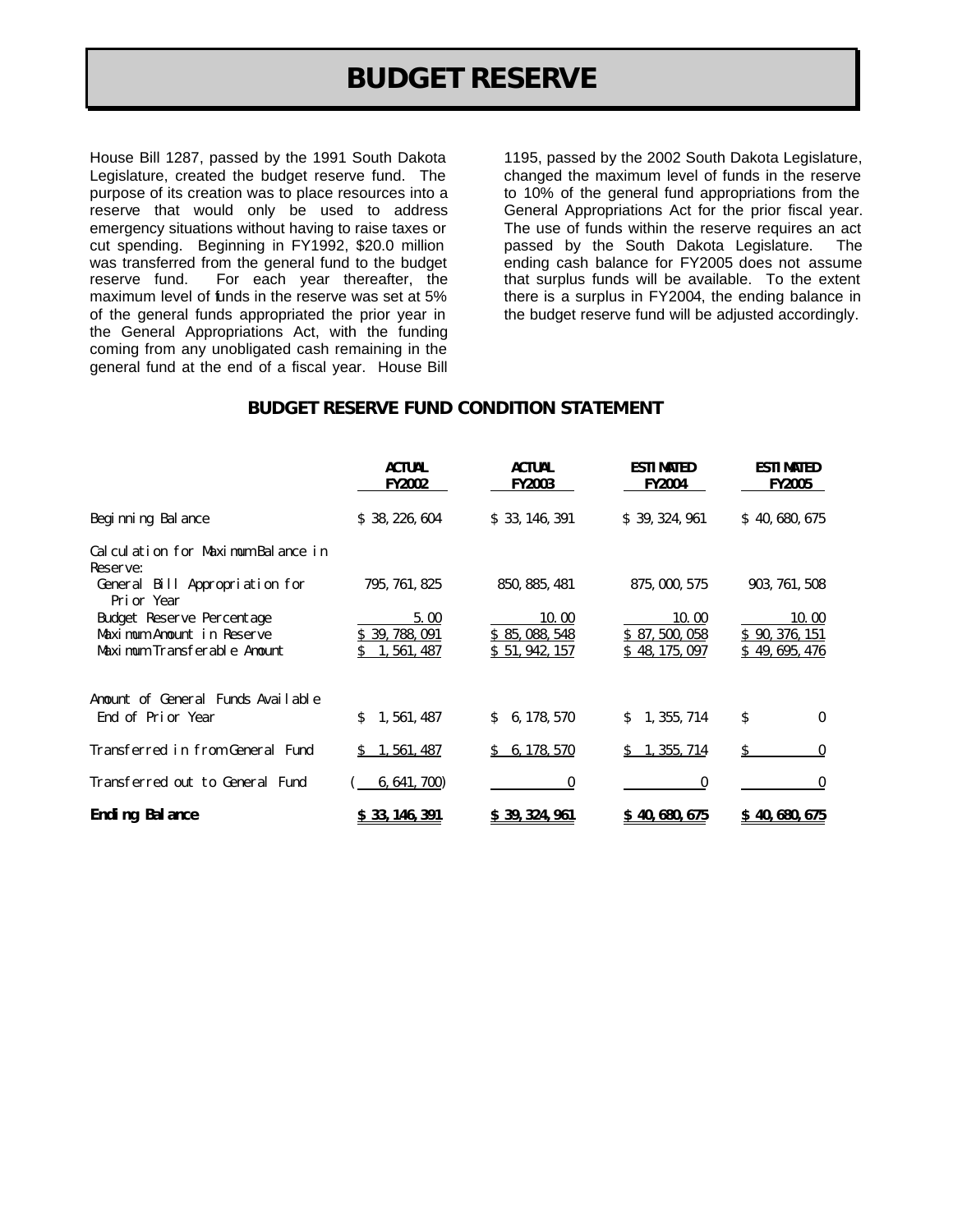# *COMPARISON BETWEEN LEGISLATIVE AND REVISED ESTIMATE FOR FY2004*

|                                       | <b>LEGISLATIVE</b><br><b>ADOPTED</b> | <b>REVISED</b><br><b>FY2004</b> | <b>DOLLAR</b><br><b>CHANGE</b> | <b>PERCENT</b><br><b>CHANGE</b> |
|---------------------------------------|--------------------------------------|---------------------------------|--------------------------------|---------------------------------|
| <b>CONTINUING RECEIPTS</b>            |                                      |                                 |                                |                                 |
| Sales and Use Tax                     | \$491, 864, 847                      | \$503, 688, 444                 | \$11,823,597                   | 2.40                            |
| Contractor's Excise Tax               | 57, 909, 510                         | 60, 069, 801                    | 2, 160, 291                    | 3.73                            |
| Al cohol Beverage Tax                 | 8, 048, 740                          | 7,771,124                       | 277, 616)<br>€                 | 3.45)                           |
| Alcohol Beverage 2% Wholesale Tax     | 799, 281                             | 841, 279                        | 41, 998                        | 5.25                            |
| Cigarette Tax                         | 26, 831, 170                         | 27, 856, 181                    | 1, 025, 011                    | 3.82                            |
| Bank Franchise Tax                    | 32, 451, 712                         | 33, 662, 620                    | 1, 210, 908                    | 3.73                            |
| <b>Insurance Company Tax</b>          | 50, 293, 092                         | 53, 591, 463                    | 3, 298, 371                    | 6.56                            |
| Inheritance Tax                       | 2,000,000                            | 7,090,000                       | 5,090,000                      | 254.50                          |
| Licenses, Permits, and Fees           | 30, 694, 863                         | 31, 716, 950                    | 1,022,087                      | 3.33                            |
| Investment Income and Interest        | 11, 931, 500                         | 11, 097, 207                    | 834, 293)<br>€                 | (6.99)                          |
| Charges for Goods and Services        | 8, 280, 868                          | 8, 283, 687                     | 2,819                          | 0.03                            |
| Net Transfers In                      | 13, 957, 024                         | 23, 028, 883                    | 9, 071, 859                    | 65.00                           |
| Cement Plant Annual Transfer          | 12,000,000                           | 12,000,000                      | $\bf{0}$                       | 0.00                            |
| Mineral Extraction Tax                | 600, 194                             | 407, 371                        | 192, 823)<br>€                 | (32.13)                         |
| Energy Mineral Severance Tax          | 695, 504                             | 697, 759                        | 2, 255                         | 0.32                            |
| Unexpended Carryover                  | 0                                    | 0                               | $\mathbf{0}$                   | 0.00                            |
| South Dakota Lottery                  | 4, 400, 000                          | 4, 430, 000                     | 30,000                         | 0.68                            |
| Property Tax Reduction Fund           | 110, 292, 990                        | 110, 227, 042                   | 65, 948)<br>€                  | 0.06)                           |
| Sal e-Leaseback                       | 12, 478, 191                         | 12, 478, 191                    | $_{0}$                         | 0.00                            |
| <b>CRP</b> Program                    | 1, 152, 786                          | 1, 152, 786                     |                                | 0.00                            |
| <b>SUBTOTAL (CONTINUING RECEIPTS)</b> | \$876, 682, 272                      | \$910, 090, 788                 | \$33,408,516                   | 3.81                            |
| <b>ONE-TIME RECEIPTS</b>              |                                      |                                 |                                |                                 |
| Acceleration of Interest Earnings     | 11, 820, 618                         | 12, 155, 704                    | 335,086                        | 2.83                            |
| Transfer from Petroleum Release Fund  | 15,000,000                           | 15,000,000                      | 0                              | 0.00                            |
| Securities Global Settlement          | 0                                    | 0                               | 0                              | 0.00                            |
| Transfer from Video Lottery Fund      | 3,000,000                            | 0                               | 3,000,000)<br>(                | (100.00)                        |
| Transfer from Budget Reserves         | 0                                    | 0                               | 0                              | 0.00                            |
| Transfer from Property Tax Reserves   | 0                                    | $\mathbf{0}$                    | $\bf{0}$                       | 0.00                            |
| Obligated Cash Carried Forward        | 0                                    | 1, 355, 714                     | 1, 355, 714                    | 100.00                          |
| <b>SUBTOTAL (ONE-TIME RECEIPTS)</b>   | \$29,820,618                         | \$28,511,418                    | $($ \$ 1,309,200)              | 4.39                            |
| <b>GRAND TOTAL</b>                    | <b>S906, 502, 890</b>                | <b>\$938, 602, 206</b>          | S 32, 099, 316                 | 3.54                            |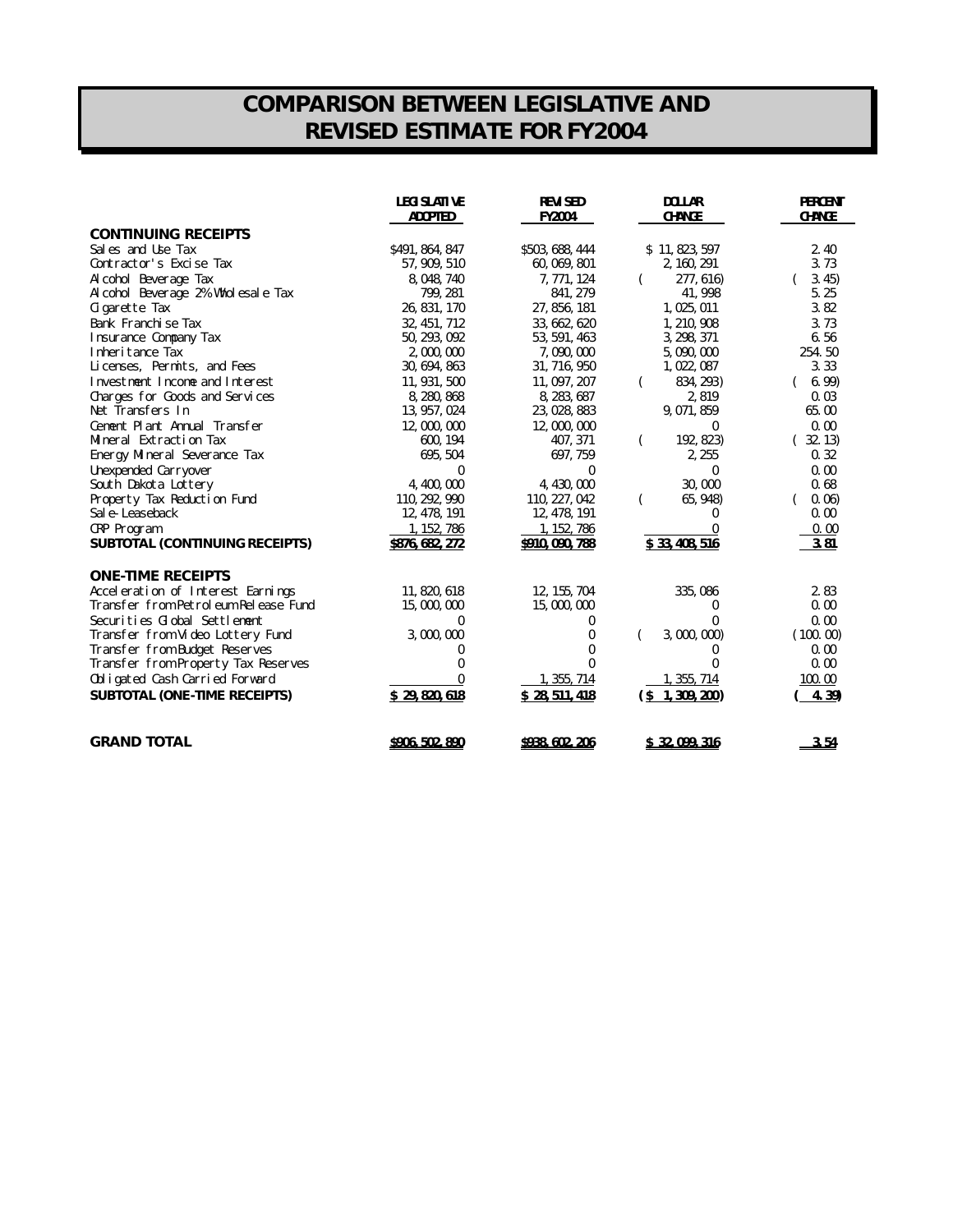# *COMPARISON BETWEEN FY2003 AND FY2004 REVENUE COLLECTIONS*

|                                       | <b>ACTUAL</b><br><b>FY2003</b> | <b>REVISED</b><br><b>FY2004</b> | <b>DOLLAR</b><br><b>CHANGE</b> | <b>PERCENT</b><br><b>CHANGE</b> |
|---------------------------------------|--------------------------------|---------------------------------|--------------------------------|---------------------------------|
| <b>CONTINUING RECEIPTS</b>            |                                |                                 |                                |                                 |
| Sales and Use Tax                     | \$475, 956, 210                | \$503, 688, 444                 | \$27,732,234                   | 5.83                            |
| Contractor's Excise Tax               | 56, 136, 750                   | 60, 069, 801                    | 3, 933, 051                    | 7.01                            |
| Alcohol Beverage Tax                  | 7,606,230                      | 7,771,124                       | 164, 894                       | 2.17                            |
| Alcohol Beverage 2% Wholesale Tax     | 792, 354                       | 841, 279                        | 48, 925                        | 6.17                            |
| Cigarette Tax                         | 21, 660, 817                   | 27, 856, 181                    | 6, 195, 364                    | 28.60                           |
| Bank Franchise Tax                    | 33, 196, 009                   | 33, 662, 620                    | 466, 611                       | 1.41                            |
| <b>Insurance Company Tax</b>          | 49, 838, 203                   | 53, 591, 463                    | 3, 753, 260                    | 7.53                            |
| Inheritance Tax                       | 24, 502, 910                   | 7,090,000                       | (17, 412, 910)                 | (71.06)                         |
| Licenses, Permits, and Fees           | 29, 855, 195                   | 31, 716, 950                    | 1, 861, 755                    | 6.24                            |
| Investment Income and Interest        | 14, 954, 285                   | 11, 097, 207                    | 3, 857, 078)                   | (25.79)                         |
| Charges for Goods and Services        | 8, 570, 862                    | 8, 283, 687                     | 287, 175)                      | 3.35)                           |
| Net Transfers In                      | 12, 296, 414                   | 23, 028, 883                    | 10, 732, 469                   | 87.28                           |
| Cement Plant Annual Transfer          | 12,000,000                     | 12, 000, 000                    | 0                              | 0.00                            |
| Mineral Extraction Tax                | 1, 310, 055                    | 407, 371                        | 902, 684)                      | (68.90)                         |
| Energy Mineral Severance Tax          | 722, 404                       | 697, 759                        | 24, 645)                       | (3.41)                          |
| <b>Unexpended Carryover</b>           | 1, 925, 731                    | $\mathbf{0}$                    | 1, 925, 731)                   | (100.00)                        |
| South Dakota Lottery                  | 4, 004, 199                    | 4, 430, 000                     | 425, 801                       | 10.63                           |
| Property Tax Reduction Fund           | 104, 890, 557                  | 110, 227, 042                   | 5, 336, 485                    | 5.09                            |
| Sal e-Leaseback                       | 13, 100, 000                   | 12, 478, 191                    | 621, 809)                      | 4.75)                           |
| <b>CRP</b> Program                    | 1, 325, 291                    | 1, 152, 786                     | 172, 505                       | (13.02)                         |
| <b>SUBTOTAL (CONTINUING RECEIPTS)</b> | \$874, 644, 477                | \$910, 090, 788                 | \$35,446,311                   | 4.05                            |
| <b>ONE-TIME RECEIPTS</b>              |                                |                                 |                                |                                 |
| Acceleration of Interest Earnings     | $\bf{0}$                       | 12, 155, 704                    | 12, 155, 704                   | 100.00                          |
| Transfer from Petroleum Release Fund  | $\bf{0}$                       | 15,000,000                      | 15,000,000                     | 100.00                          |
| Securities Global Settlement          | $\bf{0}$                       | 0                               | 0                              | 0.00                            |
| Transfer from Video Lottery Fund      | $\bf{0}$                       | 0                               | 0                              | 0.00                            |
| Transfer from Budget Reserves         | $\bf{0}$                       | 0                               | 0                              | 0.00                            |
| Transfer from Property Tax Reserves   | 10, 474, 011                   | $\bf{0}$                        | 10, 474, 011)                  | (100.00)                        |
| Obligated Cash Carried Forward        | 6, 178, 570                    | 1, 355, 714                     | 4, 822, 856)                   | (78.06)                         |
| <b>SUBTOTAL (ONE-TIME RECEIPTS)</b>   | \$16,652,581                   | \$28,511,418                    | \$11,858,837                   | 71.21                           |
| <b>GRAND TOTAL</b>                    | S891, 297, 058                 | \$938, 602, 206                 | S 47, 305, 148                 | 5.31                            |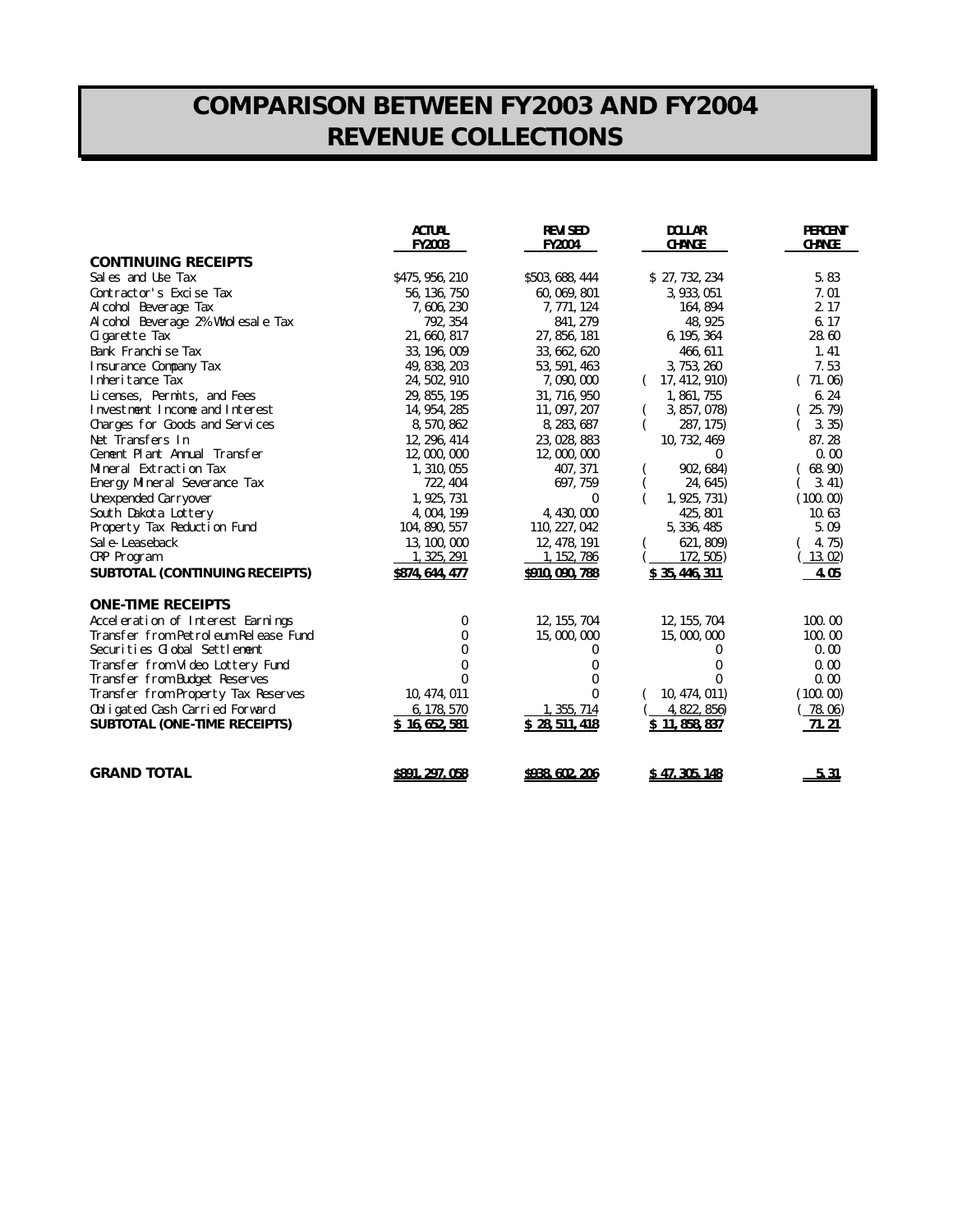# *COMPARISON BETWEEN FY2004 AND FY2005 REVENUE COLLECTIONS*

|                                       | <b>REVISED</b><br><b>FY2004</b> | <b>PROJECTED</b><br><b>FY2005</b> | <b>DOLLAR</b><br><b>CHANGE</b> | <b>PERCENT</b><br><b>CHANGE</b> |
|---------------------------------------|---------------------------------|-----------------------------------|--------------------------------|---------------------------------|
| <b>CONTINUING RECEIPTS</b>            |                                 |                                   |                                |                                 |
| Sales and Use Tax                     | \$503, 688, 444                 | \$534, 957, 957                   | \$31, 269, 513                 | 6.21                            |
| Contractor's Excise Tax               | 60, 069, 801                    | 64, 024, 350                      | 3, 954, 549                    | 6.58                            |
| Alcohol Beverage Tax                  | 7,771,124                       | 7, 864, 504                       | 93, 380                        | 1.20                            |
| Alcohol Beverage 2% Wholesale Tax     | 841, 279                        | 879, 882                          | 38,603                         | 4.59                            |
| Cigarette Tax                         | 27, 856, 181                    | 27, 087, 174                      | 769, 007)<br>€                 | 2.76)                           |
| <b>Bank Franchise Tax</b>             | 33, 662, 620                    | 34, 275, 428                      | 612, 808                       | 1.82                            |
| <b>Insurance Company Tax</b>          | 53, 591, 463                    | 57, 328, 530                      | 3, 737, 067                    | 6.97                            |
| Inheritance Tax                       | 7,090,000                       | 3, 450, 000                       | 3,640,000                      | (51.34)                         |
| Licenses, Permits, and Fees           | 31, 716, 950                    | 32, 748, 680                      | 1, 031, 730                    | 3.25                            |
| Investment Income and Interest        | 11, 097, 207                    | 13, 907, 886                      | 2, 810, 679                    | 25.33                           |
| Charges for Goods and Services        | 8, 283, 687                     | 8, 350, 598                       | 66, 911                        | 0.81                            |
| Net Transfers In                      | 23, 028, 883                    | 23, 982, 039                      | 953, 156                       | 4.14                            |
| Cement Plant Annual Transfer          | 12, 000, 000                    | 12, 000, 000                      | $\bf{0}$                       | 0.00                            |
| Mineral Extraction Tax                | 407, 371                        | 176, 139                          | 231, 232)                      | (56.76)                         |
| Energy Mineral Severance Tax          | 697, 759                        | 621, 397                          | 76, 362)                       | (10.94)                         |
| Unexpended Carryover                  | $\bf{0}$                        | $\bf{0}$                          | 0                              | 0.00                            |
| South Dakota Lottery                  | 4.430.000                       | 4, 430, 000                       | 0                              | 0.00                            |
| Property Tax Reduction Fund           | 110, 227, 042                   | 112, 397, 859                     | 2, 170, 817                    | 1.97                            |
| Sal e-Leaseback                       | 12, 478, 191                    | 11, 835, 491                      | 642, 700)                      | 5.15)                           |
| <b>CRP</b> Program                    | 1, 152, 786                     | 1, 156, 755                       | 3,969                          | 0.34                            |
| <b>SUBTOTAL (CONTINUING RECEIPTS)</b> | \$910, 090, 788                 | \$951, 474, 669                   | \$41,383,881                   | 4.55                            |
| <b>ONE-TIME RECEIPTS</b>              |                                 |                                   |                                |                                 |
| Acceleration of Interest Earnings     | 12, 155, 704                    | $\bf{0}$                          | 12, 155, 704)                  | (100.00)                        |
| Transfer from Petroleum Release Fund  | 15,000,000                      | $\mathbf{0}$                      | 15,000,000)                    | (100.00)                        |
| Securities Global Settlement          | $_{0}$                          | 4, 625, 000                       | 4, 625, 000                    | 100.00                          |
| Transfer from Video Lottery Fund      | 0                               | 3,000,000                         | 3,000,000                      | 100.00                          |
| Transfer from Budget Reserves         | $\bf{0}$                        | $\mathbf{0}$                      | $\bf{0}$                       | 0.00                            |
| Transfer from Property Tax Reserves   | $\bf{0}$                        | 16, 566, 998                      | 16, 566, 998                   | 100.00                          |
| Obligated Cash Carried Forward        | 1, 355, 714                     | $\bf{0}$                          | 1, 355, 714)                   | (100.00)                        |
| <b>SUBTOTAL (ONE-TIME RECEIPTS)</b>   | \$28,511,418                    | \$24, 191, 998                    | $(8\quad 4, 319, 420)$         | (15.15)                         |
| <b>GRAND TOTAL</b>                    | <b>\$938, 602, 206</b>          | \$975, 666, 667                   | S 37, 064, 461                 | 3.95                            |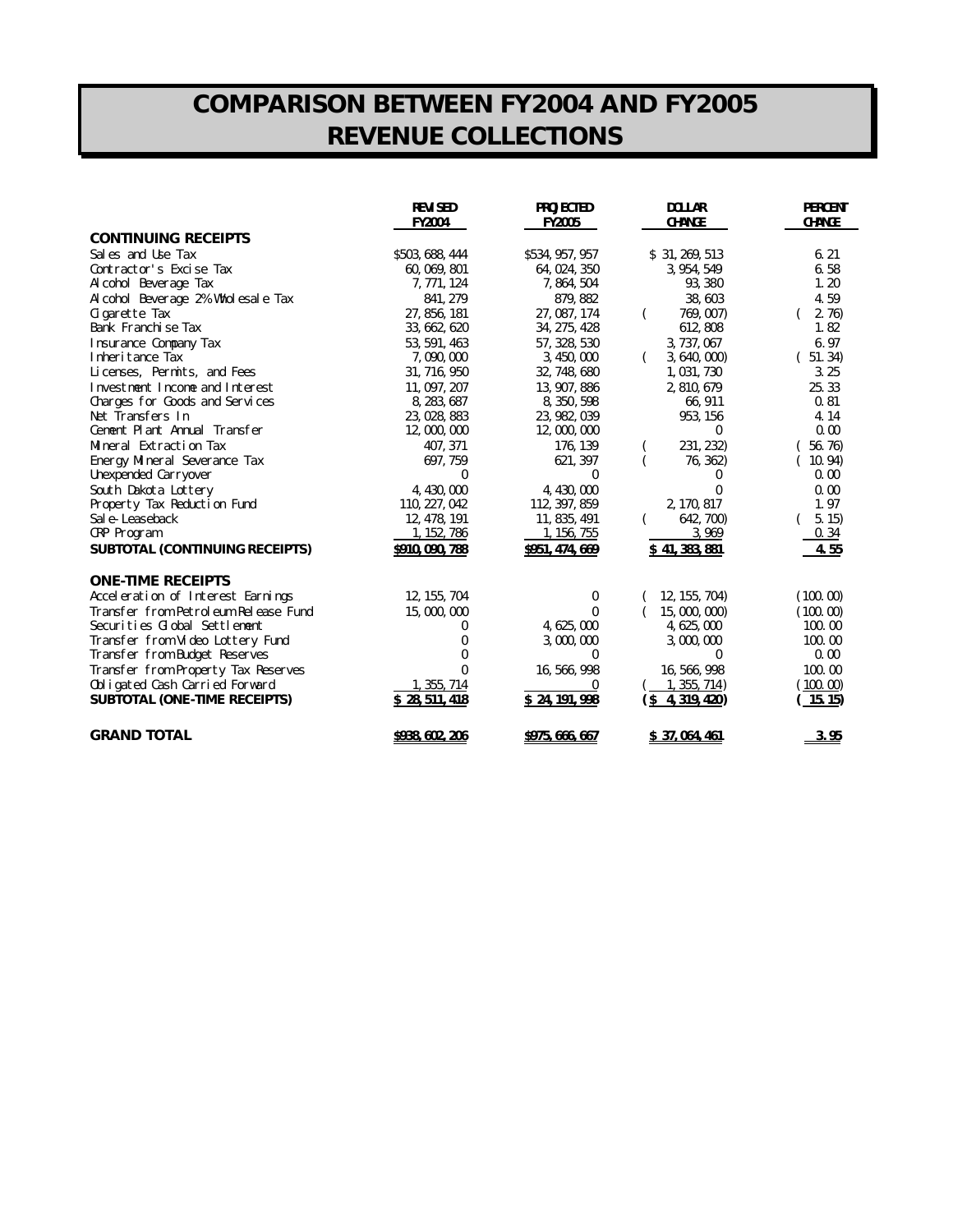# *GENERAL FUND RECEIPTS*

|                                       | <b>ACTUAL</b><br><b>FY2002</b> | <b>ACTUAL</b><br><b>FY2003</b> | <b>REVISED</b><br><b>FY2004</b> | <b>PROJECTED</b><br><b>FY2005</b> |
|---------------------------------------|--------------------------------|--------------------------------|---------------------------------|-----------------------------------|
| <b>CONTINUING RECEIPTS</b>            |                                |                                |                                 |                                   |
| Sales and Use Tax                     | \$457, 950, 970                | \$475, 956, 210                | \$503, 688, 444                 | \$534, 957, 957                   |
| Contractor's Excise Tax               | 52, 737, 997                   | 56, 136, 750                   | 60, 069, 801                    | 64, 024, 350                      |
| Al cohol Beverage Tax                 | 7,700,582                      | 7,606,230                      | 7, 771, 124                     | 7, 864, 504                       |
| Alcohol Beverage 2% Wholesale Tax     | 736, 916                       | 792, 354                       | 841, 279                        | 879, 882                          |
| Cigarette Tax                         | 18, 713, 254                   | 21, 660, 817                   | 27, 856, 181                    | 27, 087, 174                      |
| Bank Franchise Tax                    | 31, 274, 044                   | 33, 196, 009                   | 33, 662, 620                    | 34, 275, 428                      |
| <b>Insurance Company Tax</b>          | 46, 239, 092                   | 49, 838, 203                   | 53, 591, 463                    | 57, 328, 530                      |
| <b>Inheritance Tax</b>                | 21, 118, 943                   | 24, 502, 910                   | 7,090,000                       | 3, 450, 000                       |
| Licenses, Permits, and Fees           | 29, 743, 160                   | 29, 855, 195                   | 31, 716, 950                    | 32, 748, 680                      |
| Investment Income and Interest        | 18, 029, 170                   | 14, 954, 285                   | 11, 097, 207                    | 13, 907, 886                      |
| Charges for Goods and Services        | 8, 367, 050                    | 8, 570, 862                    | 8, 283, 687                     | 8, 350, 598                       |
| Net Transfers In                      | 10, 345, 028                   | 12, 296, 414                   | 23, 028, 883                    | 23, 982, 039                      |
| Cement Plant Annual Transfer          | 12,000,000                     | 12,000,000                     | 12,000,000                      | 12,000,000                        |
| Mineral Extraction Tax                | 951,888                        | 1, 310, 055                    | 407, 371                        | 176, 139                          |
| Energy Mineral Severance Tax          | 624, 052                       | 722, 404                       | 697, 759                        | 621, 397                          |
| Unexpended Carryover                  | 4, 837, 728                    | 1, 925, 731                    | $\bf{0}$                        | $\bf{0}$                          |
| South Dakota Lottery                  | 4, 478, 037                    | 4, 004, 199                    | 4, 430, 000                     | 4, 430, 000                       |
| Property Tax Reduction Fund           | 101, 787, 076                  | 104, 890, 557                  | 110, 227, 042                   | 112, 397, 859                     |
| Sal e-Leaseback                       | 13, 702, 390                   | 13, 100, 000                   | 12, 478, 191                    | 11, 835, 491                      |
| <b>CRP</b> Program                    | 1, 355, 956                    | 1, 325, 291                    | 1, 152, 786                     | 1, 156, 755                       |
| <b>SUBTOTAL (CONTINUING RECEIPTS)</b> | \$842, 693, 334                | \$874, 644, 477                | \$910, 090, 788                 | \$951, 474, 669                   |
| <b>ONE-TIME RECEIPTS</b>              |                                |                                |                                 |                                   |
| Acceleration of Interest Earnings     | Ŝ<br>$\bf{0}$                  | \$<br>0                        | \$12, 155, 704                  | Ŝ<br>0                            |
| Transfer from Petroleum Release Fund  | $\bf{0}$                       | $\bf{0}$                       | 15,000,000                      | $\bf{0}$                          |
| Securities Global Settlement          | 0                              | 0                              |                                 | 4, 625, 000                       |
| Transfer from Video Lottery Fund      |                                | 0                              | 0                               | 3,000,000                         |
| Transfer from Budget Reserves         | 6, 641, 700                    | 0                              | $\bf{0}$                        | $\Omega$                          |
| Transfer from Property Tax Reserves   | 6, 641, 700                    | 10, 474, 011                   | $\Omega$                        | 16, 566, 998                      |
| Obligated Cash Carried Forward        | 11, 037, 698                   | 6, 178, 570                    | 1, 355, 714                     |                                   |
| <b>SUBTOTAL (ONE-TIME RECEIPTS)</b>   | \$24,321,098                   | \$16,652,581                   | \$28,511,418                    | \$24, 191, 998                    |
| <b>GRAND TOTAL</b>                    | S867, 014, 432                 | S891, 297, 058                 | \$938, 602, 206                 | \$975, 666, 667                   |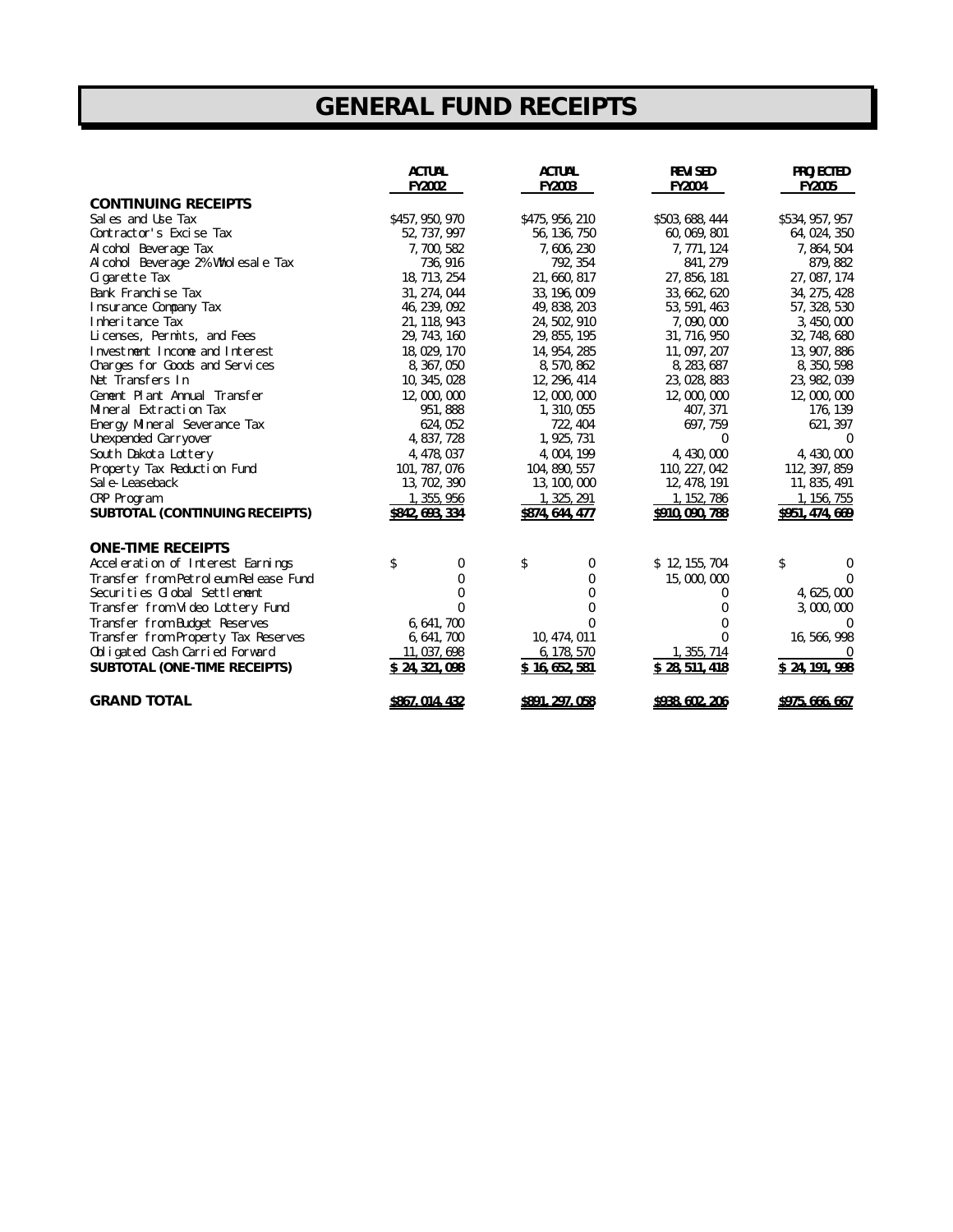# *RECOMMENDED EXPENDITURES*

# *OVERVIEW*

Governor Rounds' FY2005 budget reflects a continuing emphasis on education, services to children and the less fortunate, public safety, and economic development. The Governor is proposing additional funding for state aid to local schools by recommending a 2.2% adjustment in funding per student for inflation for both general and special education. In addition, due to declining enrollments, the Governor is recommending an additional \$3,280,393 in general funds be added to state aid to be distributed through the formula. The Governor is also recommending that additional trust fund earnings projected in FY2005 be allocated to Education Enhancement. This money (\$3,105,120 in the base) is available for the entire education community and the legislature will be asked to allocate it out each year based on need.

In addition, to continue to honor the commitment to K-12 education made last year, for FY2005 the Governor is recommending to continue the onetime distribution of \$7,307,896 back to schools on a per ADM basis similar to what was done last year through HB1191.

The Departments of Social Services, Human Services, and Health are responsible for the majority of the programs that deal with children, the less fortunate, the elderly, and medical services. The combined budget increase for these three agencies is \$79.4 million, of which \$28.7 million are general funds. The recommended provider inflation policy will cost \$15.0 million for the Departments of Social Services and Human Services. Due to decreases in personal income in South Dakota (less than the national average), the Federal Medical Assistance Percentage (FMAP) will decrease by 0.37% in FY2005. The savings from this flip is \$1.9 million in general funds. Social Services will also see an increase of \$15.5 million in general funds for Title XIX Medicaid funding. The Human Services' budget allocates funding for consumer expansion in developmental disabilities, including kids turning 21, mental health services, and assisted daily living services. For FY2005, the Human Services' budget also reflects increases in FTE for mental health and chemical dependency counselors for correctional facilities due to increases in inmate populations. The budget for the Department of Health is increasing due to various federal grants. The budget for the Department of

Health also includes an increase of \$3.7 million in other fund expenditure authority for the Correctional Health Care program.

To address public safety concerns, the Governor created the Department of Public Safety in FY2003. For FY2005, the overall budget is increasing by \$21.6 million, of which \$21.4 reflects increases in grants such as Homeland Security, the Emergency Management Performance Grants, and various smaller grants to purchase equipment. Public safety is also addressed in the Department of Corrections' budget and the Unified Judicial System's budget. The Department of Corrections overall budget is increasing by \$5.8 million in total funds, which reflects a \$6.3 million increase in general funds. Of the general funds, \$3.7 million is for the continuation of the Correctional Healthcare program. An additional \$0.8 million is due to loss of federal and other revenues. The overall budget for the Unified Judicial System is increasing by \$1.1 million in total funds including employee compensation. Excluding employee compensation, the overall Unified Judicial System budget is increasing by \$0.2 million.

As part of his commitment to economic development, the Governor has launched the 2010 Initiative. The 2010 Initiative outlines a series of specific goals for economic growth and visitor spending in the state by the year 2010. The Tourism and State Development budget and the Board of Regents budget are impacted by the 2010 Initiative. The Tourism and State Developments overall budget increase is \$7.7 million, or \$4.7 million in general funds. Of the general funds, \$3.5 million are for the newly created Division of Research Commerce which will work closely with the newly created Office of New Economy within the Board of Regents to increase research and development in the State of South Dakota. Funds from the Division of Research Commerce will flow directly to the Board of Regents to purchase faculty time, graduate assistants, and equipment support for new research projects. The Governor has also dedicated \$1.0 million dollars in general funds to jump start the Tourism Challenge Program, \$0.1 million in general funds as a resource pool for History, Arts, and Tourism, and expanded Tribal Relations by \$0.03 million. Economic development is also addressed in the Department of Agriculture's budget with and increase of \$0.3 million for Agricultural Marketing and Development.

Lastly, the Governor is recommending that state employees receive a 2.5% adjustment to job worth and a 3% salary policy. The cost of health care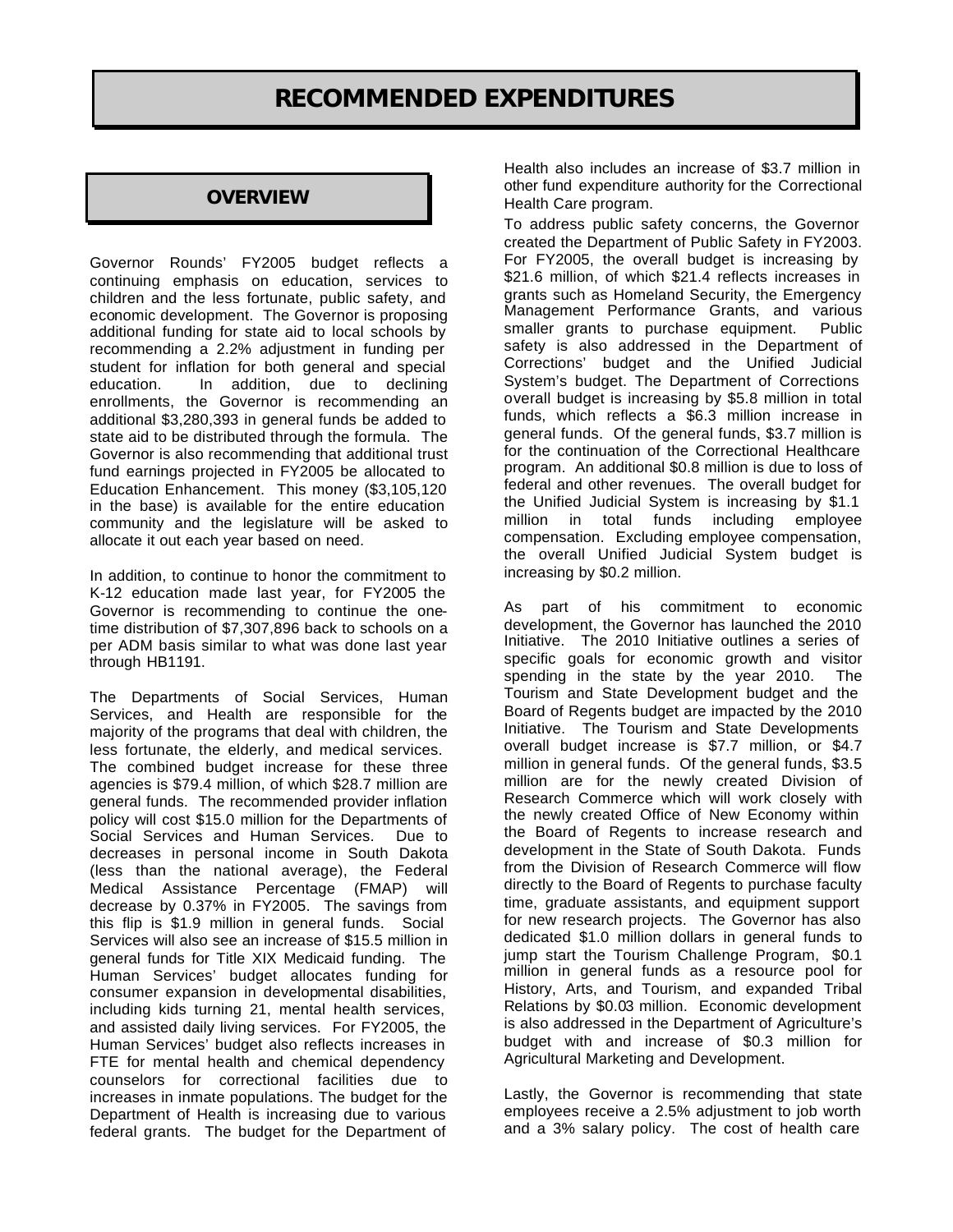benefits will increase by just 2% over FY2004. The total statewide allocation to employee compensation and health insurance is \$22.1 million.

| Description                 | Inc/(Dec)       | FTE   |  |
|-----------------------------|-----------------|-------|--|
| <b>Executive Branch</b>     | \$132, 746, 476 | 71.5  |  |
| UJS and Elected             | 2, 646, 272     | 3.3   |  |
| <b>State Aid</b>            | 13, 290, 992    | 0.0   |  |
| <b>Technical Institutes</b> | 784.181         | 0.0   |  |
| Specials/Contin. Approp.    | (48, 307, 951)  | 0.0   |  |
| <b>Board of Regents</b>     | 45, 375, 797    | 137.1 |  |
|                             | \$146, 535, 767 | 211.9 |  |

The Executive Branch, which is under direct control of the Governor, has the following funding changes for FY2005

| General Funds | 40.112.966 |
|---------------|------------|
| Federal Funds | 84.736.195 |
| Other Funds   | 7.897.315  |

| <b>FTE</b> | 71.5 |
|------------|------|
|            |      |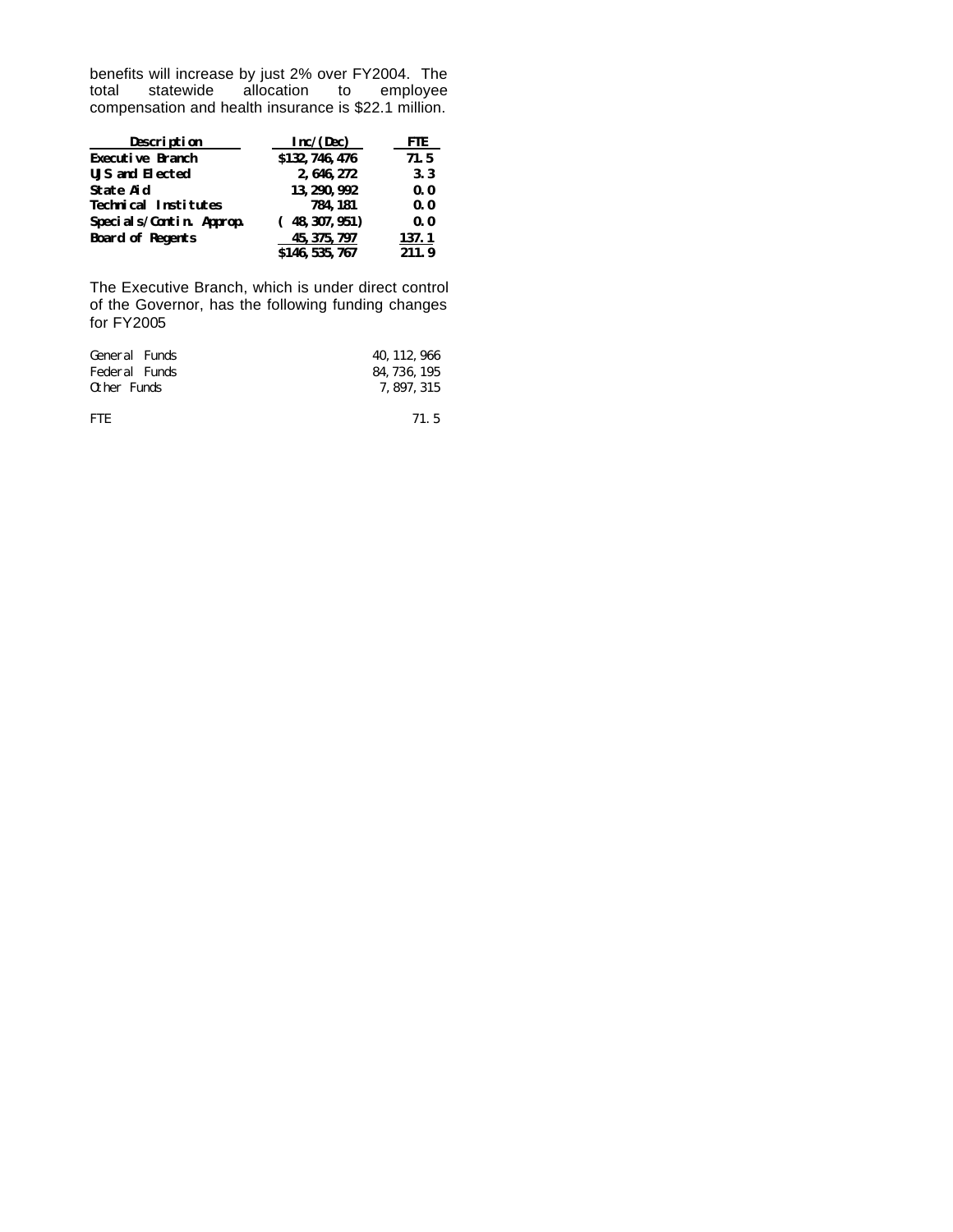# *STATE AID, HIGHER EDUCATION, EDUCATION*

The budgets included in this category include State Aid to Education, Higher Education, and the Department of Education. The portion of this budget comprises \$71.0 million of the \$146.5 million in total fund increases for FY2005. On the general fund side, education accounts for \$20.6 of the \$41.5 million increase. In terms of the total budget, the education category is 32.9% of the total funds and 52.1% of the general funds, which amounts to \$956.6 million in total funding for education.

# *STATE AID*

The Governor is recommending a total of \$350,399,902 in general funds for aid to schools for FY2005. This includes state aid to K-12 education, postsecondary vocational education institutes, National Board of Certified Teachers, and technology in the schools. For FY2005, the Governor is also recommending to begin carving out a budget for Education Enhancement Trust Fund Earnings.





For FY2005, the Governor is recommending a general fund increase of \$10,155,872 for state aid to K-12 education. Of this amount, a \$5,375,509 increase to state aid to general education is recommended, bringing the total to \$276,138,830. This is based on a budgeted adjusted average daily membership (ADM) figure for FY2005 of 127,183. The original estimate for adjusted ADM for FY2004 was 128,441. The adjusted ADM for FY2004 has been revised to 128,189, which brings the estimated state expenditure to \$266,560,545 of a budgeted \$270,763,321. According to state statute, the Governor is recommending a 2.2% inflationary increase in the per student allocation for state aid to general education and for state aid to special education. This brings the per-student allocation for state aid to general education to \$4,055.17 for FY2005, an increase of \$87.29 over the FY2004 base rate of \$3,967.88. In addition, due to declining enrollments, the Governor is recommending to add an additional \$3,280,393 in general funds be added to state aid to be distributed through the formula. This number is calculated by taking the difference between the revised adjusted ADM for FY2004 and the budgeted adjusted ADM for FY2005 and multiplying it by the FY2004 per pupil allocation and dividing the amount among the budgeted FY2005 adjusted ADM. The Governor is also recommending that additional trust fund earnings projected in FY2005 be allocated to Education Enhancement. This money (\$3,105,120 in the base) is available for the entire education community and the legislature will be asked to allocate it out each year based on need.

In addition, to continue to honor the commitment to K-12 education made last year, for FY2005 the Governor is recommending to continue the onetime distribution of \$7,307,896 back to schools on a per ADM basis similar to what was done last year through HB1191.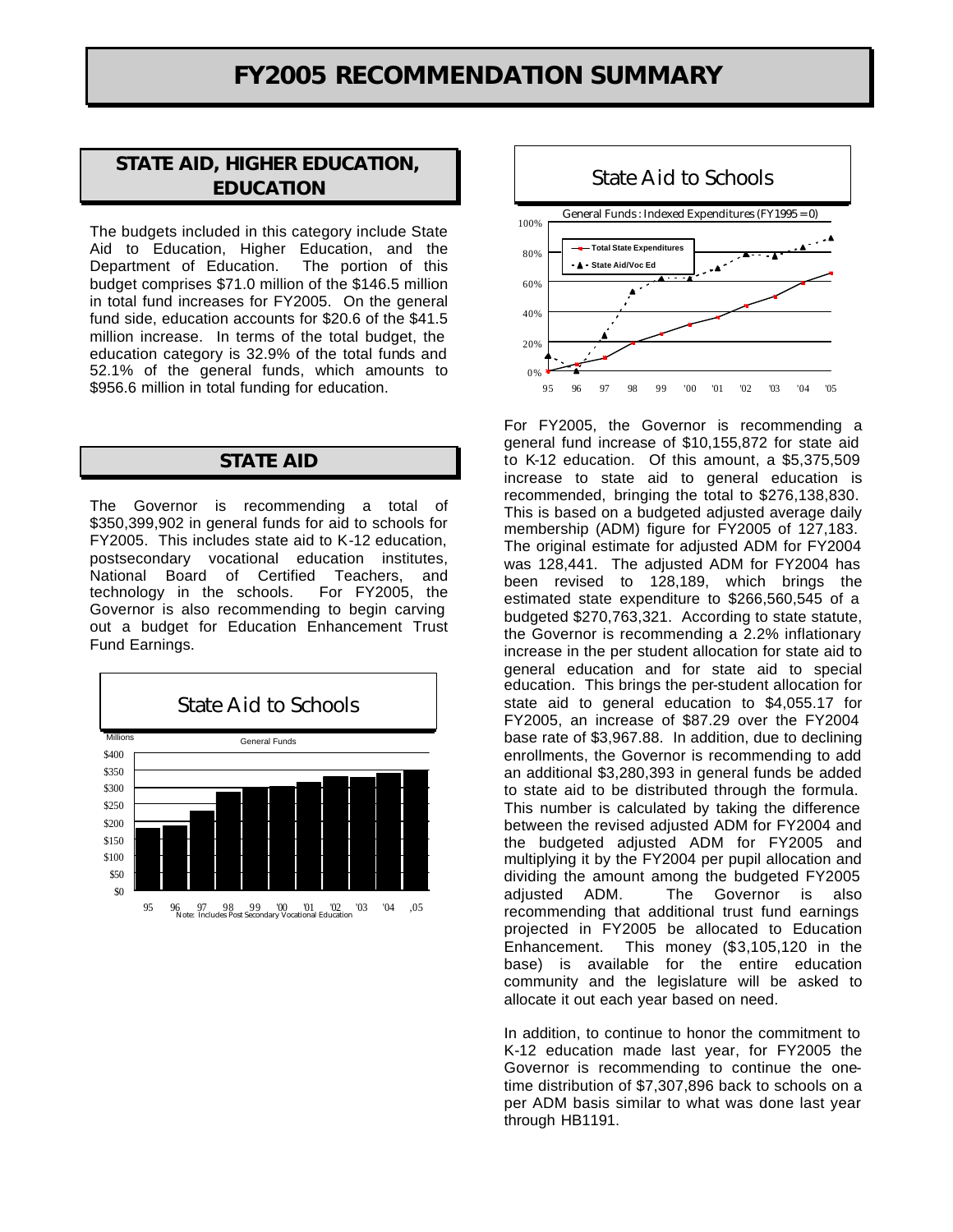A \$1,500,000 increase in general funds is recommended in the special education formula for FY2005. This increase is due in part to SDCL 13- 37-16.2, which requires that the special education levy be adjusted when valuations grow faster than local need. The budgeted amount will increase to \$42,606,875 for FY2005. The formula for FY2005 is based on an estimated ADM figure of 134,500, with an inflationary increase of 2.2% to the per student allocation. The ADM figure is not adjusted for any type of small school factor, but includes children who are in private and home schools.

An increase of \$30,000 is recommended to provide stipends to National Board Certified Teachers and to reimburse the fees associated with taking the exam. The FY2005 total recommendation is \$90,000 in general funds.

No increase in general funds over the FY2004 budget is recommended for technology in the schools. The current level of funding of \$8,191,325 in general funds is used to support ongoing costs of the technology infrastructure.

The Governor is recommending an increase of \$784,181 for the postsecondary technical institutes. This increase is based on a 2.2% adjustment similar to the K-12 statutory increase. This brings the total level of funding to \$16,536,507 for FY2005.

#### *BOARD OF REGENTS*

The budget for the Board of Regents provides funding for the six state universities (Black Hills State University, Dakota State University, Northern State University, South Dakota School of Mines and Technology, South Dakota State University, and the University of South Dakota). The state's two special schools, South Dakota School for the Deaf, and South Dakota School for the Blind and Visually Impaired, are also included in the regental system.



Regents contains a net increase of \$45,375,797 over the FY2004 budget. The increase consists of \$6,172,659 in general funds, \$17,809,420 in federal fund expenditure authority, \$21,393,718 in other fund expenditure authority, and 137.1 FTE. The total FY2005 recommended budget for the Board of Regents consists of \$148,052,098 in general funds, \$87,700,687 in federal fund expenditure authority, \$218,431,700 in other fund expenditure authority, for a total FY2005 budget of \$454,184,485, and 5,060.9 FTE.

The Governor's recommendation includes \$409,811 in general funds to permanently fund the Medical School Office of Medical Education, \$951,373 in general funds and 27.6 FTE to provide for base funding to permanently fund the Nursing Expansion Program, put in place by HB 1296 of the 2002 legislative session, \$75,000 in general funds for the SDCollegePrep Program, \$50,000 in general funds for the South Dakota School for the Deaf After School Program, \$120,597 in general funds and 1.5 FTE to create a central Teacher Education Program Assessment office, \$250,000 in general funds to provide a state match for the University Performance Funding Program, and \$1,503 in general funds for the Animal Disease Research and Diagnostic Lab lease payment.

As a part of the 2010 Initiative, the Governor is recommending 22.0 FTE, \$196,072 in general funds, and \$2,768,741 in other fund expenditure authority for Research and Development. Of this recommendation, 2.0 FTE and \$196,072 in general funds are to provide for the Office of New Economy to be located in the Board of Regents' Central Office. This office will work closely with the newly created Division of Research Commerce located in Tourism and State Development to fund new research projects within the regental system. The remaining 20.0 FTE and \$2,768,741 in other fund expenditure authority will purchase faculty research time for 20 faculty working half-time (10.0 FTE and \$1,375,001 in other fund expenditure authority), graduate assistants to support the faculty (10.0 FTE and \$493,740 in other fund expenditure authority), and equipment support/EPSCoR match (\$1,500,000 in other fund expenditure authority). General funds in the amount of \$3,368,741, which are located in the Division of Research Commerce within Tourism and State Development, will fund the projects.

The Board of Regents continues to grow in federal grant and contract activity. A total of 86.0 FTE, \$16,929,709 in federal fund expenditure authority, and \$13,697,533 in other fund expenditure authority added to the FY2005 budget are related to federal grant and contract activity. Of these FTE, two will be located in the board office to help provide technical support to state libraries for the South Dakota Library Network (SDLN). The remaining 84.0 FTE will be distributed among five campuses: BHSU (14.0 FTE), SDSM&T (22.0 FTE), SDSU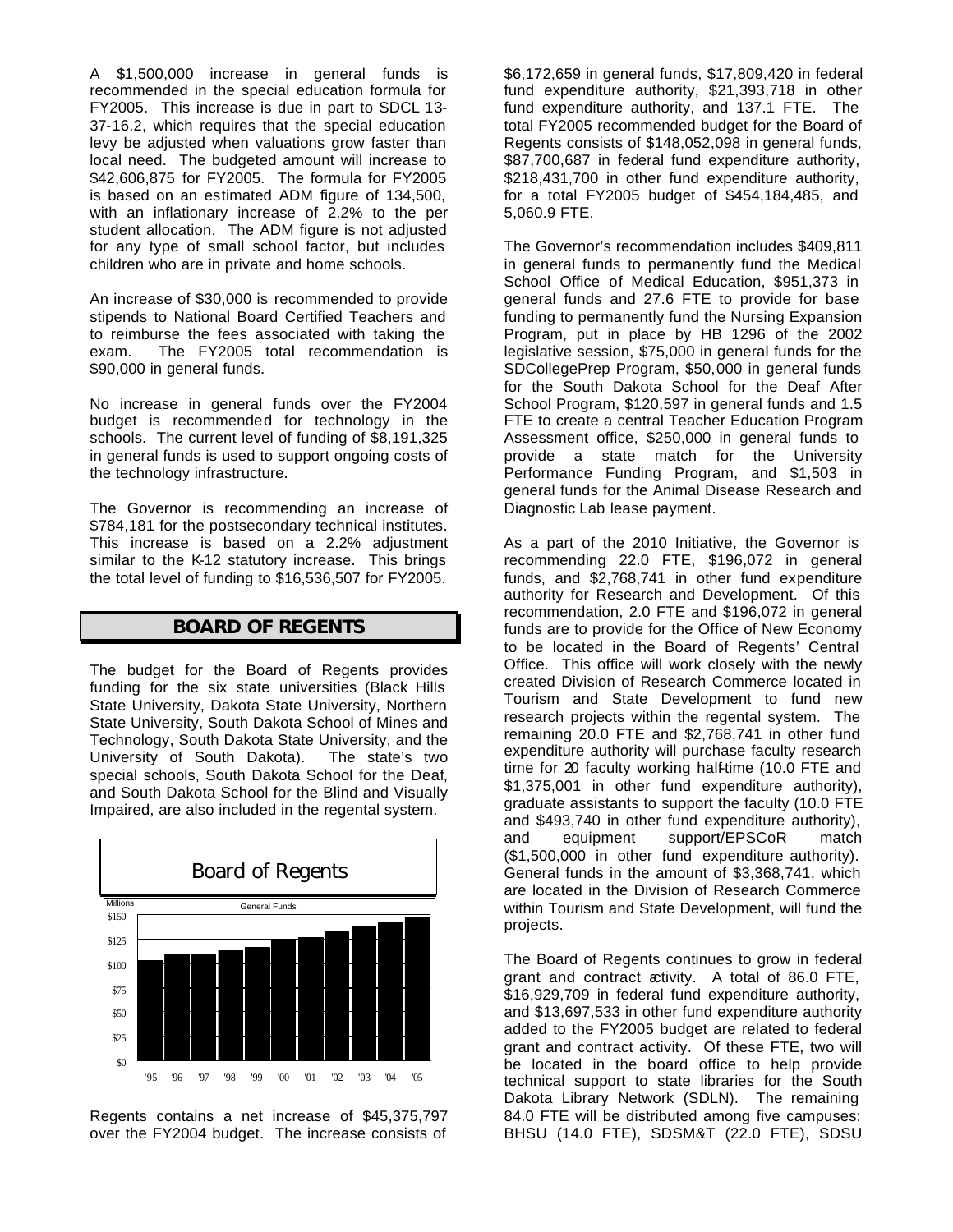(15.0 FTE), AES (3.0 FTE), NSU (5.0 FTE), USD (10.0 FTE), and the USD School of Medicine (15.0 FTE). The growth in FTE is attributed to residential life staffing increases, growth in student credit hours, additional staffing for maintenance and repair projects, increased student employees on campuses, and other increases in grant and contract activity.

Another priority in the Governor's recommendation is the adjustment to job worth and salary policy. \$471,313 is being recommended for the movement to job worth, of which \$275,565 are general funds. The Governor is also recommending an increase of \$7,227,564 for a 3% salary increase, composed of \$3,640,061 in general funds, \$806,263 in federal fund expenditure authority, and \$2,781,240 in other fund expenditure authority. Increases totaling \$202,677 in general funds, \$52,173 in federal fund expenditure authority, and \$158,611 in other fund expenditure authority are also recommended for health insurance increases.

## *EDUCATION*

#### *GENERAL ADMINISTRATION*

The recommendation for FY2005 consists of a \$13,332 increase in general funds, and a \$2,115 increase in federal fund expenditure authority. The recommended increase is to meet increasing travel requirements and increases in computer service billings and space billings.

#### *STATE AID*

The Governor is recommending a total of \$350,399,902 in general funds for aid to schools for FY2005. This includes state aid to K-12 education, postsecondary vocational education institutes, National Board of Certified Teachers, and technology in the schools. For FY2005, the Governor is also recommending to begin carving out a budget for Education Enhancement Trust Fund Earnings.

For FY2005, the Governor is recommending a general fund increase of \$10,155,872 for state aid to K-12 education. Of this amount, a \$5,375,509 increase to state aid to general education is recommended, bringing the total to \$276,138,830. This is based on a budgeted adjusted average daily membership (ADM) figure for FY2005 of 127,183. The original estimate for adjusted ADM for FY2004 was 128,441. The adjusted ADM for FY2004 has been revised to 128,189, which brings the estimated state expenditure to \$266,560,545 of a budgeted \$270,763,321. According to state statute, the Governor is recommending a 2.2% inflationary

increase in the per student allocation for state aid to general education and for state aid to special education. This brings the per-student allocation for state aid to general education to \$4,055.17 for FY2005, an increase of \$87.29 over the FY2004 base rate of \$3,967.88. In addition, due to declining enrollments, the Governor is recommending to add an additional \$3,280,393 in general funds be added to state aid to be distributed through the formula. This number is calculated by taking the difference between the revised adjusted ADM for FY2004 and the budgeted adjusted ADM for FY2005 and multiplying it by the FY2004 per pupil allocation and dividing the amount among the budgeted FY2005 adjusted ADM. The Governor is also recommending that additional trust fund earnings projected in FY2005 be allocated to Education Enhancement. This money (\$3,105,120 in the base) is available for the entire education community and the legislature will be asked to allocate it out each year based on need.

In addition, to continue to honor the commitment to K-12 education made last year, for FY2005 the Governor is recommending to continue the onetime distribution of \$7,307,896 back to schools on a per ADM basis similar to what was done last year through HB1191.

A \$1,500,000 increase in general funds is recommended in the special education formula for FY2005. This increase is due in part to SDCL 13- 37-16.2, which requires that the special education levy be adjusted when valuations grow faster than local need. The budgeted amount will increase to \$42,606,875 for FY2005. The formula for FY2005 is based on an estimated ADM figure of 134,500, with an inflationary increase of 2.2% to the per student allocation. The ADM figure is not adjusted for any type of small school factor, but includes children who are in private and home schools.

An increase of \$30,000 is recommended to provide stipends to National Board Certified Teachers and to reimburse the fees associated with taking the exam. The FY2005 total recommendation is \$90,000 in general funds.

No increase in general funds over the FY2004 budget is recommended for technology in the schools. The current level of funding of \$8,191,325 in general funds is used to support ongoing costs of the technology infrastructure.

The Governor is recommending an increase of \$784,181 for the postsecondary technical institutes. This increase is based on a 2.2% adjustment similar to the K-12 statutory increase. This brings the total level of funding to \$16,536,507 for FY2005.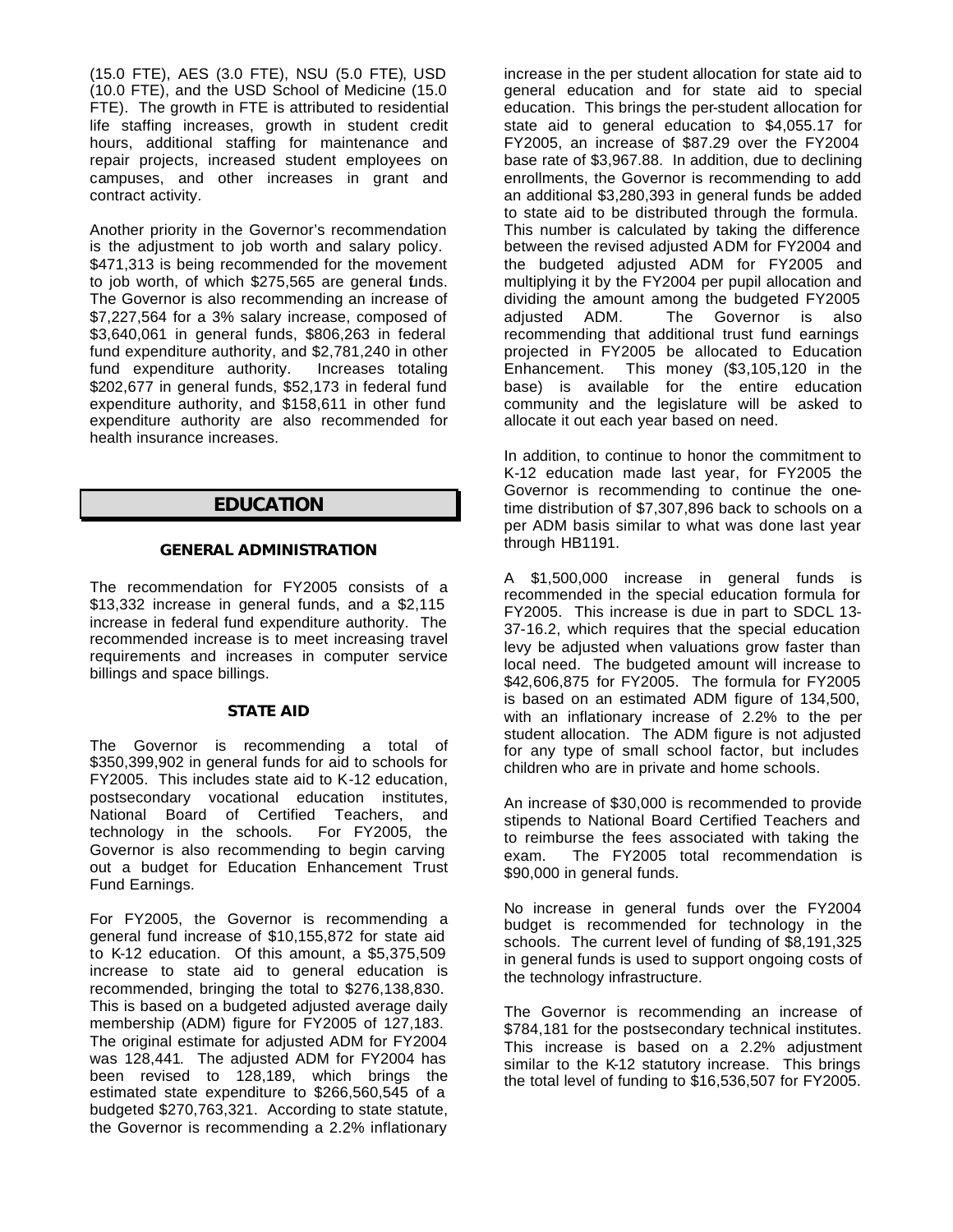#### *CAREER AND TECHNICAL EDUCATION*

The Governor's recommended budget for this program is an increase in general funds of \$789,946, in federal fund expenditure authority of \$3,649, and in other fund expenditure authority of \$4,275. This will bring the budgeted total to \$21,709,536 for FY2005. The Governor is recommending a general fund increase of \$784,181 to help fund the postsecondary technical institutes. The total recommended budget for the postsecondary technical institutes is \$16,536,507 for FY2005. The remaining \$5,765 in general funds and the recommended federal and other fund expenditure authority increases are due to increases in travel costs, computer service billings, and space billings.

#### *EDUCATION SERVICES AND RESOURCES*

The recommendation for this program includes an increase of \$114,945 in general funds, an increase of \$11,219,387 in federal fund expenditure authority, an increase of \$1,215 in other fund expenditure authority, and 4.0 FTE. A federal fund expenditure authority increase in the amount of \$2 million is recommended for the Reading First Grant received by the Department of Education. Increases for FTE are for a Science Curriculum Specialist, and Native American Education Curriculum Specialist, an Administrator for the SD Reads Program, which is being brought in-house, and a Food Service Inspection Coordinator for the Child and Adult Nutrition Services (CANS) Program.

#### *STATE LIBRARY*

The recommendation for the State Library includes an increase of \$168,746 in general funds, a decrease of \$6,350 in federal fund expenditure authority, and 0.8 FTE. The 0.8 FTE and \$14,478 in general funds are recommended to bring two positions, which are currently part-time in the Reference and Research Program, to full time. Other increases include inflationary costs for subscriptions (\$86,683 in general funds and \$3,000 in federal fund expenditure authority), increase in materials and books (\$29,767 in general funds), and a switch from federal funding to general funding for computer services due to a Supreme Court ruling concerning the Children's Internet Protection Act (CIPA) (\$9,857 in general funds and a decrease of \$10,092 in federal fund expenditure authority).

# *HEALTH, HUMAN, AND SOCIAL SERVICES*

This portion of the budget comprises \$74.4 million of the \$194.8 million in total fund increases for FY2005. On the general fund side, Health, Human, and Social Services account for \$23.6 million of the \$63.6 million increase. In terms of the total state budget, this category is 31.0% of the total funds and 29.4% of the general funds, which amounts to \$899.7 million in total funding.



## *HEALTH*

The FY2005 Governor's recommended budget for Health, including the informational budgets for boards and commissions, includes increases of \$414,400 in federal fund expenditure authority and of \$3,574,331 in other fund expenditure authority, for a total increase of \$3,988,731, and 5.0 FTE. The total FY2005 budget is \$7,907,764 in general funds, \$28,643,230 in federal fund expenditure authority, and \$21,336,134 in other fund expenditure authority, for a total of \$57,887,128, with 377.0 FTE.

#### *ADMINISTRATION*

The Governor is recommending a decrease of \$467,438 in other fund expenditure authority. This decrease directly correlates with the increase provided in FY2004 for the development of the electronic death records module of the Electronic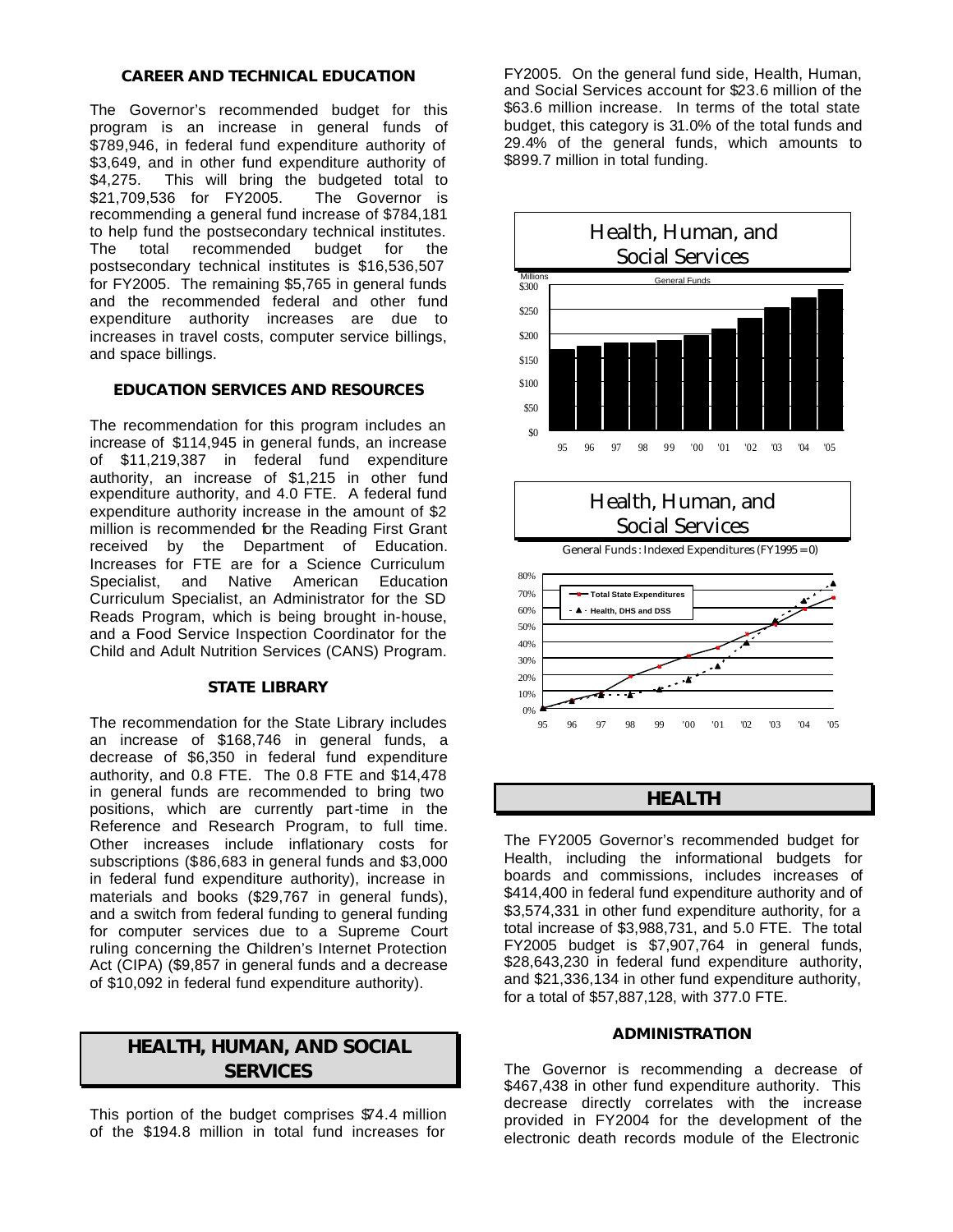Vital Records System. This project has been completed. The total FY2005 budget for this division is \$1,338,558 in general funds, \$989,283 in federal fund expenditure authority, and \$813,701 in other fund expenditure authority, with 32.5 FTE.

#### *FAMILY PRACTICE RESIDENCY*

This program contains no change from FY2004. The budget consists of \$895,000 in general funds, which is equal to the estimated amount of savings given the discontinuance of the state's Medical Education Scholarship Program.

#### *HEALTH SYSTEMS DEVELOPMENT AND REGULATION*

The Governor recommends no change to this division. The total FY2005 budget for this division is \$1,804,657 in general funds, \$9,611,210 in federal fund expenditure authority, and \$45,555 in other fund expenditure authority, with 63.5 FTE.

#### *HEALTH AND MEDICAL SERVICES*

The Governor recommends an increase of \$294,354 in federal fund expenditure authority and 2.0 FTE. \$126,461 of the federal fund expenditure authority is for a Comprehensive Cancer Grant. \$95,491 and 1.0 FTE are for an additional Chronic Disease Epidemiologist for personal services and operating expenses. \$72,402 and 1.0 FTE are for an additional Disease Intervention Specialist for personal services and operating expenses. The total FY2005 budget for this division is \$3,869,549 in general funds, \$15,685,341 in federal fund expenditure authority, \$2,917,721 in other fund expenditure authority, with 181.0 FTE.

#### *LABORATORY SERVICES*

The Governor is recommending an increase of \$120,046 in federal fund expenditure authority and 2.0 FTE. The federal fund expenditure authority and FTE are for the development of a Chemical Terrorism Program. The FTE will provide expertise in both human and environmental chemical terrorism monitoring. The total FY2005 budget for this division is \$2,357,396 in federal fund expenditure authority, and \$2,635,258 in other fund expenditure authority, with 29.0 FTE.

#### *CORRECTIONAL HEALTH*

This program has a recommended increase of \$3,765,816 in other fund expenditure authority and 1.0 FTE. The other fund expenditure authority and FTE is for expansion due to an increasing inmate population, and to adjust the budget according to known high cost inmates.

#### *PROFESSIONAL AND OCCUPATIONAL LICENSING*

This division is comprised of the informational budgets of the professional and occupational licensing boards. There are ten boards, including Board of Chiropractic Examiners, Board of Dentistry, Board of Hearing Aid Dispensers, Board of Funeral Service, Board of Medical & Osteopathic Examiners, Board of Nursing, Board of Nursing Home Administrators, Board of Optometry, Board of Pharmacy, and Board of Podiatry Examiners, with a total recommended budget for FY2005 of \$1,955,022, which is a total increase of \$275,953. FTE for the boards are unbudgeted. These boards are self-supporting through their fee systems. Administrative support is provided by the Department of Health and reimbursed to the general fund by the boards.

# *HUMAN SERVICES*

The Governor is recommending increases of  $$2,831,459$  in general funds,  $$4,476,861$  in federal fund expenditure authority, and \$425,859 in other fund expenditure authority, for a total increase of \$7,734,179. The Governor is also recommending an additional 10.0 FTE. The recommendation includes a decrease of \$380,622 in general funds and a corresponding increase in federal fund expenditure authority due to the change in the Federal Medicaid Assistance Percentage (FMAP) for Title XIX programs. For FY2005, a total budget of \$187,809,989 is recommended, consisting of \$80,333,454 in general funds, \$103,607,676 in federal fund expenditure authority, \$3,868,859 in other fund expenditure authority, with 1,233.9 FTE.

#### *SECRETARIAT*

The Governor's recommendation includes a decrease in general funds of \$362 and an increase of \$966 in federal fund expenditure authority, for a total increase of \$604.

#### *DEVELOPMENTAL DISABILITIES*

The recommendation for the Division of Developmental Disabilities is an increase in general funds of \$1,173,429 and an increase in federal fund expenditure authority of \$2,941,225, for a total increase of \$4,114,654. An increase of \$391,875 in general funds and \$719,863 in federal fund expenditure authority, for a total of \$1,111,738 is recommended for a 1.6% inflation policy. The<br>Governor's recommendation also includes Governor's recommendation also \$809,579 in general funds and \$1,567,340 in federal fund expenditure authority to address consumer expansion for individuals with developmental disabilities. In addition, an increase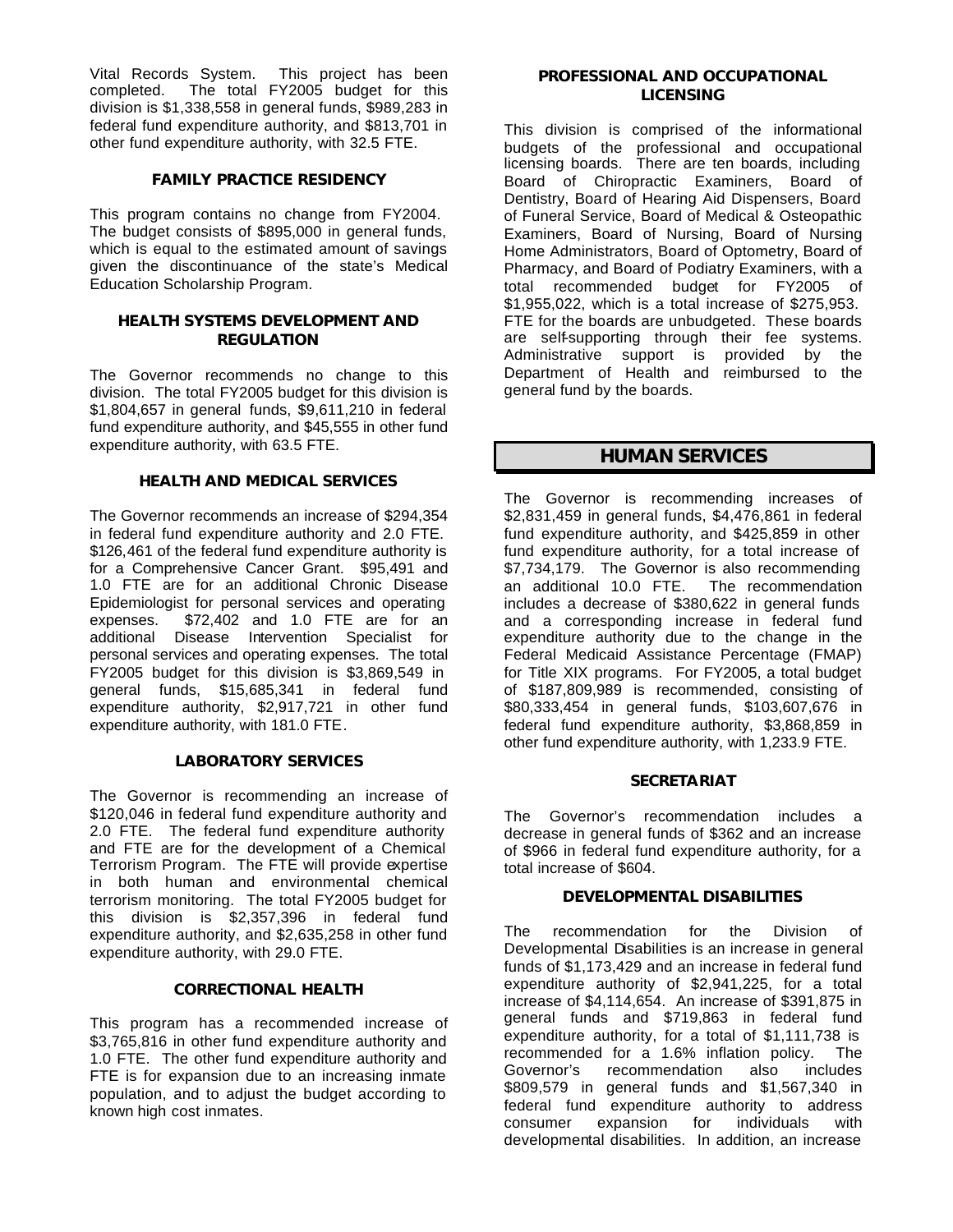of \$201,708 of general funds and \$390,504 of federal fund expenditure authority is being recommended for the rebase of the Home and Community Based Services.



*SDDC--REDFIELD*

The Governor's recommendation is for increases of \$18,865 in general funds, \$195,060 in federal fund expenditure authority, and a decrease of \$2,199 in other fund expenditure authority, for a total increase of \$211,726. The increases at SDDC are reflective of food service and utility increases.

#### *ALCOHOL AND DRUG ABUSE*

The Governor recommends an increase of \$446,279 in general funds, an increase of \$237,308 in federal fund expenditure authority, and an increase of \$110,990 in other fund expenditure authority, for a total increase of \$794,577 for the Division of Alcohol and Drug Abuse. The Governor is also recommending 7.0 additional FTE. There will be 6.0 CD Counselors and 1.0 clerical FTE recommended to provide services to the growing inmate population. An increase of \$120,575 in general funds is recommended for inpatient treatment services. The Governor is also recommending an increase of \$60,360 in general funds and \$181,080 of federal fund expenditure authority for a Methamphetamine Treatment Program. An increase of \$82,396 in general funds and \$42,693 in federal fund expenditure authority, for a total of \$125,089, is recommended for a 1.6% inflation policy.

#### *REHABILITATION SERVICES*

The Governor's recommended budget for Rehabilitation Services includes a \$75,115 increase in general funds, an increase of \$381,940 in federal fund expenditure authority, and an increase of \$120,824 in other fund expenditure authority, for a net increase of \$577,879. An increase of \$30,467 in general funds and \$58,983 in federal fund expenditure authority is recommended to address

the increasing case load within Assisted Daily Living Services (ADLS). An increase of \$22,592 in general funds, \$23,658 in federal fund expenditure authority, and \$8,231 in other fund expenditure authority, for a total of \$54,481 is recommended for a 1.6% inflation policy.

#### *TELECOMMUNICATION DEVICES FOR THE DEAF*

The Governor is recommending no change for Telecommunication Devices for the Deaf. The total FY2005 budget is \$1,251,680 of other fund expenditure authority.

#### *BOARD OF COUNSELOR EXAMINERS - INFORMATIONAL*

The Governor is recommending a decrease of \$3,718 of other fund expenditure authority. The total FY2005 budget will be \$63,037 of other fund expenditure authority.

#### *BOARD OF PSYCHOLOGY EXAMINERS - INFORMATIONAL*

The Governor is recommending no change for the Board of Psychology Examiners. The total FY2005 budget will be \$55,444 of other fund expenditure authority.

#### *BOARD OF SOCIAL WORK EXAMINERS - INFORMATIONAL*

The Governor is recommending an increase of \$12,903 in other fund expenditure authority. The total FY2005 budget will be \$56,590 of other fund expenditure authority.

#### *SERVICES FOR THE BLIND AND VISUALLY IMPAIRED*

The Governor is recommending an increase of \$4,504 in general funds, a decrease of \$9,083 in federal fund expenditure authority, and an increase of \$16,457 in other fund expenditure authority, for a total increase of \$11,878 in the Division of Services for the Blind and Visually Impaired.

#### *HUMAN SERVICES CENTER*

The Governor recommends an increase of \$653,687 in general funds, an increase of \$319,068 in federal fund expenditure authority, and an increase of \$32,542 in other fund expenditure authority for the Human Services Center, for a total increase of \$1,005,297, and 1.0 FTE. An increase of \$141,874 is recommended for inflationary increases for prescription drugs. The FTE will be a Mental Health Aide in the Geriatric Unit to help address increased behavior and medical acuity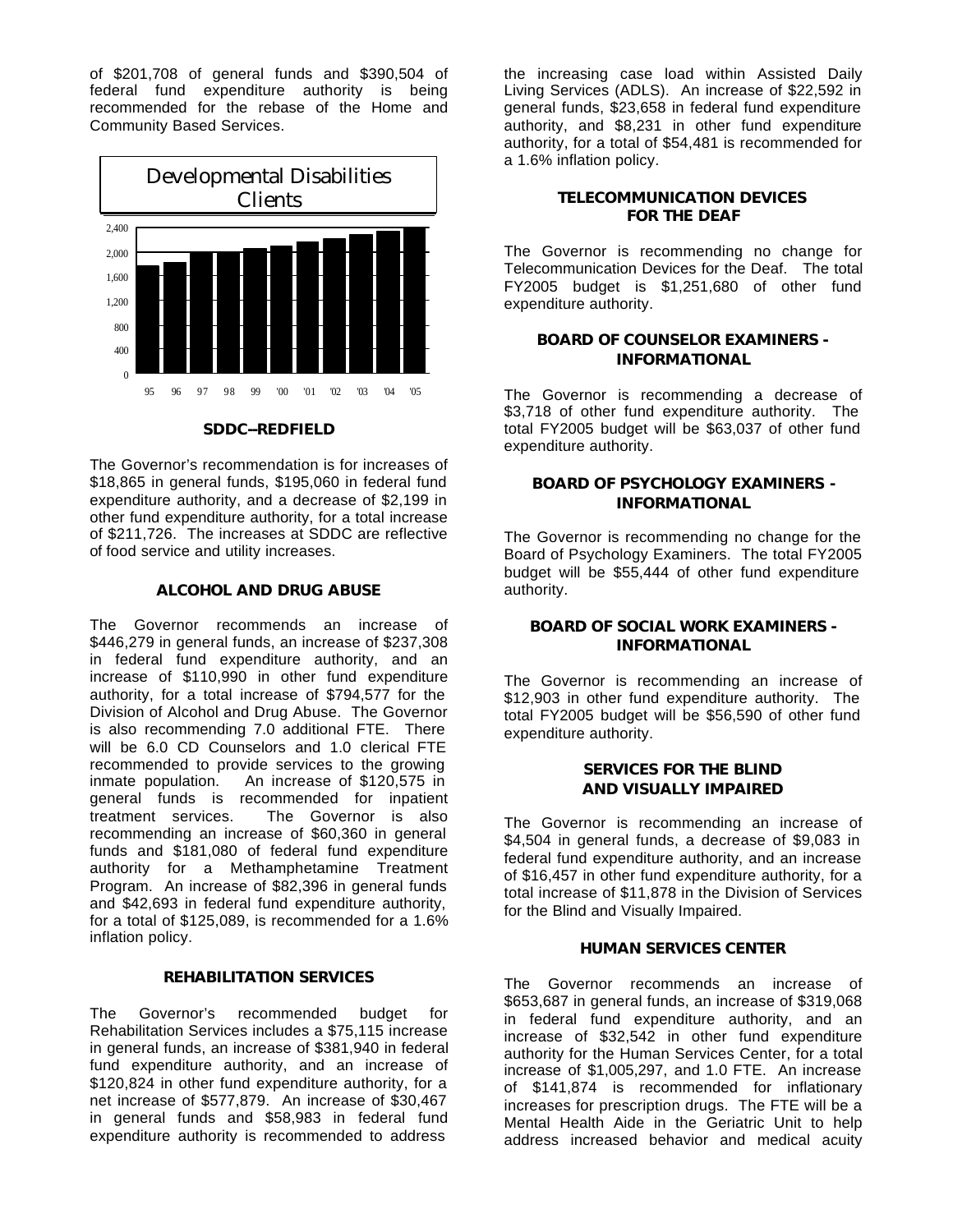needs. Other increases in this division are related to food services, utilities, and personal services.

#### *COMMUNITY MENTAL HEALTH*

The Governor's recommendation for Community Mental Health reflects an increase of \$459,942 in general funds, an increase of \$410,377 in federal fund expenditure authority, and an increase of \$138,060 in other fund expenditure authority, for a net increase of \$1,008,379, and 2.0 FTE. Additional funding is recommended for Mental Health waiting lists, at a total cost of \$265,062 in general funds and \$104,165 in federal fund expenditure authority. The 2.0 FTE will be mental health professionals to provide services to the growing inmate population. An increase of \$156,891 in general funds and \$118,605 in federal fund expenditure authority, for a total of \$275,496, is recommended for a 1.6% inflation policy.

### *SOCIAL SERVICES*

The Governor's recommended budget for the Department of Social Services is \$195,696,199 in general funds, \$449,897,364 in federal fund expenditure authority, and \$8,499,475 in other fund expenditure authority, for a total FY2005 budget of \$654,093,038 and 966.5 FTE. This recommendation includes an increase of \$20,827,270 in general funds, \$42,199,316 in federal fund expenditure authority and a \$314,617 decrease in other fund expenditure authority.

#### *SECRETARIAT*

The Secretariat's budget is recommended to increase \$137,039 in general funds, decrease by \$3,328,121 in federal fund expenditure authority, and decrease by \$25,792 in other fund expenditure authority, for a total decrease of \$3,216,874. The major adjustment to this budget includes a decrease of federal authority used to meet the mandatory requirements of the federal Health Insurance Portability and Accountability Act (HIPAA).

#### *PROGRAM MANAGEMENT*

The Governor's recommendation for this program is an increase of \$41,515 in general funds and \$31,852 in federal fund expenditure authority, and \$39,716 in other fund expenditure authority, for a total increase of \$113,083.

#### *ENERGY ASSISTANCE AND WEATHERIZATION*

The Governor recommends a \$317,012 increase in federal fund expenditure authority, primarily due to higher energy costs and increased case load.

#### *ECONOMIC ASSISTANCE*

The Governor's recommended budget for Economic Assistance includes a decrease of \$371,373 in general funds and a \$776,806 increase in federal fund expenditure authority, for a total increase of \$405,433. A major change in this budget; in addition to the increased case loads in Auxiliary Placement, is the increased utilization of federal funding.



#### *MEDICAL SERVICES*

The recommended budget for Medical Services includes increases of \$16,944,033 in general funds and \$37,256,502 in federal fund expenditure authority, for a total increase of \$54,200,535. The FY2005 recommended budget is \$101,084,715 in general funds, \$248,501,727 in federal fund expenditure authority, and \$800,000 in other fund expenditure authority, for a total budget of \$350,386,442, and 33.0 FTE. There are three major components driving the recommendation in this budget: 1) this budget is impacted by the Federal Medical Assistance Percentage (FMAP), which decreased general funding in this program by \$936,782, with an offsetting increase in federal fund expenditure authority; 2) the provider inflation policy includes 1.6% increases of \$2,471,722 in general funds and \$4,935,007 in federal fund<br>expenditure authority; 3) an increase of expenditure authority; \$14,180,268 in general funds and \$28,483,147 in federal fund expenditure authority is recommended, due to increased cost of medical coverage for an estimated 88,795 individuals who are anticipated to be eligible for medical coverage through the Medicaid Program. Approximately \$35.1 million is due to a deficit in the FY2004 budget base.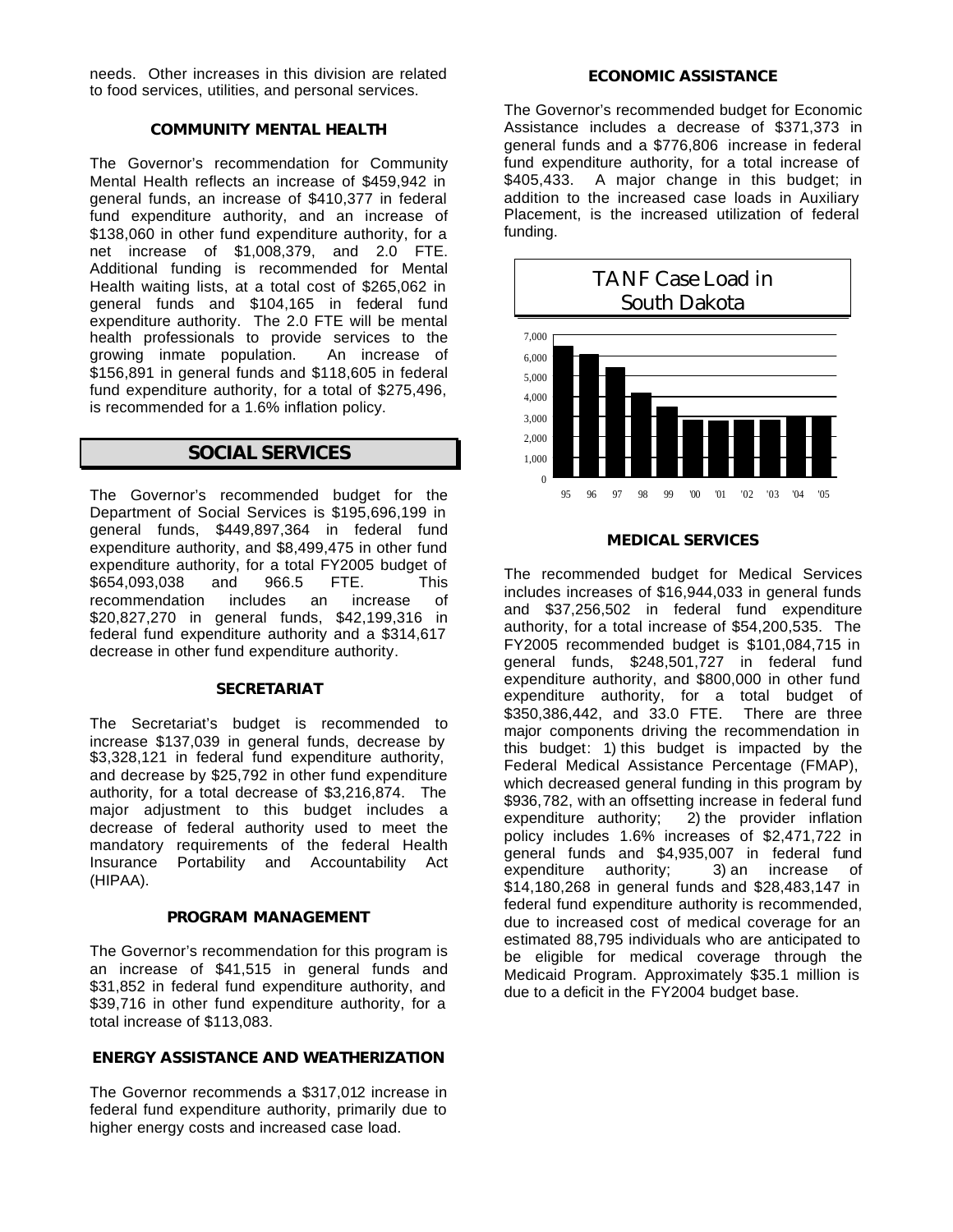

#### *OFFICE OF CHILD SUPPORT ENFORCEMENT*

The Governor's recommended budget includes increases of \$13,525 in general funds, \$103,392 in federal fund expenditure authority, and \$54,497 in other fund expenditure authority, for a total increase of \$171,414. The major change in this program includes an increase of \$109,705 in federal fund expenditure authority and \$60,709 in other fund expenditure authority, and 3.0 additional FTE for the creation of a centralized customer service unit.

#### *ADULT SERVICES AND AGING*

A total increase of \$5,806,524 is recommended by the Governor for FY2005, consisting of an increase of \$2,899,022 in general funds and \$3,011,054 in federal fund expenditure authority, and a decrease of \$103,552 in other fund expenditure authority. The total FY2005 budget for this division is \$160,974,883, and 100.5 FTE. This budget includes an increase of \$19,952 in general funds and \$38,626 for expanding the number of clients served by assisted living. The recommendation also includes an increase of \$659,929 in general funds and \$1,082,471 in federal fund expenditure authority, for an increase in the personal needs allowance for assisted living and nursing home clients. The budget was also impacted by the Federal Medical Assistance Percentage (FMAP), which decreased general funding in this program by \$503,586, with an offsetting increase in federal fund expenditure authority. Finally, the recommendation includes increases of \$1,708,081 in general funds and \$3,335,921 in federal fund expenditure authority for 1.6% provider inflation policy and limited cost updates.

#### *CHILD PROTECTION SERVICES*

The recommendation by the Governor includes increases of \$1,053,387 in general funds and of \$2,992,901 in federal fund expenditure authority, as well as a decrease of \$33,625 in other fund expenditure authority. The recommendation includes an increase of \$126,725 in general funds,

and \$220,467 in federal fund expenditure authority, for an increase of nine social service aides to provide services to families with children at risk of abuse and neglect. This budget also includes an increase in the number of children being served in out of home placements providing treatment, such as psychiatric facilities, group and residential treatment and specialized treatment foster care. The total recommended increase is \$410,814 in general funds, \$793,411 in federal fund expenditure authority, and \$34,574 in other fund expenditure authority. The recommendation also includes an increase of \$375,572 in general funds, and increases of \$640,443 in federal fund expenditure authority and \$1,018 in other fund expenditure authority for increased costs and number of adoptions and guardianships with subsidies.

#### *CHILD CARE SERVICES*

The recommended budget for Child Care Services includes increases of \$110,122 in general funds, \$1,037,918 in federal fund expenditure authority, and a decrease of \$245,861 in other fund expenditure authority, for a total increase of \$902,179. The major adjustment includes a recommendation for an increase of \$114,287 in general funds and \$1,266,277 in federal fund expenditure authority, for an increase of 329 child care assistance cases. The budget also includes a decrease of \$245,851 in other fund expenditure authority due to an anticipated lower grant award.

## *CORRECTIONS*

The Governor's recommendation for the Department of Corrections includes an increase of \$6,300,026 in general funds, a decrease of \$602,046 in federal fund expenditure authority, and an increase of \$116,777 in other fund expenditure authority, for a net increase of \$5,814,757. The Governor is also recommending an increase of 16.5 FTE, for a total FTE count of 830.5.

The Average Daily Count (ADC) of adult inmates is projected to reach 3,348 in FY2005. This represents an increase of 394 inmates over the actual FY2003 ADC of 2,954 inmates, or an 8.8% increase over two years. The average daily population of juveniles in institutional settings within the Department of Corrections is projected at 220 for FY2005. This is an increase from the actual count of 205 in FY2003.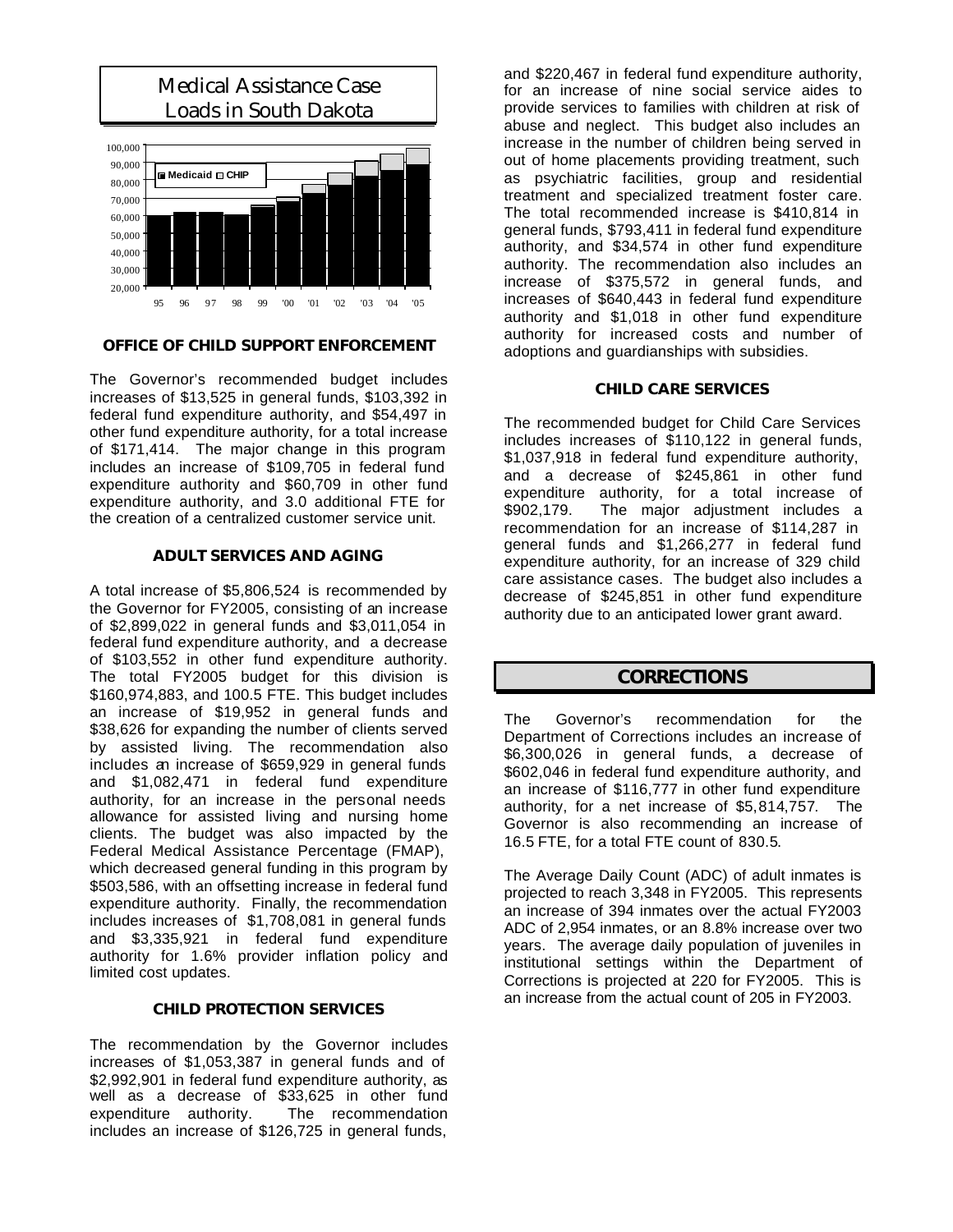

#### *ADMINISTRATION*

The Governor is recommending a general fund increase of \$4,170,305, most of which is funding for increased costs of the Inmate Medical and Mental Health Services agreement with the Department of Health and the Department of Human Services. This increase is due to an increase in ADC of inmates, along with increased costs of outsourced services. The total recommended budget in Administration includes \$15,288,416 in general funds, \$1,868,125 in federal fund expenditure authority, and \$40,000 in other fund expenditure authority, with 27.5 FTE.

#### *MIKE DURFEE STATE PRISON*

The recommendation for the Mike Durfee State Prison (MDSP) includes increases of \$306,509 in general funds, \$16,500 in federal fund expenditure authority, and \$209,984 in other fund expenditure authority, for a total increase of \$532,993. The number of employees will increase by 4.0 FTE, who will be correctional officers. These FTE are needed for security due to the rising numbers in the average daily counts for adult inmates. Personal services account for a \$138,605 increase in general funds. Operating expenses include increases of \$167,904 in general funds, \$16,500 in federal fund expenditure authority, and \$211,061 in other fund expenditure authority. The increases in general funds for operating expenses are for additional clothing services, travel, and miscellaneous contractual services increases.

#### *STATE PENITENTIARY*

The recommendation for the South Dakota State Penitentiary includes increases of \$348,297 in general funds, \$13,136 in federal fund expenditure authority, and \$4,528 in other fund expenditure authority, for a total increase of \$365,961. The number of employees will increase by 5.0 FTE, all of whom will be correctional officers. Personal services account for a \$232,679 increase in general funds, a \$1,883 increase in federal fund expenditure authority, and a \$43,068 decrease in other fund expenditure authority. The increase in personal services is mainly due to the increase in FTE. Operating expenses will increase by \$115,618 in general funds, \$11,253 in federal fund expenditure authority, and \$47,596 in other fund expenditure authority.

#### *WOMEN'S PRISON*

The budget for the Women's Prison is recommended to increase by \$545,660 in general funds, decrease by \$388,199 in federal fund expenditure authority, and decrease by \$12,369 in other fund expenditure authority, for a total increase of \$145,092. The main increase in general funds is directly related to the number of federal borders that the Women's Prison can house.

#### *PHEASANTLAND INDUSTRIES*

The recommendation for Pheasantland Industries is a decrease of \$73,890 in other fund expenditure authority and a decrease of 2.0 FTE. This will bring the total budget to \$2,872,622 in other fund expenditure authority, and 14.0 FTE.

#### *COMMUNITY SERVICE*

Community Service is recommended to decrease by \$160,750 in general funds, increase by \$19,097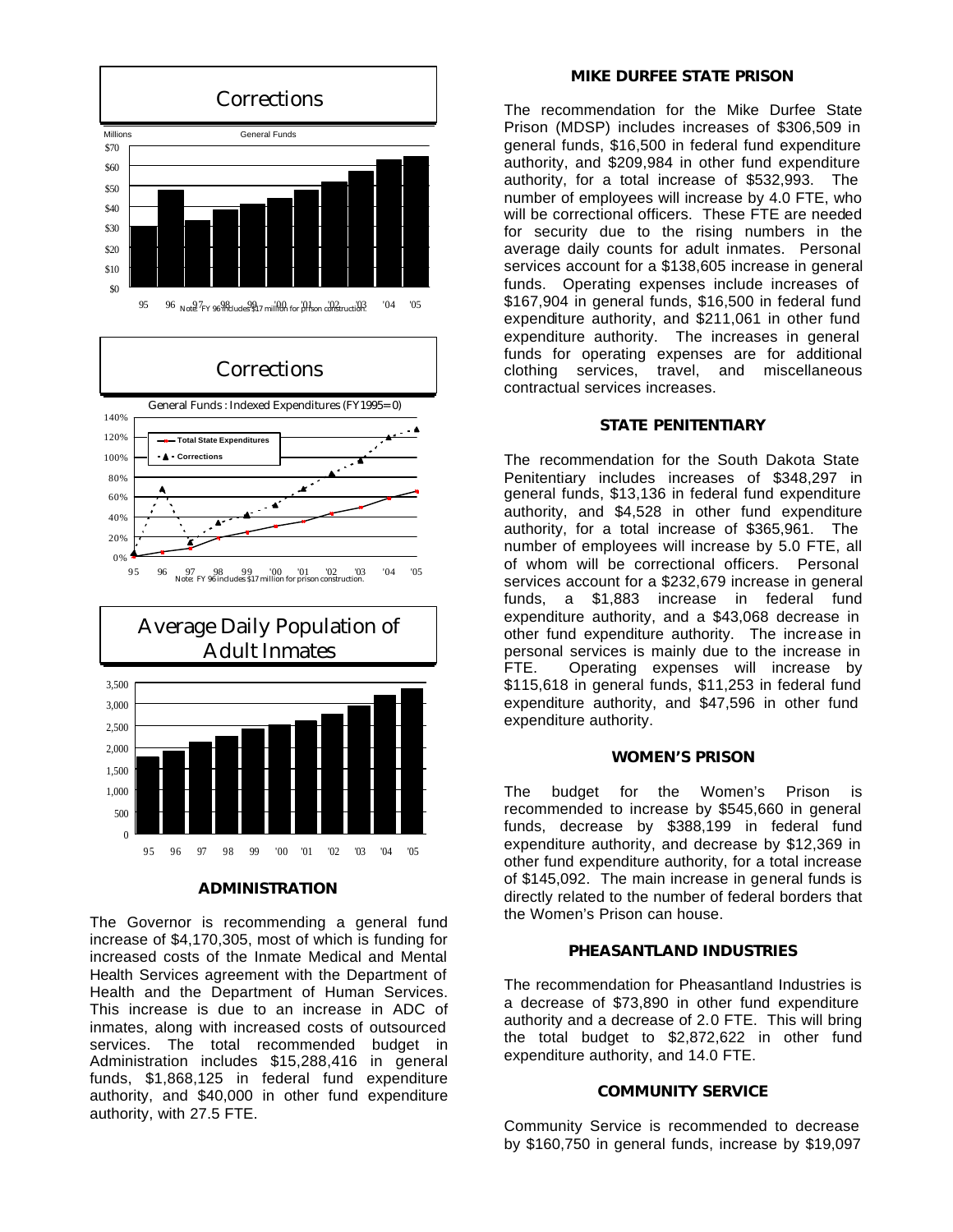in federal fund expenditure authority, and increase by \$114,570 in other fund expenditure authority. Included in this decrease is \$160,750 in contractual services due to the need for fewer private work release beds.

#### *PAROLE SERVICES*

The recommendation for Parole Services is an increase of \$385,663 in general funds and a decrease of \$347,068 in federal fund expenditure authority, along with an increase of 6.0 FTE. Three will be parole agents, and 3.0 FTE will be related to the Forward Life Skills Program (1.0 will be a program manager, and 2.0 will be field agents). The increases are for funding the additional FTE, additional travel costs, and some miscellaneous contractual services. The decrease is reflective of the department no longer receiving the Forward Life Skills Grant funding.

#### *JUVENILE COMMUNITY CORRECTIONS*

Juvenile Community Corrections is recommended to increase by \$657,469 in general funds, \$245,524 in federal fund expenditure authority, and decrease by \$141,046 in other fund expenditure authority, for a total increase of \$761,947. Operating expenses will increase by \$567,620 in general funds, \$335,373 in federal fund expenditure authority, and decrease by \$141,046 in other fund expenditure authority. A portion of the increase is due to the increase in the average daily count of juveniles in private group and residential services, both in- and out-of-state to adequately meet the needs of the juveniles under the Department of Corrections' care.

#### *STATE TRAINING SCHOOL*

The Governor recommends no change at the State Training School. The total recommended budget is \$101,740 in other fund expenditure authority.

#### *YOUTH CHALLENGE CENTER/LIVING CENTER*

The Youth Challenge Center/Living Center is recommended to increase by \$99,430 in general funds, and decrease by \$7,221 in federal fund expenditure authority. The increases are reflective of meeting existing payroll at the facility and decentralizing services.

#### *PATRICK HENRY BRADY ACADEMY*

The Patrick Henry Brady Academy is recommended to decrease by \$75,285 in general funds. This decrease is reflective of the need to meet existing payroll. The total budget for the Patrick Henry Brady Academy is \$1,862,340 in general funds and \$14,280 in other fund expenditure authority.

#### *STATE TREATMENT AND REHABILITATION (STAR) ACADEMY*

The State Treatment and Rehab (STAR) Academy contains the budget for food service, physical plant, medical, education, and administration for the Custer juvenile programs. The budget for FY2005 is recommended to decrease by \$9,686 in general funds, and increase by \$16,488 in federal fund expenditure authority, for a total increase of \$6,802.

#### *QUEST/EXCEL*

The recommended budget for Quest/ExCel is an increase of \$32,414 in general funds and an increase of \$43,697 in federal fund expenditure authority, for a total FY2005 increase of \$76,111. The increases are reflective of the funding needed to meet existing payroll.

# *AGRICULTURE; ENVIRONMENT AND NATURAL RESOURCES; AND, GAME, FISH, AND PARKS*

This portion of the budget comprises an increase of \$4,263,090 of the \$194,843,718 in total fund increases for FY2005. The total general funds appropriated to Agriculture; Natural Resources; and, Game, Fish, and Parks are recommended to increase by \$317,986, federal and other fund expenditure authority are recommended to increase by a total of \$3,945,104. In comparison to the total state budget, this category is 2.2% of the total funds and 5% of the general funds, which amounts to \$93.6 million in total funding.

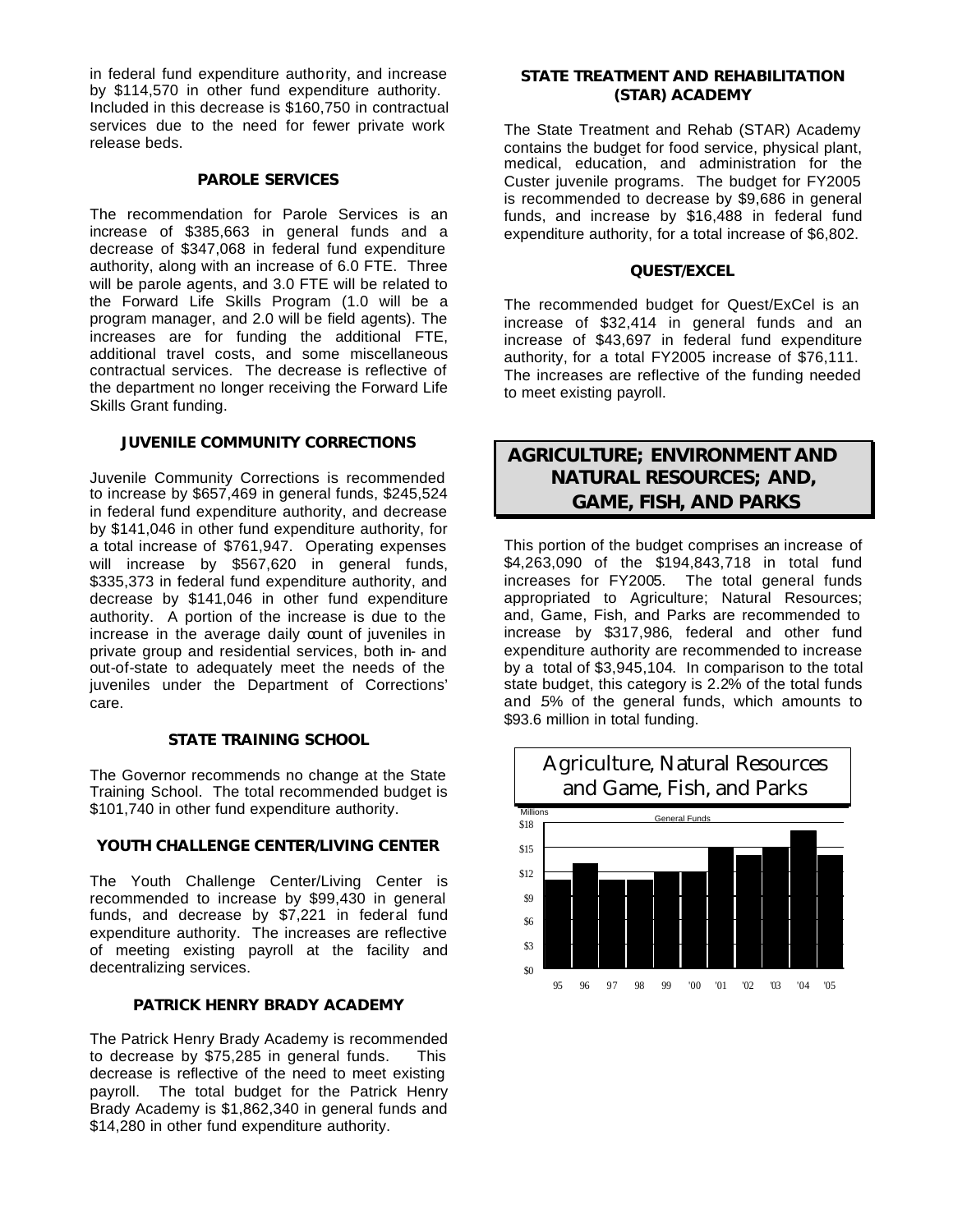

# *AGRICULTURE*

The Governor's FY2005 recommended budget for the Department of Agriculture is \$23,357,182, consisting of \$5,066,523 in general funds, \$5,161,666 in federal fund expenditure authority, and \$13,128,993 in other fund expenditure authority, with a total of 193.3 FTE. This constitutes a \$1,677,753 increase in Agriculture's overall budget, and a 15.0 increase in FTE.

#### *OFFICE OF THE SECRETARY*

The Governor is recommending a general fund decrease of \$26,162, a decrease of \$48,097 in other fund expenditure authority, and a 1.5 FTE decrease in the Office of the Secretary. The funding and FTE reduction in the Secretary's budget will correspond to an increase in the budget for the Division of Fire Suppression. The Office of the Secretary's total budget is \$651,624, and consists of \$571,949 in general funds, \$46,322 in federal fund expenditure authority, \$33,353 in other fund expenditure authority, with 7.5 FTE.

#### *AGRICULTURAL SERVICES*

The recommended budget for Agricultural Services in FY2005 is \$3,436,490. This reflects an increase of \$12,531 in general funds, an increase of \$5,463 in federal fund expenditure authority, and an increase of \$53,250 in other fund expenditure authority. \$12,471 of the general fund increase is reflected in the Dairy, Egg, and Plant Protection Program. \$53,239 of the other fund expenditure authority increase will be reflected in the Agronomy and Pesticides Programs. There are 35.0 FTE budgeted in this division.

#### *AGRICULTURAL DEVELOPMENT*

The Governor is recommending a \$280,782 increase in the Division of Agricultural Development. The recommended increase includes \$65,376 of general funds, \$210,680 of federal fund expenditure authority, \$4,726 of other fund expenditure authority, and 1.0 FTE. The increase in funding and FTE will assist in the marketing of value added products and livestock development activities as part of the 2010 Initiative. The total recommended FY2005 budget of \$1,297,245 consists of \$134,022 in general funds, \$294,715 in federal fund expenditure authority, \$868,508 in other fund expenditure authority, and 9.0 FTE.

#### *RESOURCE CONSERVATION AND FORESTRY*

The recommended budget for the Division of Resource Conservation and Forestry includes a decrease of \$11,979 in general funds, an increase of \$710,023 in federal fund expenditure authority, and a decrease of \$23,566 in other fund expenditure authority. A majority of the recommended increase, \$643,341, will be reflected in grants and subsidies. The total recommended budget for the Division of Resource Conservation and Forestry is \$2,883,142, and 19.0 FTE.

#### *FIRE SUPPRESSION*

The recommended budget for the Division of Fire Suppression includes an increase of \$212,478 in general funds, \$48,097 in federal fund expenditure authority, \$35,643 in other fund expenditure authority, and an increase of 14.5 FTE. A majority of the increase, \$168,542 of general funds and 13.0 FTE, will be used for the Black Hat Crew. An increase of \$26,648 in general funds, \$48,097 in federal fund expenditure authority, and 1.5 FTE reflects a corresponding reduction in the Secretary's budget. The total recommended budget for the Division of Fire Suppression is \$2,685,601, and 42.9 FTE.

#### *STATE FAIR*

The recommended budget for the State Fair is \$1,790,325. The State Fair's budget is comprised of \$574,325 of other fund expenditure authority in personal services, \$1,216,000 of other fund expenditure authority in operating expenses, and 25.0 FTE. The State Fair's budget is funded with 100% other fund expenditure authority.

#### *ANIMAL INDUSTRY BOARD*

The recommended budget for the Animal Industry Board includes an increase of \$51,773 in general funds, a decrease of \$166,928 in federal fund expenditure authority, an increase of \$32,887 in other fund expenditure authority, and an increase of 1.0 FTE. An increase of \$18,603 in general funds, \$18,602 of federal fund expenditure authority, and 1.0 FTE is recommended for an additional Meat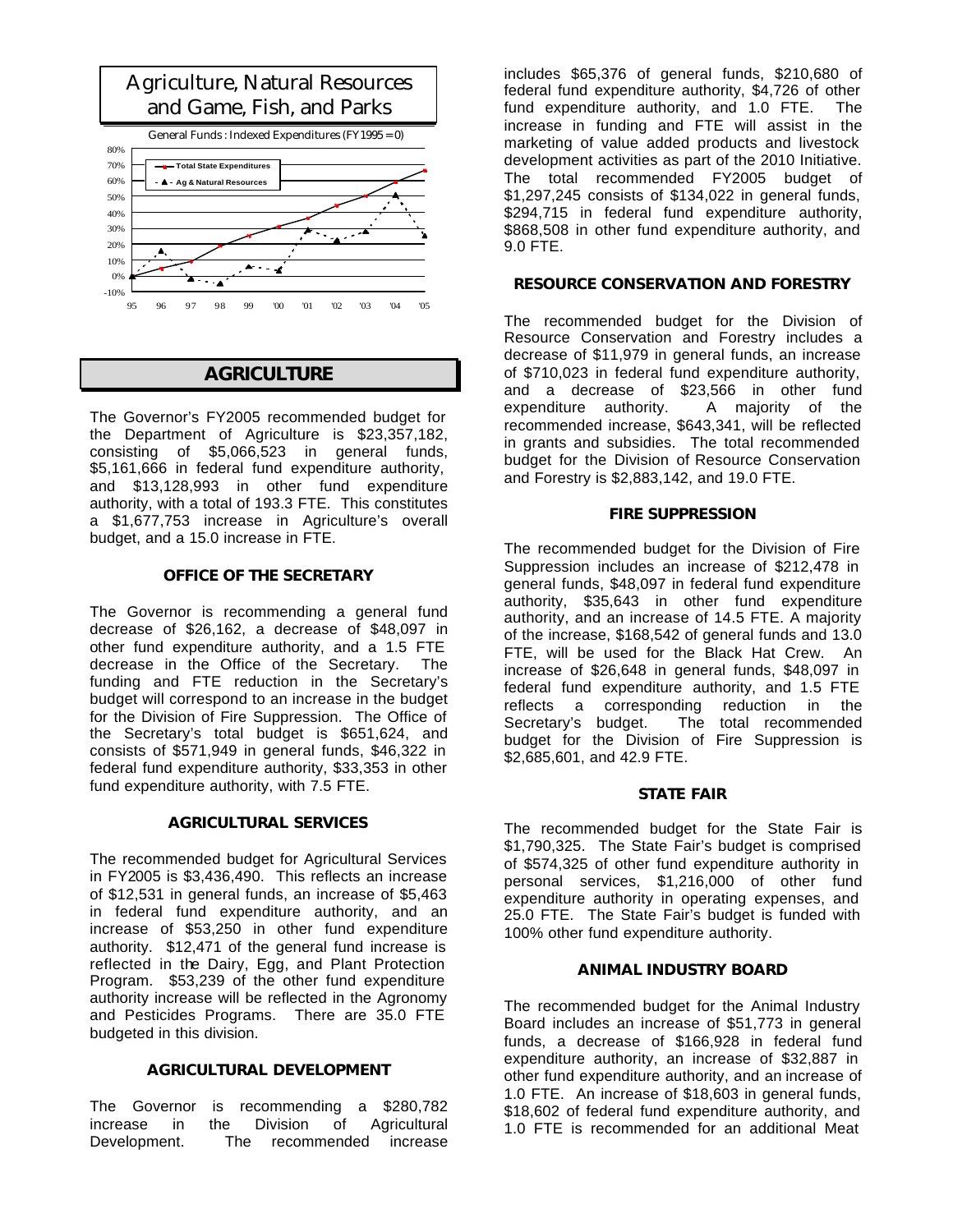Inspector. The total budget for the Animal Industry Board is \$2,994,813, and 41.9 FTE.

## *GAME, FISH, AND PARKS*

The FY2005 recommended budget for the Department of Game, Fish, and Parks totals \$54,362,238, including \$4,673,242 in general funds, \$12,419,051 in federal fund expenditure authority, \$37,269,945 in other fund expenditure authority, and a total of 561.4 FTE. This budget reflects an overall increase of \$2,585,337, and 0.9 FTE.

#### *CONSERVATION RESERVE ENHANCEMENT PROGRAM*

The Governor is recommending an increase of \$3,969 in general funds in the Conservation Reserve Enhancement budget. The recommended total for FY2005 is \$1,156,755 in general funds. These funds retire bonds issued to lease land from farmers and ranchers in the Conservation Reserve Program.

#### *ADMINISTRATION*

The Governor recommends an increase of \$1,000 in general funds and a decrease in other fund expenditure authority in the amount of \$8,763. The overall budget for this program consists of \$348,955 in general funds and \$3,249,785 in other fund expenditure authority, with 27.1 FTE.

#### *WILDLIFE – INFORMATIONAL*

The recommendation for the Division of Wildlife includes an increase of \$42,151 in federal fund expenditure authority, an increase of \$687,990 in other fund expenditure authority, and an increase of 1.9 FTE. Included in the recommendation is a \$140,000 increase in other fund expenditure authority for fencing, roads, chemical storage and cold storage buildings at Chamberlain, and a cold storage building at the fisheries center. An increase of \$100,000 in other fund expenditure authority is recommended for enhancement of grassland habitat in Conservation Reserve Program (CRP) fields. The total recommended budget for the Division of Wildlife is \$28,410,437, and 282.0 FTE.

The Development and Improvement Program is recommended to increase by \$309,000, with a total budget of \$255,000 in federal fund expenditure authority and \$550,000 in other fund expenditure authority.

#### *STATE PARKS AND RECREATION*

The Division of State Parks and Recreation represents the reorganization that consolidates the Division of Parks and Recreation and the Division of Custer State Park. The Governor recommends an increase of \$9,000 in general funds, an increase of \$243,896 in federal fund expenditure authority, an increase of \$12,105 in other fund expenditure authority, and a decrease of 1.0 FTE. Included in the recommendation is a \$65,530 other fund expenditure authority decrease and a 2.0 FTE decrease to reflect the efficiencies realized in the consolidation of the Parks and Recreation Division and the Custer State Park Division. A federal fund expenditure authority increase of \$33,323 and a 1.0 FTE increase is recommended for a Conservation Technician to perform maintenance at the Belle Fourche Reservoir. The total recommended budget for the operation and maintenance of the division is \$2,965,357 of general funds, \$1,660,022 of federal fund expenditure authority, \$8,881,129 of other fund expenditure authority, and 241.9 FTE.

The Division of State Parks and Recreation's Development and Improvement Program has a recommended increase of \$775,253 in federal fund expenditure authority and an increase of \$382,201 in other fund expenditure authority. Included within this recommendation is an increase of \$537,000 of other fund expenditure authority for preventative maintenance and land improvements at Custer State Park. A federal fund expenditure authority increase of \$707,025 and a decrease of \$237,225 in other fund expenditure authority is recommended to reflect the funding from the Bureau of Reclamation for campground improvements at the Belle Fourche Reservoir.

#### *SNOWMOBILE TRAILS – INFORMATIONAL*

Recommended changes within the Snowmobile Program include a decrease of \$54,000 in federal fund expenditure authority and an increase of \$181,535 in other fund expenditure authority. The total recommended budget is \$66,000 of federal fund expenditure authority, \$995,562 of other fund expenditure authority, and 9.1 FTE.

# *ENVIRONMENT AND NATURAL RESOURCES*

The Governor recommends no change for FY2005. The Governor's recommended budget for the Department of Environment and Natural Resources totals \$15,916,571, and consists of \$5,667,695 in general funds, \$5,069,772 in federal fund expenditure authority, \$5,179,104 in other fund expenditure authority, and 174.5 FTE.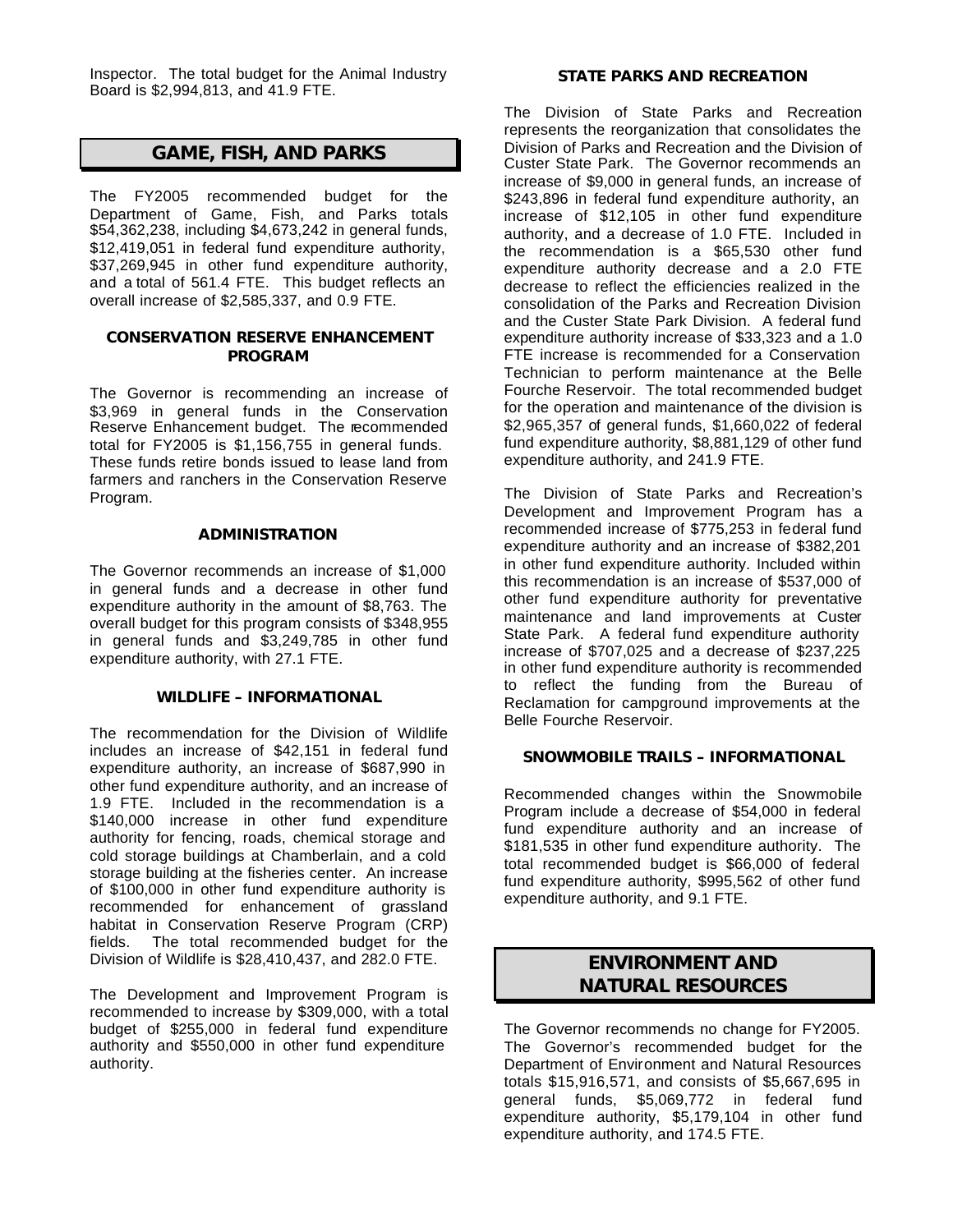#### *FINANCIAL AND TECHNICAL ASSISTANCE*

The Governor recommends no change in Financial and Technical Assistance. The budget consists of \$4,270,287 in total funds, and 58.0 FTE.

#### *ENVIRONMENTAL SERVICES*

The Governor recommends no change in Environmental Services. The budget consists of \$9,131,284 in total funds, and 116.5 FTE.

#### *REGULATED RESPONSE FUND – INFORMATIONAL*

The Governor is recommending no change in the Regulated Response Fund budget. This budget is informational and continuously appropriated with \$1,750,000 in other fund expenditure authority.

#### *LIVESTOCK CLEANUP FUND – INFORMATIONAL*

The Governor is recommending no change in the Livestock Cleanup Fund budget. This budget is informational and continuously appropriated with \$765,000 in other fund expenditure authority.

# *LEGISLATURE, UNIFIED JUDICIAL SYSTEM, PUBLIC UTILITIES COMMISSION, AND ELECTED OFFICIALS*

The Governor's recommendation for the FY2005 budget for this sector (excluding special appropriations) totals \$71,670,689, of which \$46,848,293 is general funds, \$6,358,112 is federal fund authority, and \$18,464,284 is other fund expenditure authority. This reflects an increase of \$3,257,488 in general funds, a decrease of \$544,586 in federal fund authority, and a decrease of \$66,630 in other fund expenditure authority, for a total of \$2,325,726, which is 2.5% of the total FY2005 budget. The recommendation also includes an increase of 3.3 FTE, for a total of 818.8 FTE.



# *LEGISLATURE*

The FY2005 recommended budget for the South Dakota Legislature is \$7,082,598 in general funds, \$35,000 in other fund expenditure authority, and 71.2 FTE. Changes to the budget include an increase of \$68,760 for travel due to a 40-day session, an increase of \$36,496 in personal services due to 40-day session. The Governor is also recommending an increase of \$10,751 due to health insurance, and an increase of \$9,500 to provide hiring flexibility. Additionally, salary policy adds \$114,792 in general funds for employee compensation and \$5,463 in general funds for health insurance. The net change for the South Dakota Legislature is an increase of \$245,148 in general funds.

## *SCHOOL AND PUBLIC LANDS*

The Governor's recommendation for the FY2005 School and Public Lands' budget is \$486,032 in general funds and \$225,000 in other fund expenditure authority, for a total budget of \$711,032, with 7.0 FTE. This budget includes an increase of \$2,000 in general funds for capital outlay to continue the replacement policy.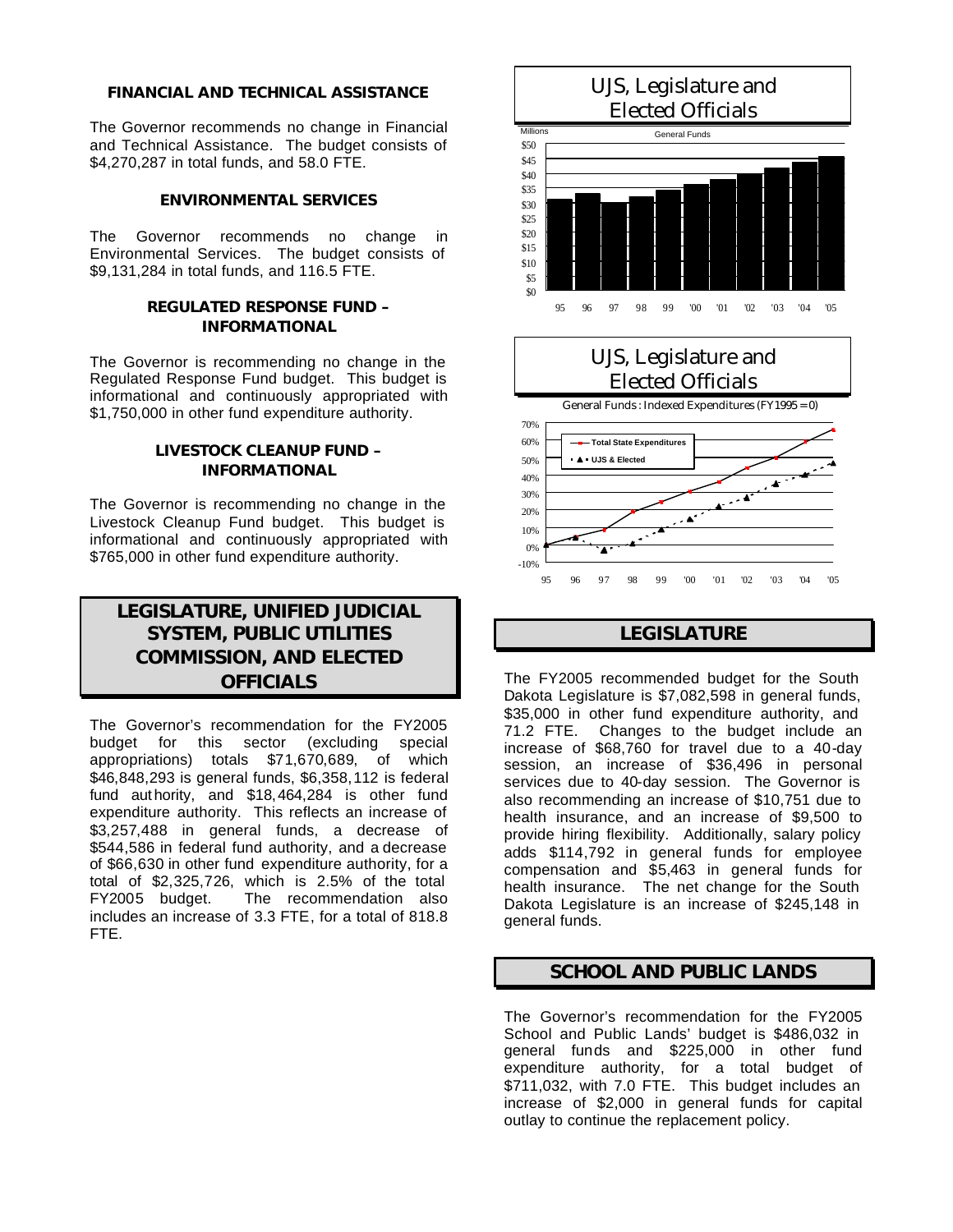# *SECRETARY OF STATE*

The Governor's recommendation for the Secretary of State's FY2005 budget is \$885,311 in general funds, \$200,193 in federal fund expenditure authority, and \$270,435 in other fund expenditure authority, with 15.3 FTE. This budget recommendation includes a \$750 decrease in general funds, and a \$212,868 decrease in federal fund expenditure authority. The Secretary of State's office has worked hard to find efficiencies and right size their budget.

## *UNIFIED JUDICIAL SYSTEM*

The Governor's FY2005 recommendation for the Unified Judicial System includes an increase of \$1,040,087 in general funds, an increase of \$2,532 in federal fund expenditure authority, and an increase of \$88,807 in other fund expenditure authority, for a total increase of \$1,131,426. This recommendation contains 3.0 additional FTE for two court service officers and one help desk support specialist. Expansion in personal services amounts to \$1,038,630, of which \$130,254 is for the 3.0 new FTE. Movement to job worth accounts for \$192,010; health insurance accounts for \$46,195; and, salary policy adds another \$657,311. The total FY2005 recommended budget totals \$32,237,790 and consists of \$27,543,026 in general funds, \$486,103 in federal fund expenditure authority, \$4,208,661 in other fund expenditure authority, and 478.8 FTE.

The operating side of the Unified Judicial System's budget is increasing by \$67,870 in general funds, and by \$24,926 in other fund expenditure authority. Increases include \$33,076 in general funds to cover increases in community-based services due to rate increases at mental health centers. Computer services account for an increase of \$55,106 in other fund expenditure authority due to increases in the use of the enterprise server and equipment service/maintenance. Capital assets, such as computer hardware and office equipment account for a decrease of \$11,455 in other fund expenditure authority. Judicial training has experienced a decrease in the number of employees receiving inand out-of-state training, which has resulted in a \$28,825 decrease in other fund expenditure authority.

## *STATE TREASURER*

The Governor's recommended budget includes an increase of \$728,354 in other fund expenditure authority. The FY2005 recommended budget consists of \$462,621 in general funds, \$7,979,495 in other fund expenditure authority, and 34.5 FTE.

#### *TREASURY MANAGEMENT*

The Governor recommends no change in Treasury Management. The recommended FY2005 budget consists of \$462,621 in general funds, and 5.5 FTE.

#### *UNCLAIMED PROPERTY*

The Governor's recommendation for this informational budget is an increase of \$500,000 in other fund expenditure authority, for a total FY2005 budget of \$2,360,017 in other fund expenditure authority and 3.0 FTE. The recommended increase brings the budget in line with expected unclaimed property payments that will be made in FY2005.

#### *INVESTMENT COUNCIL*

This budget is recommended for an increase of \$228,354 in other fund expenditure authority, for a total FY2005 budget of \$5,619,478 in other fund expenditure authority and 26.0 FTE. The recommendation includes an increase of \$114,357 in personal services. Also included in the recommended increase is \$100,000 to allow the Investment Council flexibility in purchasing investment research services.

## *STATE AUDITOR*

The Governor's recommended budget includes an increase of \$8,696 in general funds for personal services. The FY2005 recommended budget consists of \$938,735 in general funds and 17.3 FTE.

## *PUBLIC UTILITIES COMMISSION*

The Governor recommends an increase of \$292,181 in general funds and a decrease of \$279,462 in other fund expenditure authority for the Public Utilities Commission. The total FY2005 recommended budget is \$537,244 in general funds, \$78,081 in federal fund expenditure authority, and \$2,737,786 in other fund expenditure authority, with 28.7 FTE.

## *ATTORNEY GENERAL*

The Governor's recommendation for the Office of the Attorney General is an overall budget increase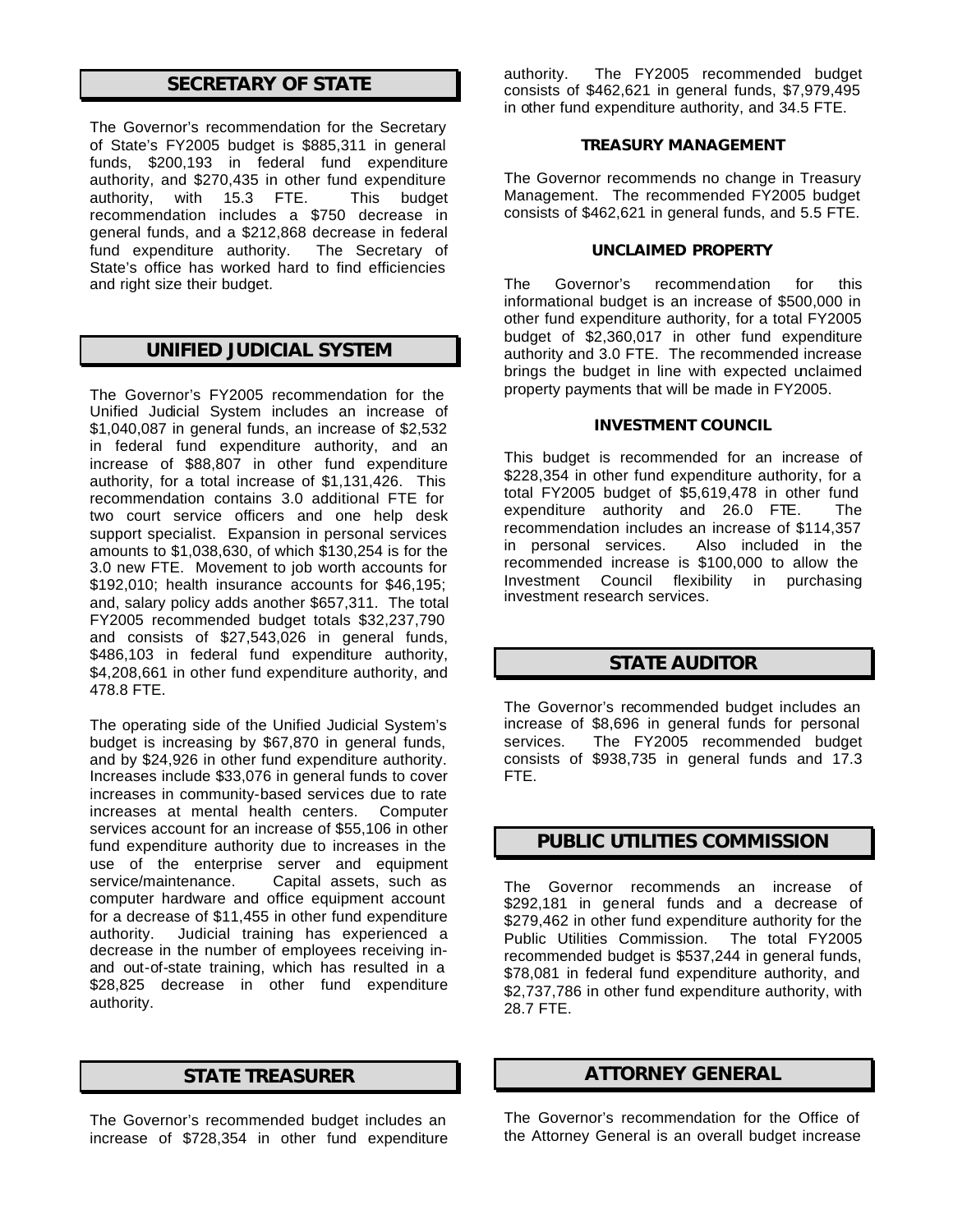of \$411,001. The FY2005 budget recommendation consists of an increase of \$999,580 in general funds, a \$15,750 increase in federal fund expenditure authority and a decrease of \$604,329 in other fund expenditure authority. The Governor is also recommending that the number of employees increase by 1.0 FTE. The total recommended FY2005 budget for the Office of the Attorney General is \$6,147,479 in general funds, \$5,359,352 in federal fund expenditure authority and \$3,002,889 in other fund expenditure authority, for a total budget of \$14,509,720, with 140.0 FTE.

#### *LEGAL SERVICES*

The recommended budget for the Legal Services Program is \$6,903,835. This represents an increase of \$15,750 in federal fund expenditure authority and an increase of \$8,750 in other fund expenditure authority. The recommended increase within this division is for capital asset purchases.

#### *CRIMINAL INVESTIGATION*

The overall recommended budget for the Division of Criminal Investigation is \$6,267,998. This includes an increase of \$999,580 in general funds and a decrease of \$638,616 in other fund expenditure authority. The recommended increase in general funds in this division is to make up for the shortfall of funding provided by the Law Enforcement Officer Training fund.

#### *LAW ENFORCEMENT TRAINING*

The Governor's recommendation for the Division of Law Enforcement Training is an increase of \$4,500 in other fund expenditure authority. This brings the total recommended budget for this division to \$1,154,673 in other fund expenditure authority, with 8.0 FTE. Other fund expenditure authority has been recommended for the purchase of supplies.

#### *911 TRAINING*

The Governor is recommending a total budget of \$183,214, and 2.0 FTE for the 911 Training Division. This includes an increase of \$21,037 in other fund expenditure authority for the Emergency Medical Dispatch Program.

# *REMAINDER OF STATE GOVERNMENT*

The budgets included in this category include the Departments of Executive Management, Military and Veterans' Affairs, Revenue and Regulation, Tourism and State Development, Transportation, Labor, and Public Safety. This portion of the budget comprises \$37.0 million of the \$194.8 million in total fund increases for FY2005. On the general fund side, this category accounts for \$9.5 million of the \$63.6 million increase. In terms of the total state budget, this group has 27.3% of the total funds and 4. 9% of the general funds, which amounts to \$791.8 million in total funding.



The Department of Public Safety has a total budget of \$52,973,934, including \$3,405,151 in general funds, \$28,474,568 in federal fund expenditure authority, \$21,094,215 in other fund expenditure authority, and 402.5 FTE.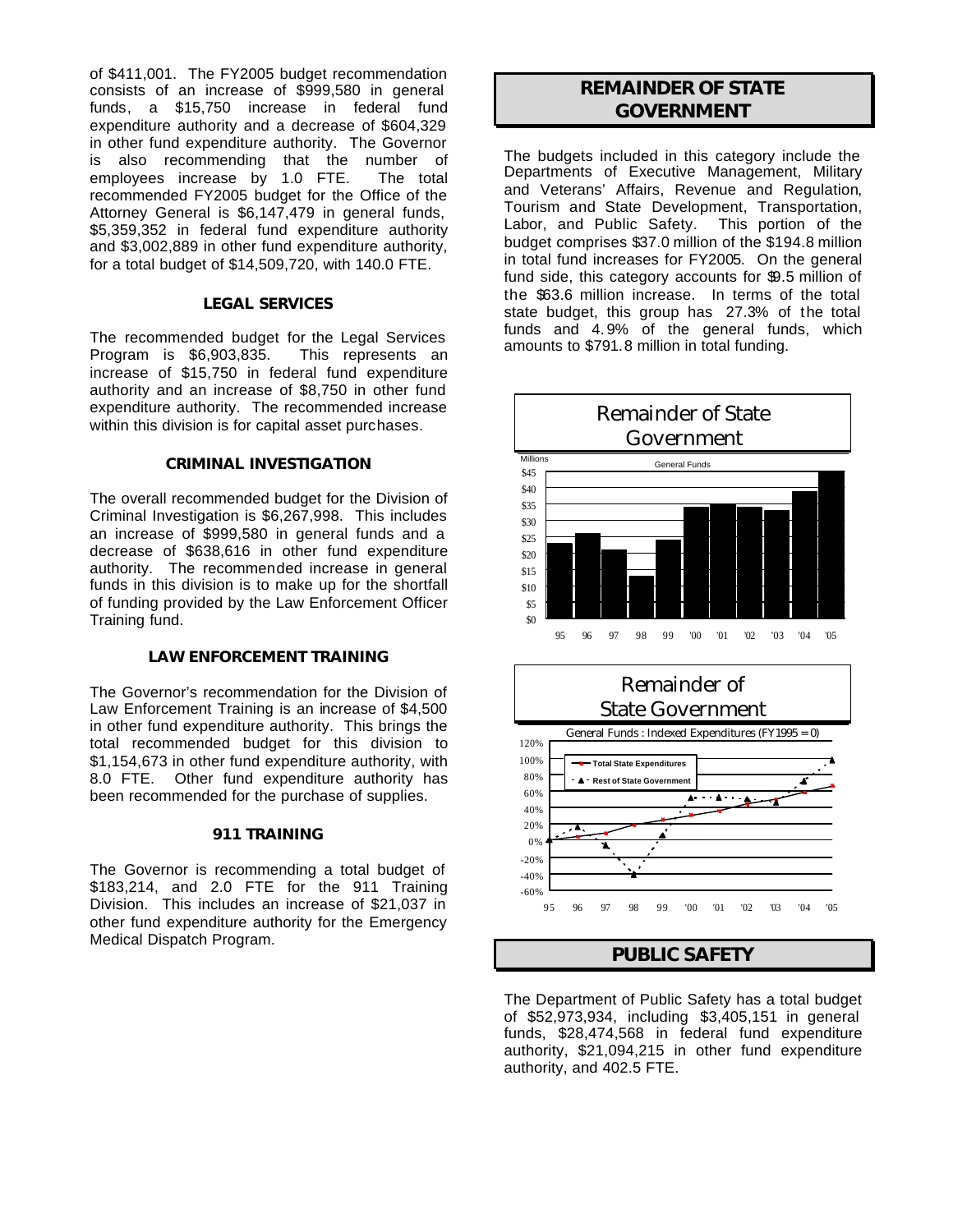#### *ADMINISTRATION*

The Governor is recommending a decrease of \$672 in other fund expenditure authority for the Administration budget. Administration's budget is \$545,563, including \$38,266 in general funds, \$507,297 in other fund expenditure authority, and 7.0 FTE.

#### *ENFORCEMENT*

This Division of Enforcement includes the Highway Patrol, Accident Records, Highway Safety, and State Radio. Approximately 68% of the total FY2005 recommended budget of \$20,307,383 is for salary and benefits. The total FY2005 recommendation consists of \$1,580,708 in general funds, \$2,873,980 in federal fund expenditure authority, and \$15,852,695 in other fund expenditure authority, with 276.0 FTE.

The recommended budget includes a general fund increase of \$70,873, a \$337,892 increase in federal fund expenditure authority, and a \$202,086 increase in other fund expenditure authority. The entire recommended general fund increase is reflected in the State Radio budget.

#### *EMERGENCY SERVICES*

The Division of Emergency Services includes Emergency Management, Emergency Medical Services, and the State Fire Marshal. The recommendation for the Emergency Services Division includes an increase of \$21,028,828 in federal fund expenditure authority, and a decrease of \$30,630 in other fund expenditure authority. The federal fund expenditure authority increase includes \$20,116,358 from the State Homeland Security Grant Program, formerly Department of Justice (DOJ), to provide funding to enhance the capacity of state and local jurisdictions to respond to, and mitigate incidents of domestic terrorism. The total recommended budget for the Emergency Services Division is \$27,163,789, including \$1,338,658 in general funds, \$25,600,588 in federal fund expenditure authority, \$224,543 in other fund expenditure authority, and 31.5 FTE.

#### *INSPECTION AND LICENSING*

This division includes Weights and Measures, Driver Licensing, and Inspections. The recommendation includes an increase of \$31,493 in other fund expenditure authority. The total FY2005 budget is \$447,519 in general funds, \$4,509,680 in other fund expenditure authority, and 88.0 FTE.

## *EXECUTIVE MANAGEMENT*

The Governor's recommendation for the Department of Executive Management includes an increase of \$5,307,908 in general funds, \$3,245,540 in other fund expenditure authority and a decrease of \$1,443,371 in federal fund expenditure authority, for a net increase of \$7,110,007. The Governor is also recommending an increase of 4.3 FTE, for a total FTE count of 662.3. The total FY2005 budget includes \$29,925,354 in general funds, \$7,146,377 in federal fund expenditure authority, \$84,603,474 in other fund expenditure authority, for a total of \$121,675,205, with 662.3 FTE.

The recommended increases within Executive Management reflect \$1,000,000 in general funds within the Bureau of Administration for the statewide Maintenance and Repair Program, and \$670,546 in general funds for the Homestake Conversion Laboratory Project. The Governor's state employee compensation package accounts for a bulk of the remaining increase within the executive branch. The compensation package is loaded into a pool of funds within he Bureau of Personnel. The Executive Branch then distributes the pool to each agency after session when the salary policy amount is finalized. For the FY2005 budget, the recommended increase for a 3% across-the-board salary package is \$3,152,633 in general funds, \$2,651,341 in federal fund expenditure authority, and \$3,874,040 in other fund expenditure authority. The recommended increase for 2.5% movement to job worth is \$886,706 in general funds, \$807,248 in federal fund expenditure authority, and \$922,033 in other fund expenditure authority. The recommended increases for health insurance for the executive branch include \$238,620 in general funds, \$205,878 in federal fund expenditure authority, \$266,629 in other fund expenditure authority. The net increase for the compensation package, including health insurance, is \$12,924,796.

#### *GUBERNATORIAL DIVISION*

The Governor recommends a general fund increase of \$670,546, a \$350,000 federal fund expenditure authority decrease, and a decrease of 0.7 FTE. This recommendation is attributable to the Homestake Conversion Laboratory Project that began in FY2004. The totals for the Governor's recommended budget for the Gubernatorial Division are \$2,765,247 in general funds, \$234,383 in federal fund expenditure authority, and \$5,000 in other fund expenditure authority, for a total FY2005 recommended budget of \$3,004,630, and 26.0 FTE.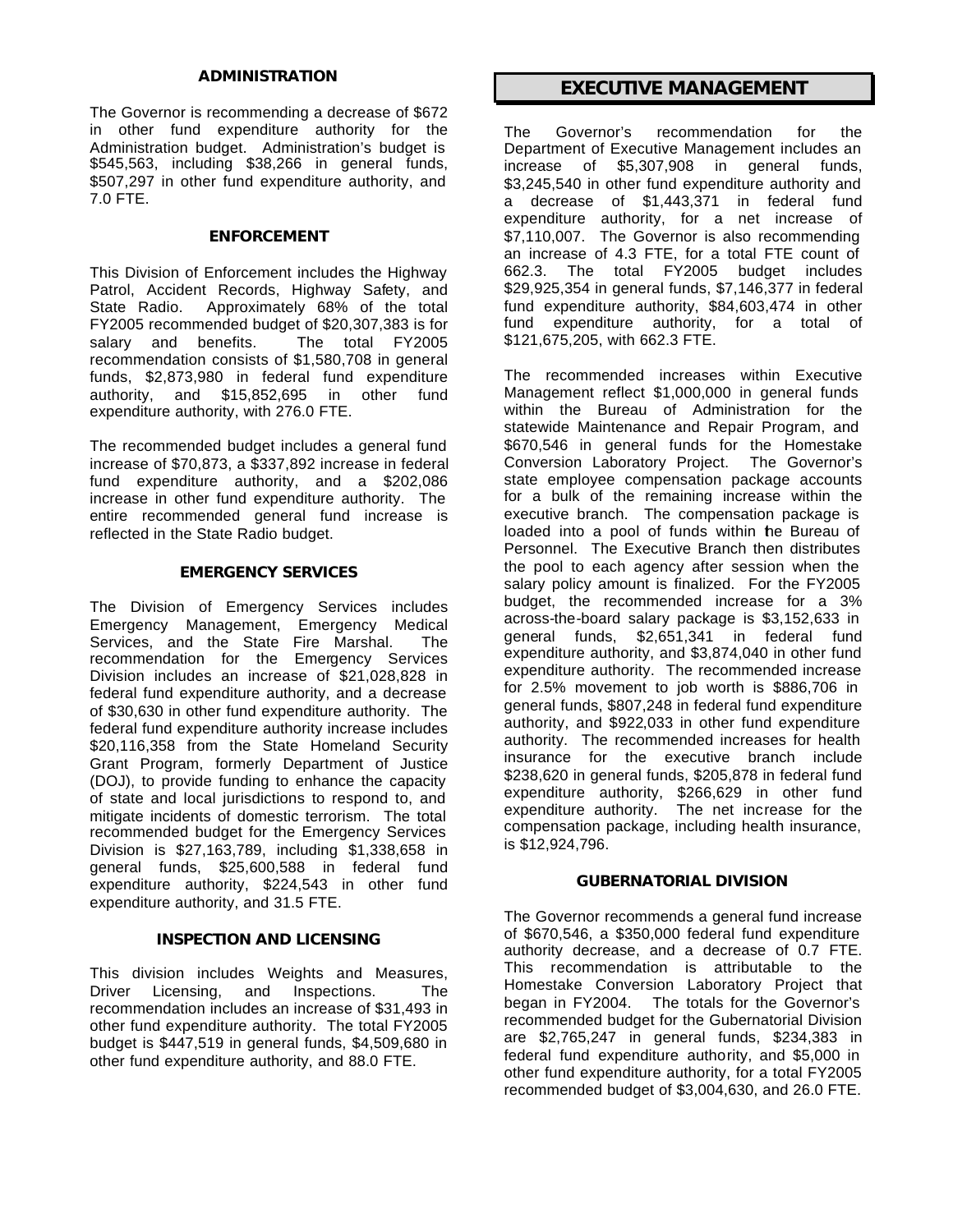#### *BUREAU OF FINANCE AND MANAGEMENT*

The Governor recommends a general fund decrease of \$597,708 attributable to the original Bureau of Finance and Management (BFM) sale/leaseback agreement schedule. The total recommended FY2005 budget for BFM is \$11,802,556 in general funds, and \$5,135,793 in other fund expenditure authority, for a total FY2005 recommended budget of \$16,938,349, and 26.5 FTE.

#### *BUREAU OF ADMINISTRATION*

The Governor recommends an increase of \$957,111 in general funds and a decrease of \$6,000 in other fund expenditure authority. The major adjustment within this division is a general fund increase of \$1,000,000 to restore the Statewide Maintenance and Repair budget. The total recommended budget for this division is \$5,140,801 in general funds, \$500,000 in federal fund expenditure authority, and \$28,764,852 in other fund expenditure authority, for a total FY2005 budget of \$34,405,653, and 182.5 FTE.

#### *BUREAU OF INFORMATION AND TELECOMMUNICATIONS*

The recommendation of the Governor is a decrease of \$52,500 in federal fund expenditure authority, a decrease of \$6,436,168 in other fund expenditure authority, and an increase of 6.0 FTE. The major adjustment in this division is a decrease of \$4,000,000 in other fund expenditure authority that was needed to provide services to the Department of Social Services in order to meet federal Health Information Portability and Accountability Act (HIPAA) requirements. This project has been completed. Consultant contracts have also been reduced, this resulted in a savings of \$637,428 by hiring 6.0 additional FTE within the Bureau of Information and Telecommunications to complete the tasks in house. The total recommended FY2005 budget for the Bureau of Information and Telecommunications is \$5,053,800 in general funds, \$2,247,527 in federal fund expenditure authority, and \$35,174,028 in other fund expenditure authority, for a total FY2005 recommended budget of \$42,475,355, and 358.8 FTE.

#### *BUREAU OF PERSONNEL*

The Governor's recommendation for the Bureau of Personnel includes a decrease of \$16,427 in federal fund expenditure authority, a decrease of \$63,905 in other fund expenditure authority, and a decrease of 1.0 FTE, for a total decrease of \$80,332. In FY2003, the special legislative session created the risk pool, this budget includes \$500,000

in general funds, \$500,000 in federal fund expenditure authority, \$5,516,355 in other fund expenditure authority, and 1.0 FTE, with an additional \$1,500,000 of other fund expenditure authority in the South Dakota Risk Pool Reserve. The Governor is recommending a reduction of 1.0 FTE in the Risk Pool because the Bureau of Personnel is able to complete the tasks required for the Risk Pool with existing FTE. The total FY2005 budget consists of \$884,991 in general funds, \$500,000 in federal fund expenditure authority, and \$10,461,099 in other fund expenditure authority, for a total of \$11,846,090, and 68.5 FTE. The remainder of the FY2005 recommendation for the Bureau of Personnel reflects the reduction in funds and authority remaining after the FY2004 employee compensation packages were distributed.

## *MILITARY AND VETERANS' AFFAIRS*

The Governor's recommendation for the Department of Military and Veterans' Affairs contains an overall budget increase of \$1,200,704. The FY2005 budget consists of an increase of \$183,086 in general funds, an increase of \$774,737 in federal fund expenditure authority, an increase of \$242,881 in other fund expenditure authority, and an increase of 1.0 FTE. The total recommended FY2005 budget for MVA is \$4,846,701 in general funds, \$36,178,182 in federal fund expenditure authority, and \$3,313,215 in other fund expenditure authority, for a total of \$44,338,098, with 184.9 FTE.

#### *OFFICE OF THE ADJUTANT GENERAL*

The Governor recommends no change to this division. The total FY2005 budget for this division is \$467,946 in general funds, \$11,300 in federal fund expenditure authority, and \$23,216 in other fund expenditure authority, with 4.3 FTE.

#### *ARMY AND AIR GUARD*

The Governor's recommendation for the Guard is an increase of \$50,866 in general funds, and an increase of \$774,737 in federal fund expenditure authority. The recommendation for the Army Guard includes an increase in general funds of \$38,366, and an increase of \$696,178 in federal fund expenditure authority. The recommendation includes a \$38,872 increase in general funds to change the Assistant Adjutant General to a full-time state employee. The federal fund increase is for M&R for all National Guard Armories, the National Guard Bureau rewrites the Master Cooperative Agreement every fiscal year and adds funding to areas of need. The total recommended budget for the Army Guard is \$34,152,396, and 48.6 FTE.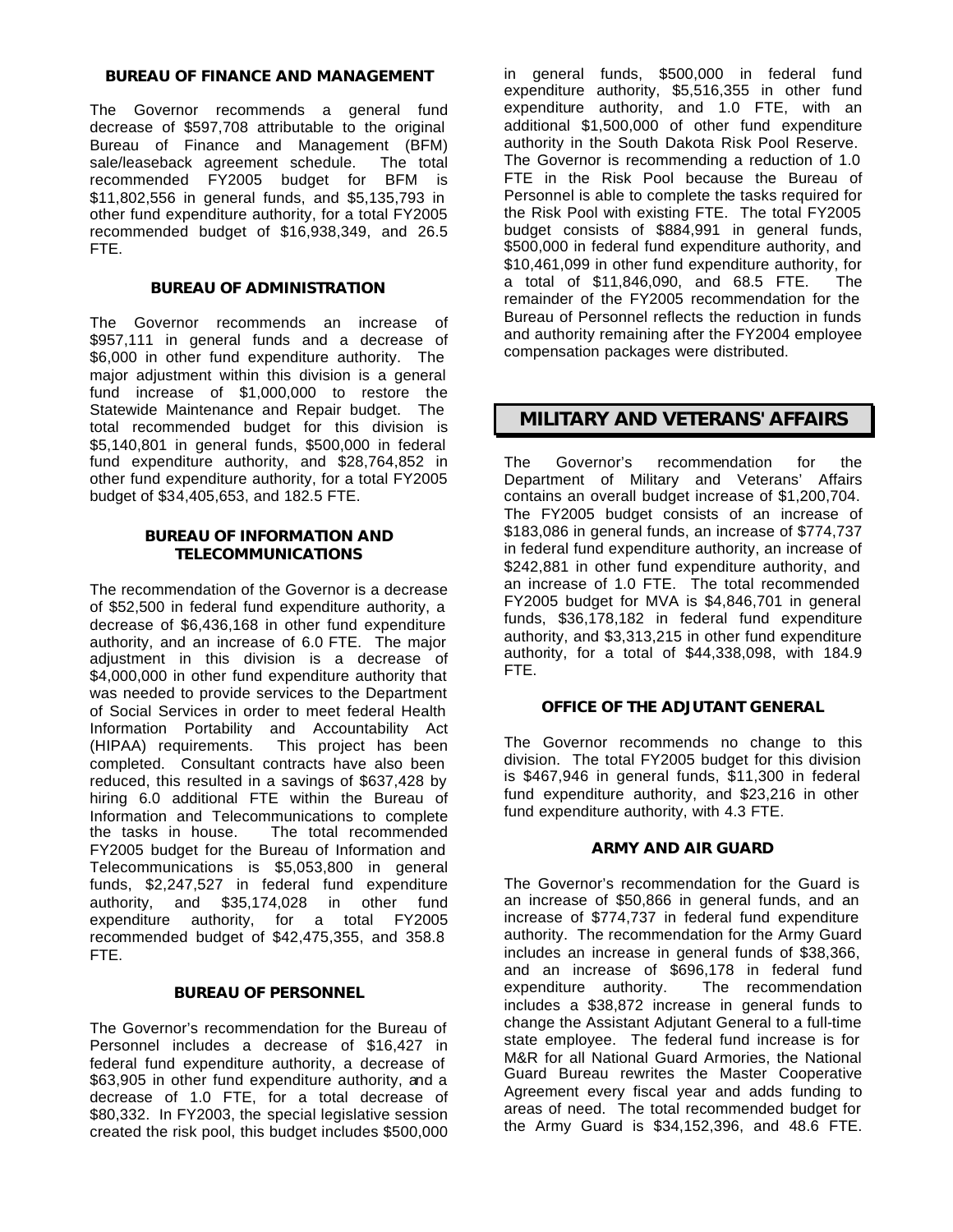The recommendation for the Air Guard includes increases of \$12,500 in general funds, and \$78,559 in federal fund expenditure authority. The general funds and \$37,500 of the federal fund authority are for utility costs at the Air Guard. \$41,059 in federal fund expenditure authority is for the Starbase Program. The total FY2005 recommended budget for the Air Guard is \$3,635,247, and 41.0 FTE.

#### *VETERANS' BENEFITS AND SERVICES*

The Governor's recommendation for this division includes an increase of \$49,480 in general funds and 1.0 FTE. The 1.0 FTE and \$37,120 in general funds are for a Veteran's Service Officer. These officers serve all veterans throughout South Dakota. With over 3,000 soldiers becoming veterans, the Division of Veterans' Affairs is tasked with providing services to these individuals. The division's total FY2005 budget is \$984,844 in general funds, and \$208,707 in federal fund expenditure authority, for a total of \$1,193,551, and 18.0 FTE.

#### *STATE VETERANS' HOME*

The Governor's recommendation for the State Veterans' Home includes an increase of \$82,740 in general funds and an increase of \$242,881 in other fund expenditure authority. The total recommended FY2005 budget is \$1,564,612 in general funds and \$3,289,830 in other fund expenditure authority, with 73.0 FTE. Some of the key recommended increases in the State Veterans' Home are for food services, nursing personal services, medical supplies, medical service contracts, and the Resident Activities Program.

## *REVENUE AND REGULATION*

The Governor's recommended budget for the Department of Revenue and Regulation totals \$52,629,665, consisting of \$859,510 in general funds, \$11,998 in federal fund expenditure authority, \$51,758,157 in other fund expenditure authority, and 310.6 FTE. The Governor is recommending no change in general funds, a decrease of \$35,002 in federal fund expenditure authority, and a decrease of \$2,286,854 in other fund expenditure authority. There is also a reduction of 2.5 FTE recommended by the Governor.

#### *SECRETARIAT*

The Governor's recommendation includes an increase of \$146,426 in other fund expenditure authority. Included in the increase is \$121,919 in other fund expenditure authority to reflect the centralization of office rent and various utility charges in the Division of the Secretariat. The increase for rent and utility charges in the Division of the Secretariat is offset by decreases in other divisions. The remainder of the Governor's recommended increase is from BIT charges, travel in the Legal Division to determine the residency of vehicle owners in motor vehicle investigations, and personal services for the continuation of the longevity program.

#### *BUSINESS TAX*

The Governor's recommendation includes an increase of \$22,294 in other fund expenditure authority for travel related to the Streamlined Sales Tax Project, rising BIT charges, and the continuation of the longevity program.

#### *MOTOR VEHICLES*

The Governor's recommendation includes a decrease of \$35,002 in federal fund expenditure authority and an increase of \$236,767 in other fund expenditure authority. The reduction to federal fund expenditure authority reflects the decrease of federal funds available to the Division of Motor Vehicles. Included in the other fund expenditure authority increase is \$200,000 to replace the dumb terminals and printers the counties are using for online registration and title-processing.

#### *PROPERTY AND SPECIAL TAXES*

The Governor is recommending no change in Property and Special Taxes. The recommended FY2005 budget consists of \$711,448 in general funds and 11.0 FTE.

#### *AUDITS*

The Governor is recommending an increase of \$6,551 in other fund expenditure authority in the Division of Audits. The recommended increase is for personal services and to cover an increase in BIT charges.

#### *BANKING*

The Governor's recommendation is a net decrease of \$11,283 in other fund expenditure authority. Included in the recommendation is an increase of \$24,423 in personal services and a decrease to contractual services from the movement of rent and various utility charges to the Division of the Secretariat.

#### *SECURITIES*

The Governor's recommendation is for a decrease of \$10,954 in other fund expenditure authority. The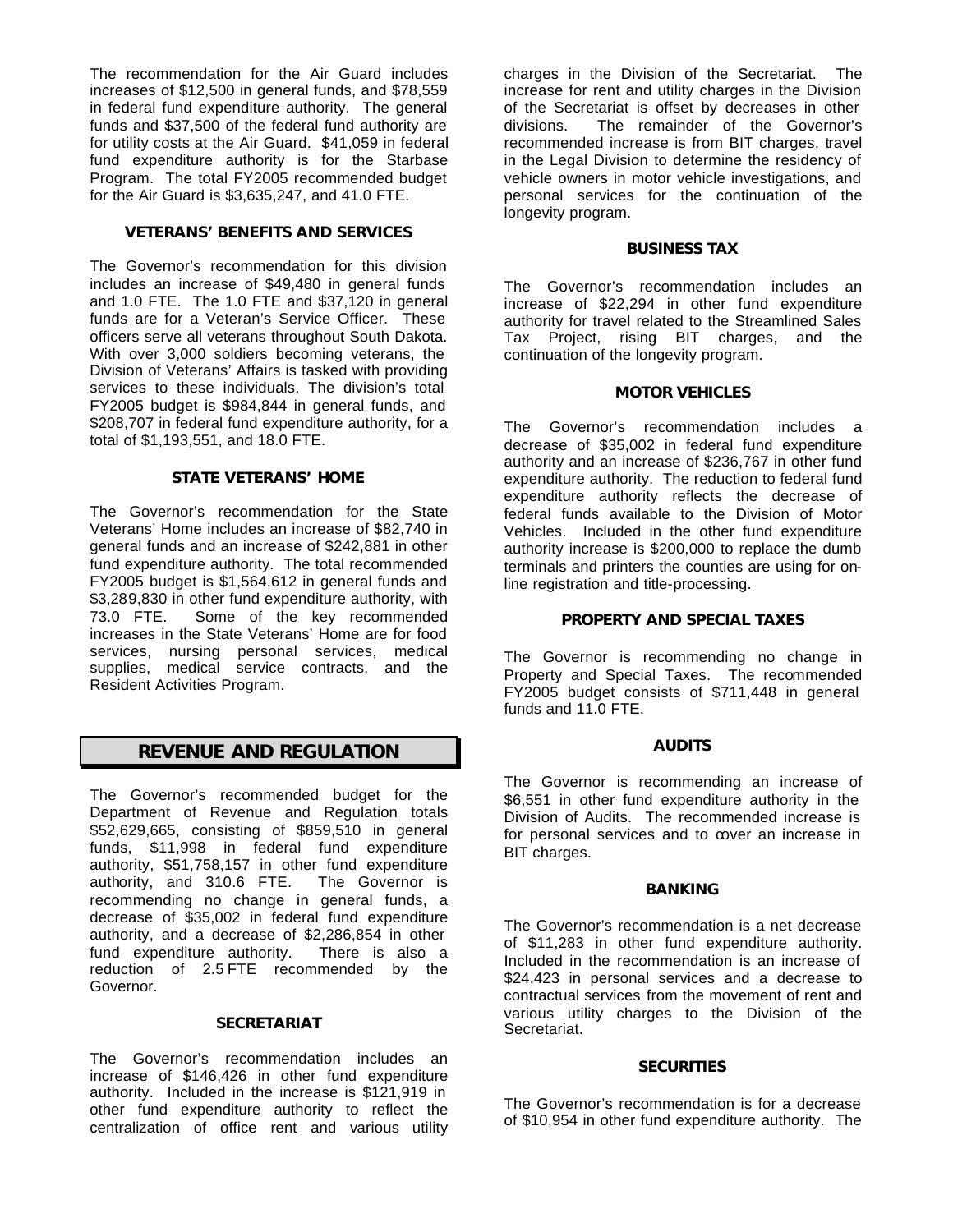decrease reflects the movement of rent to the Division of the Secretariat.

#### *INSURANCE*

The Governor's recommendation is a net decrease of \$43,346 in other fund expenditure authority. Major items in the recommendation include a reduction in travel authority to accurately reflect anticipated travel expenditures and a decrease due to the movement of rent to the Division of the Secretariat.

#### *INSURANCE FRAUD UNIT*

The Governor's recommendation for this informational budget includes a decrease of \$7,039 in other fund expenditure authority. The reduction reflects the movement of rent to the Division of the Secretariat.

#### *PETROLEUM RELEASE COMPENSATION*

The Governor is recommending a decrease of \$20,426 in other fund expenditure authority. Included in this recommendation is the movement of rent to the Division of the Secretariat. The Governor is also recommending a reduction of \$1,500,000 in other fund expenditure authority for the informational portion of this budget.

#### *LOTTERY*

The Governor is recommending a decrease of \$1,059,718 in other fund expenditure authority and a reduction of 1.0 FTE in the informational portion of this budget. The \$1,000,000 reduction in lottery prize authority is to accurately reflect anticipated expenditures, and it has been determined it is no longer necessary to fill the FTE position.

#### *REVENUE BOARDS AND COMMISSIONS*

This includes the informational budgets of the Real Estate Commission, the Abstracters Board of Examiners, and the Commission on Gaming. The Governor is recommending an increase of \$148 in other fund expenditure authority for personal services in the Real Estate Commission's budget and no change in the Abstracters Board of Examiners' budget. For the Commission on Gaming, the Governor is recommending a decrease of \$46,274 in other fund expenditure authority and a reduction of 1.5 FTE to accurately reflect the staffing needs of the Commission on Gaming.

### *TOURISM AND STATE DEVELOPMENT*

The FY2005 recommended budget for Tourism and State Development, including the informational budget for South Dakota Housing Development Authority, is \$10,101,691 of general funds, \$13,654,870 of federal fund expenditure authority, and \$29,662,895 of other fund expenditure authority. The total recommended budget is \$53,419,456, and 179.6 FTE.

#### *ECONOMIC DEVELOPMENT*

The Governor recommends a general fund increase of \$1,100,000 and a \$3,250,000 other fund expenditure authority increase. The Office of Economic Development includes the Administrative Division for the new Department of Tourism and State Development. \$100,000 of the general fund recommended increase is for the promotion of the many divisions within the new department. \$1,000,000 of the general fund increase is for the Governor's 2010 Initiative, Tourism Challenge Program. The \$3,250,000 in other fund expenditure authority is to provide sufficient authority for the Future Fund. The total recommended budget for Economic Development consists of \$3,305,445 in general funds, \$10,442,753 in federal fund expenditure authority, and \$13,154,158 of other fund expenditure authority, for a total budget of \$26,902,356 and 43.8 FTE.

#### *TOURISM*

The Tourism budget is funded by revenues generated from Deadwood Gaming, a 1% gross receipts tax on hotel rooms and other tourist activities, and the Co-op Revolving Fund. For FY2005, the Governor is recommending a \$640,000 increase in other fund expenditure authority based on a 5.65% growth in revenues. The FY2005 recommended budget consists of \$7,346,483 in other fund expenditure authority, and 24.8 FTE.

#### *RESEARCH COMMERCE*

As a part of the 2010 Initiative, the Governor created the Division of Research Commerce located in Tourism and State Development. The recommended budget includes an increase of \$3,519,790 in general funds and an increase of 2.0 FTE. Of this recommendation, 2.0 FTE and \$151,048 in general funds are for personal services and operating expenses within the Division of Research Commerce. This office will work closely with the Office of New Economy located in the Board of Regents' Central Office to fund new research projects within the regental system. The remaining \$3,368,742 in general funds are for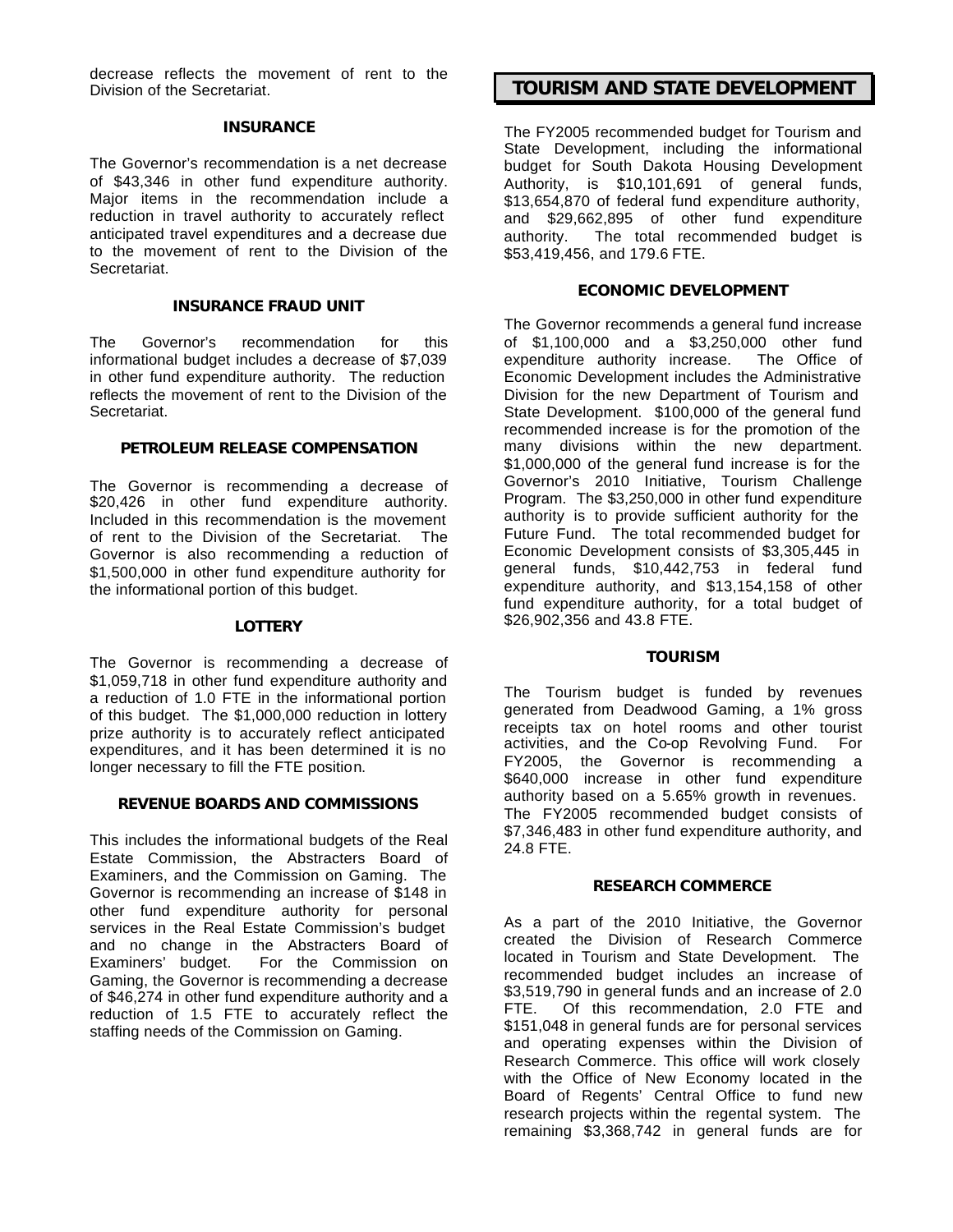funding the projects located in the Board of Regents, (\$1,375,002 for faculty research time, \$493,740 for research assistants, and \$1,500,000 for EPSCoR match/equipment support). The total recommended FY2005 budget for the Division of Research Commerce is \$3,519,790 in general funds, and 2.0 FTE.

#### *TRIBAL GOVERNMENT RELATIONS*

The Governor's recommended budget for Tribal Government Relations includes an increase of \$30,923 in general funds. The increase is due to a change within the division, the administrative assistant FTE will be changed to a deputy FTE. This person will assist the director of this division with reaching out to the tribes within South Dakota. This change reflects additional funding in personal services and travel. The total recommended FY2005 budget for the Division of Tribal Government Relations is \$159,861 in general funds, and 2.0 FTE.

#### *CULTURAL AFFAIRS*

The total recommended budget consists of an increase of \$4,803 in general funds, a decrease of \$31,395 in federal fund expenditure authority and an increase of \$2,809 in other fund expenditure authority. The general fund increase is to cover the Bureau of Administration's space maintenance billings for the Cultural Heritage Center and longevity. The recommended decrease in federal fund expenditure authority is due to the end of a consultant contract for Preserve South Dakota and bringing this work in house using existing FTE. The total recommended FY2005 budget for Cultural Affairs is \$3,116,595 in general funds, \$1,376,612 in federal fund expenditure authority, and \$1,403,449 in other fund expenditure authority, for a total FY2005 recommended budget of \$5,896,656, and 44.0 FTE.

#### *SOUTH DAKOTA HOUSING DEVELOPMENT AUTHORITY*

The Governor is recommending the authority's informational budget request as submitted, with increases of \$37,356 in federal fund expenditure authority, and \$195,324 in other fund expenditure authority, for a total increase of \$232,680. The recommended budget includes personal services increases of \$15,146 in federal fund expenditure authority and \$28,129 in other fund expenditure authority. Operating expenses are to increase \$22,210 in federal fund expenditure authority and \$167,195 in other fund expenditure authority. The total FY2005 recommended budget is \$9,594,310 including \$1,835,505 in federal fund expenditure authority, \$7,758,805 in other fund expenditure authority, and 63.0 FTE.

## *TRANSPORTATION*

Highway construction contracts make up 70% of the Department of Transportation's \$428,527,519 budget. The \$300,531,961 Highway Construction Contract budget is informational.

The Department of Transportation's FY2005 budget contains \$475,979 in general funds, \$258,383,432 in federal fund expenditure authority, \$169,668,108 in other fund expenditure authority, and 1,077.3 FTE. The FY2005 budget reflects a decrease of \$414,065 in federal fund expenditure authority, and an increase of \$782,423 in other fund expenditure authority, for a total budget increase of \$368,358. The Governor's FY2005 recommendation for General Operations includes increases of \$1,364,242 in federal fund expenditure authority, \$1,552,964 in other fund expenditure authority, and 3.0 FTE. The overall recommended increase is \$2,917,206. The Governor's FY2005 recommendation for Construction Contracts includes a decrease of \$1,778,307 in federal fund expenditure authority and a decrease of \$770,541 in other fund expenditure authority, for an overall decrease of \$2,548,848.

## *LABOR*

The Governor's recommendation for the Department of Labor is \$1,310,872 in general funds, \$34,789,200 in federal fund expenditure authority, \$8,553,331 in other fund expenditure authority, for a total FY2005 budget of \$44,653,403 and 425.2 FTE. The primary mission of the department is to provide job training, administer unemployment insurance and workers' compensation for South Dakota employers, and to administer the South Dakota Retirement System. For reporting purposes, the budget for six professional and occupational licensing boards and the Public Utilities Commission are included in this department.

Excluding the professional and occupational licensing boards, South Dakota Retirement System and the Public Utilities Commission, the Governor is recommending a decrease of \$13,400 in general funds, a decrease of \$209,413 in federal fund expenditure authority, and an increase of \$1,632 in other fund expenditure authority for the Department of Labor. Efficiencies were found in the department to account for savings in general funds and federal fund authority.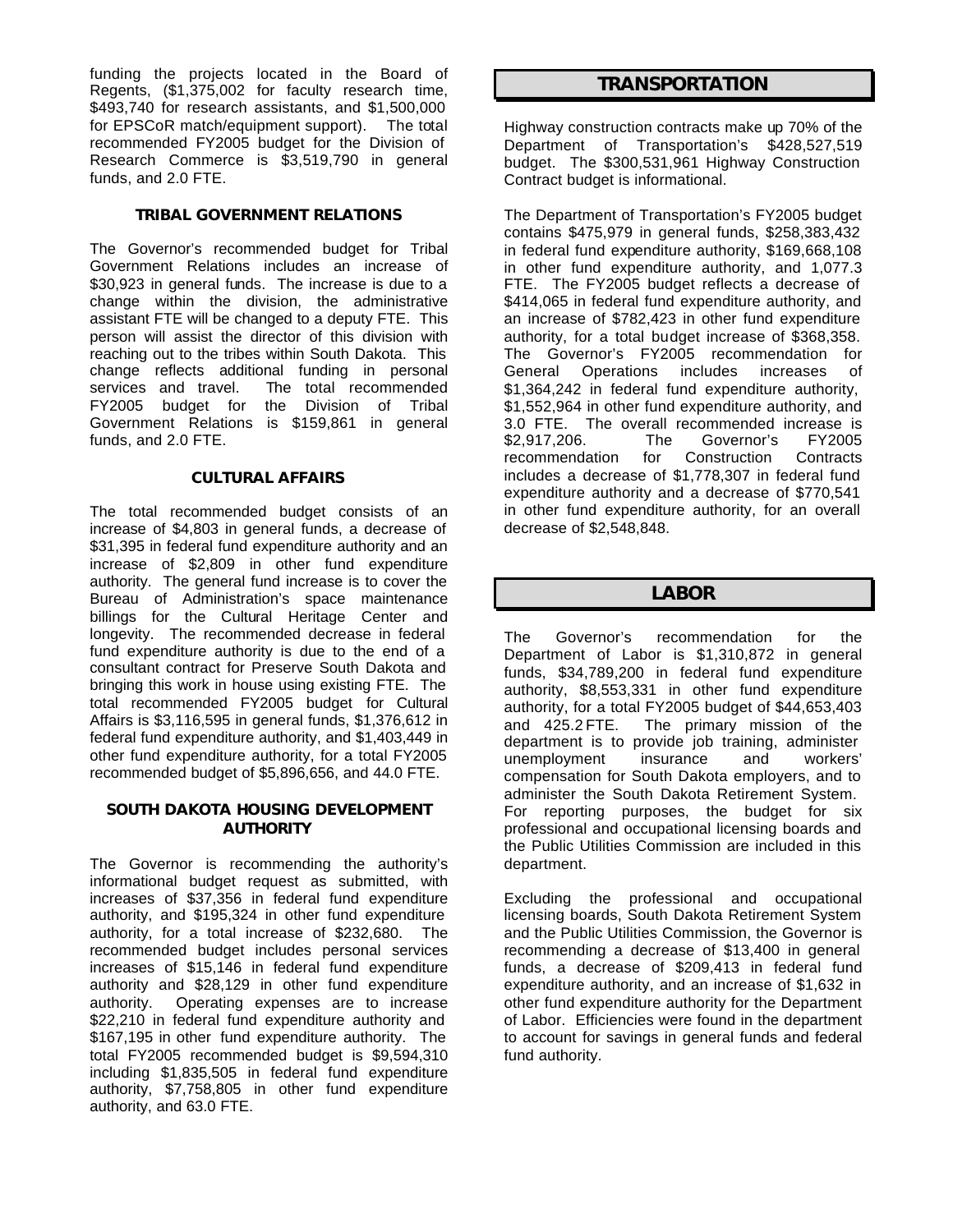#### *PROFESSIONAL AND OCCUPATIONAL LICENSING*

This division is comprised of the informational budgets of the professional and occupational licensing boards. There are six boards, with a total recommended budget for FY2005 of \$2,396,561 which is a total increase of \$240,730 in other fund expenditure authority. These boards are selfsupporting through their fee systems. The boards include: Board of Accountancy, Board of Barber Examiners, Board of Cosmetology, Plumbing Commission, Board of Technical Professions, and the Electrical Commission.

#### *SOUTH DAKOTA RETIREMENT SYSTEM*

The recommended budget for the South Dakota Retirement System is \$3,020,539 of other fund expenditure authority, and 31.0 FTE. The recommendation includes an increase of \$260,233 in other fund expenditure authority, and 2.8 FTE.

#### *PUBLIC UTILITIES*

The Governor recommends an increase of \$292,181 in general funds and a decrease of \$279,462 in other fund expenditure authority for the Public Utilities Commission. The total FY2005 recommended budget is \$537,244 in general funds, \$78,081 in federal fund expenditure authority, and \$2,737,786 in other fund expenditure authority, with 28.7 FTE.

# *FTE CHANGE*

Total appropriated FTE decreased from 13,981.9 in FY1995 to a proposed level of 13,549.5 for FY2005. This is a difference of 432.4 FTE over a ten-year period. For offices outside the control of the Governor, total appropriated FTE grew from 5,654.9 in FY1995 to a recommended 5,853.7 for FY2005, or an increase of 198.8 FTE. The agencies under direct control of the Governor had total appropriated FTE of 8,327.0 in FY1995. The FY2005 budget proposal brings the FTE to a level of 7,695.8, for a reduction of 631.2 FTE during the decade. The following charts show the FTE change between FY1995 and FY2005.

# FTE History for Offices Under Control of Governor



FTE History for Offices Outside Control of Governor



In 1991 when Governor Rounds entered the Senate, the FTE level for agencies under the direct control of the Governor was 7,838.2 compared to a proposed level of 7,695.8 FTE for FY2005. This is a decrease of 142.4 FTE. While the scope of government has expanded, the FTE have decreased. The challenge has been for state employees to do more with less. For FY2005, the Governor recommends a total appropriated FTE level of 7,695.8 for offices under his control and 5,353.7 for offices outside of his control, for a total appropriated FTE of 13,549.5. The recommended FTE level for FY2005 is an increase of 211.9 FTE from the previous fiscal year, of which 140.4 are for offices outside of his control.

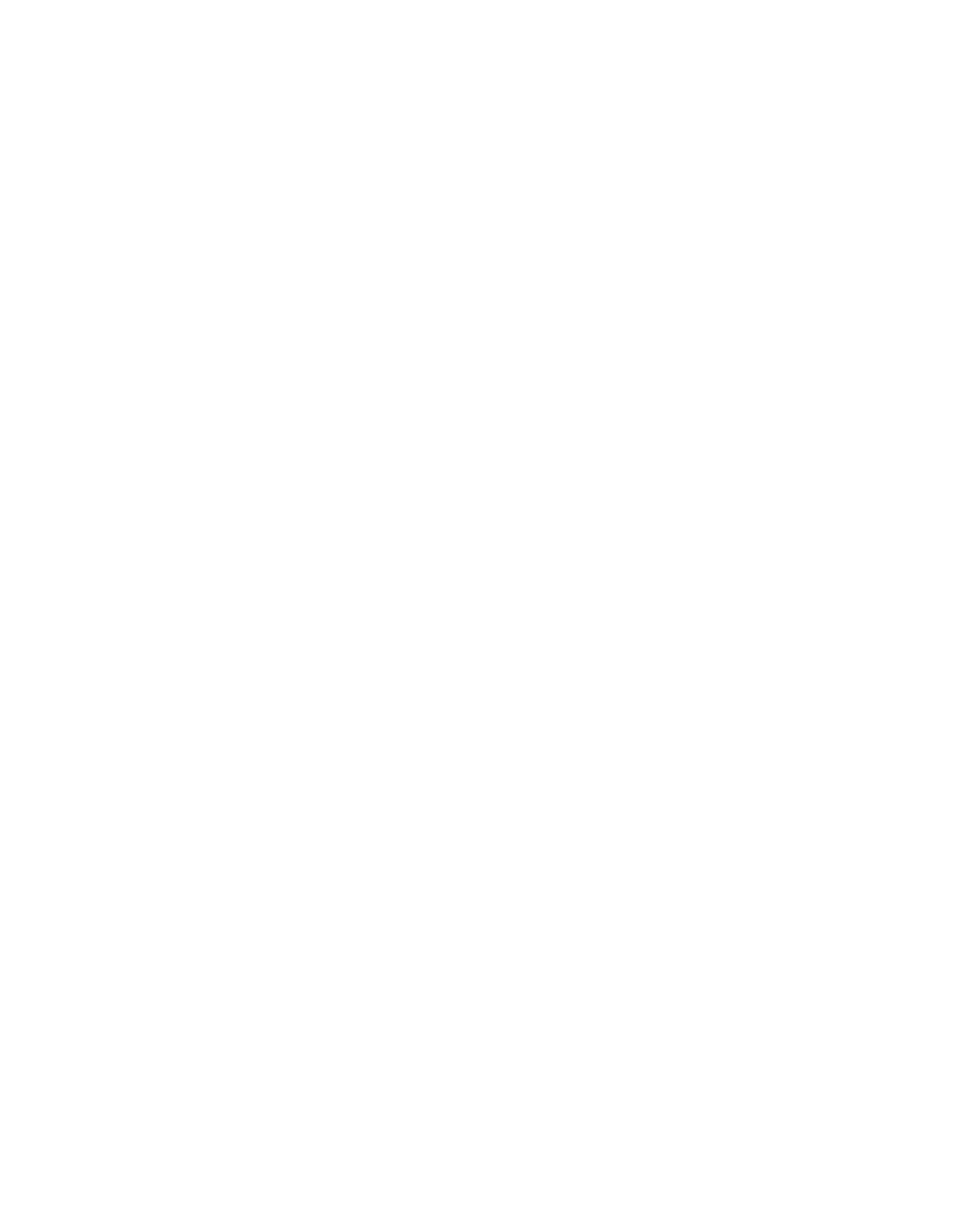# *SUMMARY OF RECOMMENDED REORGANIZATIONS*

# *GAME, FISH, AND PARKS*

The Governor recommends reorganization within the Department of Game, Fish, and Parks. The recommended reorganization will consolidate the Division of Parks and Recreation and the Division of Custer State Park into one statewide parks system. The newly created Division of State Parks and Recreation will operate under two budget units, down from four units before the consolidation. The first budget unit will include the consolidated operation and maintenance budgets from Parks and Recreation and Custer State Park. The second budget unit will include the combined development and improvement budgets of Parks and Recreation and Custer State Park. The reorganization into one consolidated state parks system will allow the new division to maximize funding opportunities, realize operating efficiencies, and efficiently utilize staff.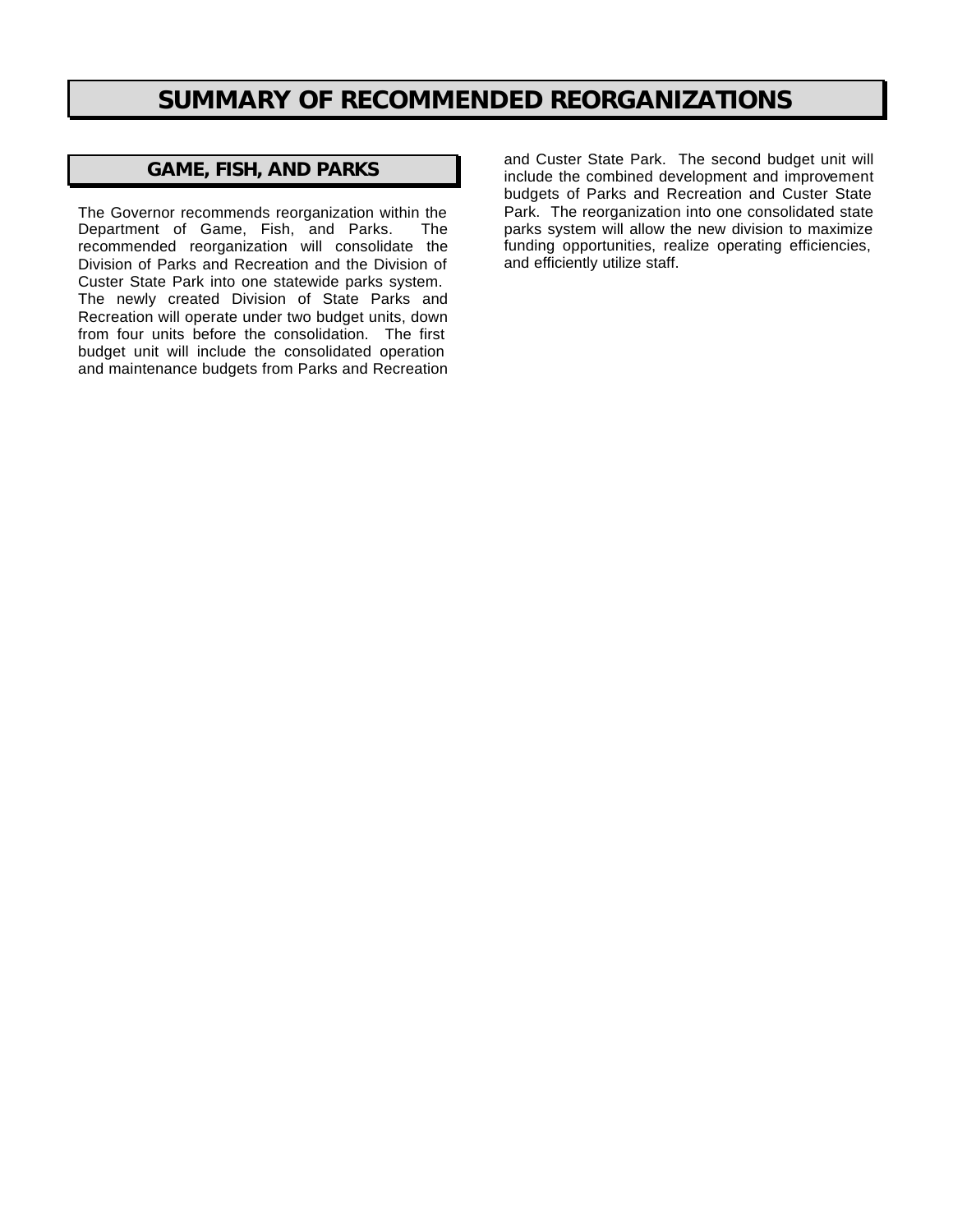# *SPECIAL APPROPRIATION RECOMMENDATIONS*

| <b>CENERAL</b><br><b>FUNDS</b> | <b>FEDERAL</b><br><b>FUNDS</b> | <b>OTHER</b><br><b>FUNDS</b> | <b>TOTAL</b><br><b>FUNDS</b> |
|--------------------------------|--------------------------------|------------------------------|------------------------------|
| 309.418                        |                                |                              | 309.418                      |
| 87.738                         |                                |                              | 87.738                       |
| 1,000,000                      |                                |                              | 1,000,000                    |
|                                |                                | 600.000                      | 600.000                      |
| 5,000,000                      |                                |                              | 5, 000, 000                  |
| S 6, 397, 156                  |                                | 600,000                      | S 6, 997, 156                |
|                                |                                |                              |                              |

**NOTE:** FY 2005 special appropriations become available for expenditure on July 1, 2004 and are included in the FY 2005 column of the General Fund Condition Statement.

The Governor is recommending a total special appropriation of \$6,397,156 in general funds , and \$600,000 in other fund expenditure authority . The following paragraphs highlight each recommended special appropriation.

- *School District Consolidation Incentives:* The Governor is recommending \$309,418 of general funds to reimburse certain school districts for consolidation incentives per SDCL 13:6:92.
- **Physician Tuition Reimbursement Program:** The Governor is recommending \$87,738 of general funds to reimburse three<br>participants who have complied with the requirements of the South Dakota Physician Tuition Reimbursement P
- *Tax Refunds for the Elderly and Disabled:* The Governor is recommending \$1,000,000 in general funds for tax refunds for elderly and disabled individuals who meet income guidelines.
- *Soil and Water Conservation Grants:* The Governor is recommending \$600,000 in other fund expenditure authority to be used to fund the conservation districts and address soil and water conservation in South Dakota.
- *Food Stamp Enhancement Program:* The Governor is recommending \$5,000,000 in general funds to implement a food stamp enhancement program to expand the current federal program, pay for it at the state level, and really focus the efforts of sales taxes on food to the working poor.

| FY 2004 EMERGENCY SPECIAL APPROPRIATIONS              | <b>GENERAL</b><br><b>FUNDS</b> | <b>FEDERAL</b><br><b>FUNDS</b> | <b>OTHER</b><br><b>FUNDS</b> | <b>TOTAL</b><br><b>FUNDS</b> |
|-------------------------------------------------------|--------------------------------|--------------------------------|------------------------------|------------------------------|
| Medical School Office of Medical Education            | 332, 433                       | S<br>$\bf{0}$                  | S<br>0                       | 332, 433                     |
| Department of Corrections' Prison Expansion Match     | 1, 650, 486                    |                                | 0                            | 1, 650, 486                  |
| Public Utilities Commission Commissioners' Salaries   | 292.181                        |                                |                              | 292, 181                     |
| Fire Suppression Fund                                 | 2.124.322                      |                                |                              | 2, 124, 322                  |
| PEPL Fund                                             | 1, 200, 000                    |                                | 0                            | 1, 200, 000                  |
| Medicaid Shortfall                                    | 10.989.679                     | 24, 098, 695                   |                              | 35, 088, 374                 |
| Veterans' Bonus                                       | 4.206.607                      |                                | 0                            | 4, 206, 607                  |
| <b>Education Enhancement</b>                          | 2, 845, 271                    |                                | 0                            | 2, 845, 271                  |
| State Fair                                            | 1, 164, 599                    |                                |                              | 1, 164, 599                  |
| Correctional Health Care                              | 2, 413, 330                    |                                | 2, 413, 330                  | 4, 826, 660                  |
| <b>TOTAL FY 2004 EMERGENCY SPECIAL APPROPRIATIONS</b> | S27, 218, 908                  | S24, 098, 695                  | S 2, 413, 330                | \$53, 730, 933               |

- *Medical School Office of Medical Education:* The Governor is recommending \$332,433 in general funds for the balance of the one-time funds needed to fund the operation of the School of Medicine's Office of Medical Education in FY2004.
- *Department of Corrections' Prison Expansion Match :* The Governor is recommending \$1,650,486 in general funds to complete the construction plan as laid out during the 2003 legislative session by HB 1280.
- *Public Utilities Commission Commissioners' Salaries:* The Governor is recommending \$292,181 in general funds for salaries and benefits for the commissioners.
- **Fire Suppression Fund:** The Governor is recommending \$2,124,322 in general funds to be deposited into the Fire Suppression Fund for costs related to the suppression of wildfires in South Dakota.
- PEPL Fund: The Governor is recommending \$1,200,000 to pay Non-PEPL fund related costs incurred since January 7, 2003. This will allow our PEPL fund to pass the scrutiny of state and federal auditors in the future.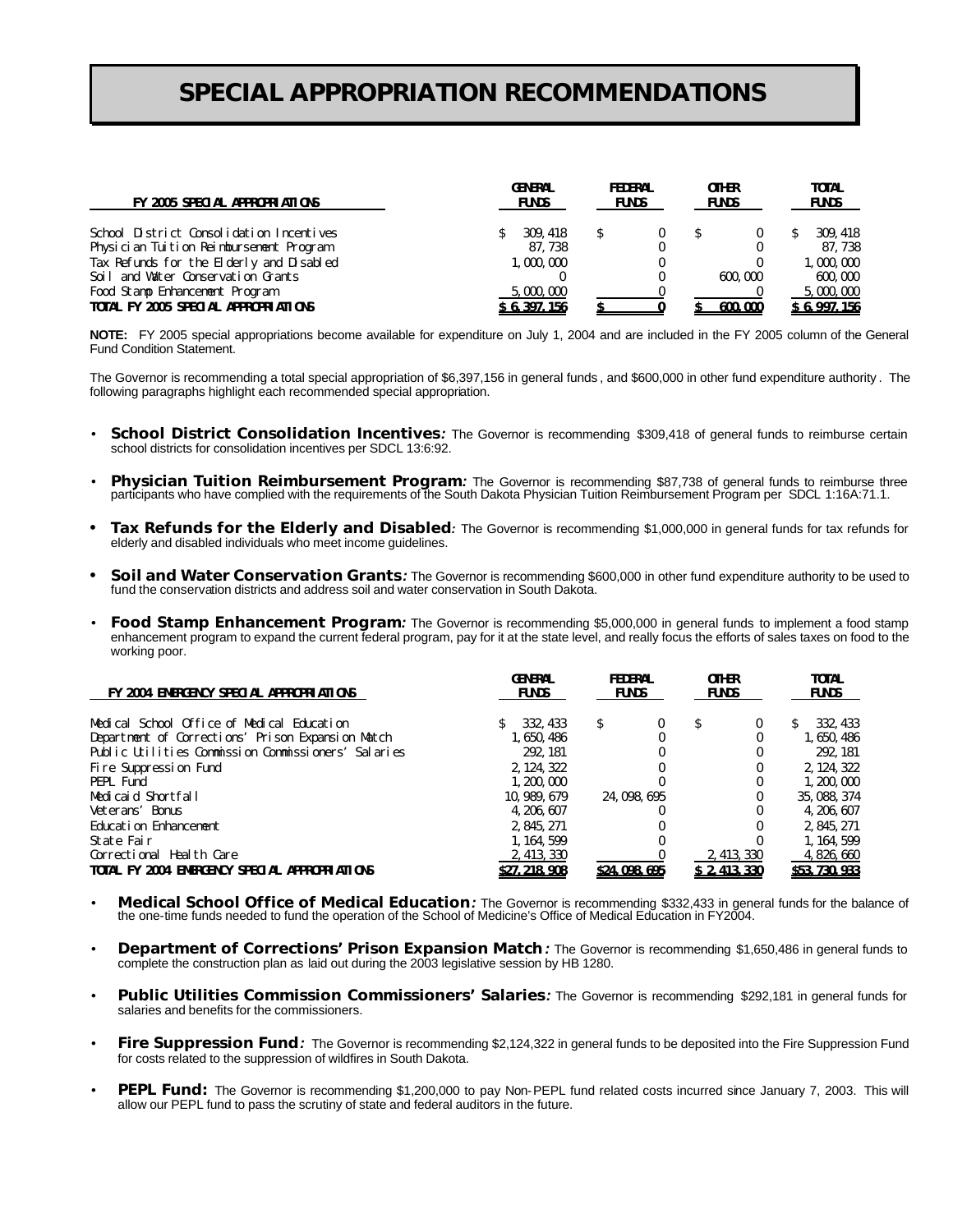- *Medicaid Shortfall:* The Governor is recommending \$10,989,679 in general funds and \$24,098,695 million in federal fund expenditure authority to cover the increased average cost per Medicaid eligible.
- *Veterans' Bonus:* The Governor is recommending \$4,206,607 in general funds to award a bonus to all South Dakota Military Service Veterans who served on active duty in hostile areas from January 1, 1993 to present and in non-hostile areas from September 11, 2001 until present.
- *Education Enhancement:* FY2003 earnings to the Education Enhancement Trust Fund distributed in FY2004 rebounded in the last quarter of FY2003. The result of the increased earnings performance resulted in an amount of \$14.1 million of interest earnings that were transferred to the general fund on August 1, 2003. Since the Education Enhancement Trust Fund was ratified, there have been a total of \$11.3 million of education enhancement expenditures authorized by the legislature. Today, the general fund has \$2.8 million of revenues that have not been allocated to education enhancement. The Governor is recommending that the legislature appropriate \$2,845,271 in the FY2004 budget for education enhancement.
- *State Fair:* The Governor is recommending \$1,164,599 in general funds to cover the funding shortfall in the State Fair Fund.
- *Correctional Health Care:* The Governor is recommending \$2,413,330 in general funds and \$2,413,330 in other fund expenditure authority for Correctional Health to supplement the estimated shortfall due to rising health care costs. In FY2004, the program is incurring unexpected costs for inmates with renal failure, Hepatitis C, HIV/AIDS, and cancer. Outsourced inpatient hospital, outpatient hospital, and prescription drug services are the major areas being impacted by these unbudgeted medical conditions.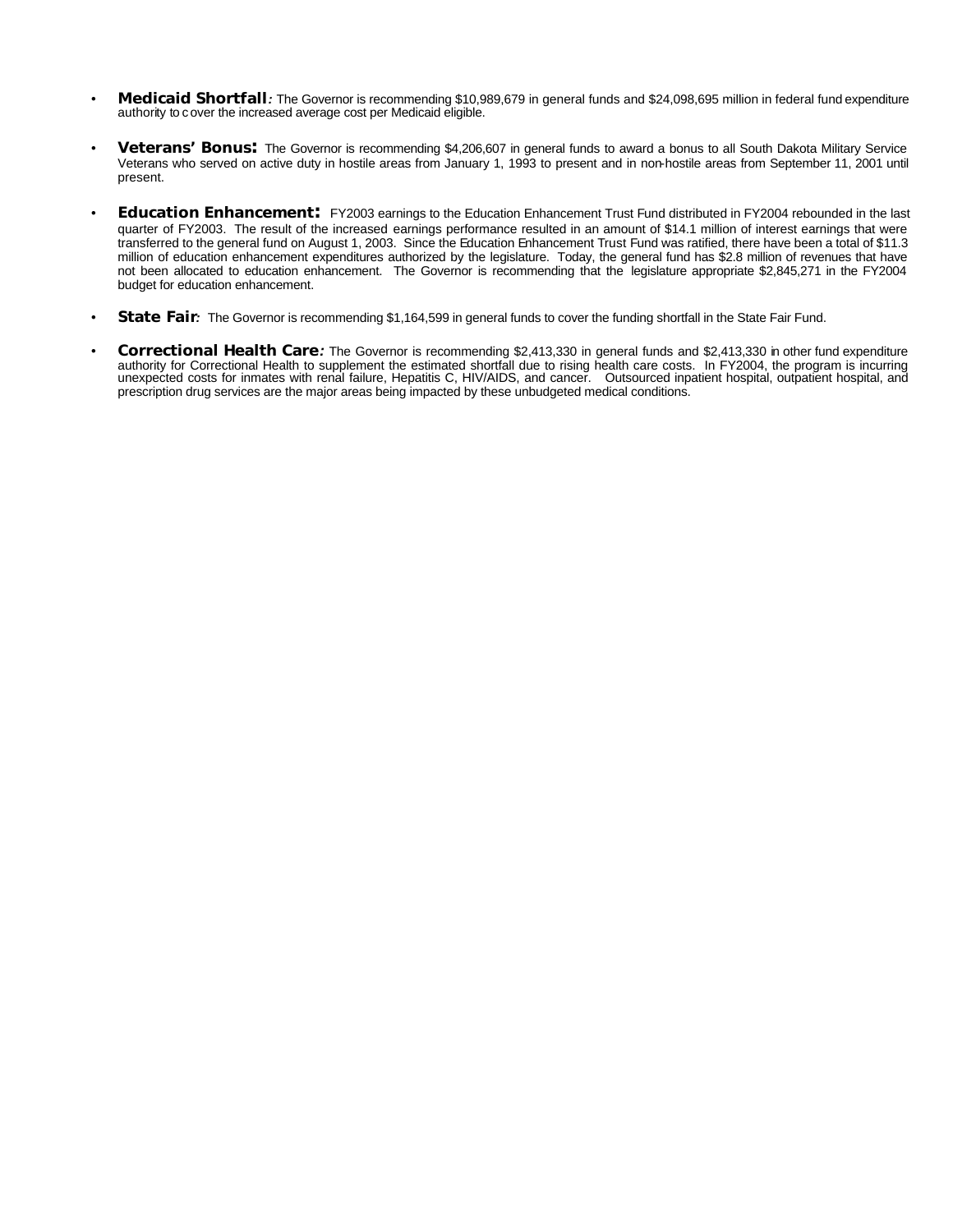# *GOVERNOR ROUNDS' RECOMMENDATION FOR STATE EMPLOYEE COMPENSATION*

•

|                                                                                                                                                                                                                                                                               | <b>GENERAL</b><br><b>FUNDS</b>         | <b>FEDERAL</b><br><b>FUNDS</b> | <b>OTHER</b><br><b>FUNDS</b>           | <b>TOTAL</b><br><b>FUNDS</b>           |
|-------------------------------------------------------------------------------------------------------------------------------------------------------------------------------------------------------------------------------------------------------------------------------|----------------------------------------|--------------------------------|----------------------------------------|----------------------------------------|
| <b>PACE ADJUSTMENT TO JOB WORTH: The</b><br>Governor is recommending that the Performance<br>and Compensation Equity (PACE) system established<br>in FY1990 be continued and include 2.5%<br>adjustments to employees who are paid under<br>the job-worth of their pay range. | \$1,348,248                            | 829, 065<br>S                  | \$1,101,997                            | \$3,279,310                            |
| <b>ACROSS-THE-BOARD INCREASE:</b> The Governor<br>is recommending that all permanent state<br>employees receive a 3% pay increase:                                                                                                                                            |                                        |                                |                                        |                                        |
| Executive Branch<br>Board of Regents<br>Legislative Branch                                                                                                                                                                                                                    | \$3, 152, 633<br>3.640.061<br>114, 792 | \$2,651,341<br>806, 263<br>0   | \$3,874,040<br>2, 781, 240<br>$\bf{0}$ | \$9,678,014<br>7, 227, 564<br>114, 792 |
| Judicial Branch<br><b>Subtotal</b>                                                                                                                                                                                                                                            | 636, 655<br>S 7, 544, 141              | 1,858<br>\$3,459,462           | 18,798<br>\$6,674,078                  | 657, 311<br>\$17, 677, 681             |
| <b>HEALTH INSURANCE ADJUSTMENT: The costs</b><br>associated with the employer-paid portion<br>of the state employee's health insurance<br>plan for FY2005 is projected to increase<br>by 2%.                                                                                  | s<br>491, 503                          | 258, 182<br>s                  | 426, 561<br>s                          | \$1,176,246                            |
| <b>GRAND TOTAL INCREASE FOR STATE</b><br><b>EMPLOYEE COMPENSATION</b>                                                                                                                                                                                                         | S 9, 383, 892                          | S 4.546,709                    | S 8.202.636                            | S22, 133, 237                          |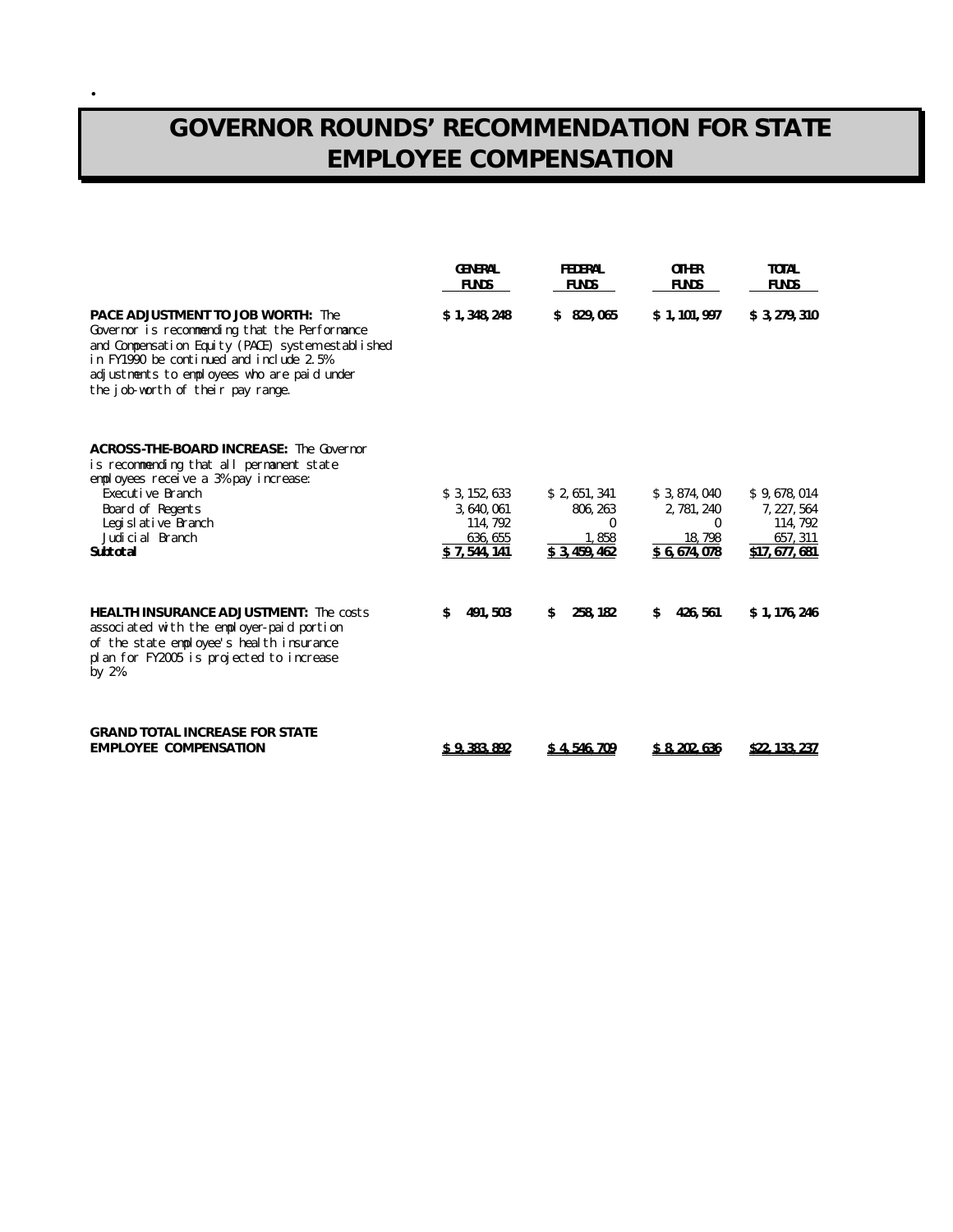# *GOVERNOR'S FY 2005 GENERAL FUND RECOMMENDATIONS*

|                                                          | FIE<br><b>EXPANSION/</b><br><b>(REDUCTION)</b> | <b>GENERAL FUND</b><br><b>EXPANSION/</b><br><b>(REDUCTION)</b> | <b>TOTAL</b><br><b>CENERAL FUND</b><br><b>RECOMMENDATION</b> |
|----------------------------------------------------------|------------------------------------------------|----------------------------------------------------------------|--------------------------------------------------------------|
| <b>GENERAL BILL</b>                                      |                                                |                                                                |                                                              |
| Administration (Excluding Sale-Leaseback)                | 0.0                                            | 1,000,000<br>S.                                                | \$<br>3,690,378                                              |
| Agriculture                                              | 15.0                                           | 304, 017                                                       | 5, 066, 523                                                  |
| <b>Attorney General</b>                                  | 1.0                                            | 999, 580                                                       | 6, 147, 479                                                  |
| Corrections                                              | 16.5                                           | 6, 300, 026                                                    | 65, 452, 292                                                 |
| Education (Excluding State Aid and                       | 4.8                                            | 302, 788                                                       | 9, 660, 447                                                  |
| Postsecondary Education)                                 |                                                |                                                                |                                                              |
| State Aid to Education                                   | 0.0                                            | 13, 290, 992                                                   | 333, 862, 513                                                |
| Postsecondary Vocational Education                       | 0.0                                            | 784, 181                                                       | 16, 536, 507                                                 |
| Environment and Natural Resources                        | 0.0                                            | $\bf{0}$                                                       | 5, 667, 695                                                  |
| Finance and Management (Excluding Sale-Leaseback)        | 0.0                                            | $\bf{0}$                                                       | 776, 631                                                     |
| Game, Fish, and Parks (Excluding CRP)                    | 0.9                                            | 10,000                                                         | 3, 516, 487                                                  |
| Gubernatorial Division                                   | 0.7)<br>€                                      | 670, 546                                                       | 2, 765, 247                                                  |
| Heal th                                                  | 5.0                                            | $\bf{0}$                                                       | 7, 907, 764                                                  |
| <b>Human Services</b>                                    | 10.0                                           | 2, 831, 459                                                    | 80, 333, 454                                                 |
| Information and Telecommunications                       | 6.0                                            | $\bf{0}$                                                       | 5, 053, 800                                                  |
| Labor and Regulation (Includes SD Retirement System)     | (1.2)                                          | 13, 400)<br>€                                                  | 773, 628                                                     |
| Legislature (Includes Health Insurance)                  | 0.0                                            | 245, 148                                                       | 7, 082, 598                                                  |
| Mlitary and Veteran's Affairs                            | 1.0                                            | 183,086                                                        | 4, 846, 701                                                  |
| Personnel (Excludes Health Insurance and Salary Policy)  | 1.0)<br>€                                      | $\bf{0}$                                                       | 884, 991                                                     |
| Public Safety                                            | 0.0                                            | 70,873                                                         | 3, 405, 151                                                  |
| Public Utilities Commission                              | 0.0                                            | 292, 181                                                       | 537, 244                                                     |
| Regents (Includes Health Insurance)                      | 137.1                                          | 6, 172, 659                                                    | 148, 052, 098                                                |
| Revenue                                                  | (2.5)                                          | $\bf{0}$                                                       | 859, 510                                                     |
| School and Public Lands                                  | 0.0                                            | 2,000                                                          | 486, 032                                                     |
| Secretary of State                                       | 0.0                                            | 750)<br>€                                                      | 885, 311                                                     |
| Social Services                                          | 12.0                                           | 20, 827, 270                                                   | 195, 696, 199                                                |
| State Auditor                                            | 0.0                                            | 8,696                                                          | 938, 735                                                     |
| State Treasurer (Including Investment Council)           | 0.0                                            | $\bf{0}$                                                       | 462, 621                                                     |
| Tourism & State Development                              | 2.0                                            | 4, 655, 516                                                    | 10, 101, 691                                                 |
| Transportation                                           | 3.0                                            | $\bf{0}$                                                       | 475, 979                                                     |
| Unified Judicial System (Includes Health Insurance)      | 3.0                                            | 1,040,087                                                      | 27, 543, 026                                                 |
| Sal e-Leaseback                                          | 0.0                                            | 640, 597)<br>(                                                 | 12, 476, 348                                                 |
| Conservation Reserve Program                             | 0.0                                            | 3,969                                                          | 1, 156, 755                                                  |
| Executive Branch Health Insurance                        | 0.0                                            | 238,620                                                        | 238, 620                                                     |
| Executive Branch Salary Policy                           | 0.0                                            | 4, 039, 339                                                    | 4, 039, 339                                                  |
| <b>TOTAL FY2005 GENERAL BILL RECOMMENDATIONS</b>         | 211.9                                          | \$63,618,286                                                   | \$967, 379, 794                                              |
| <b>BREAKDOWN</b>                                         |                                                |                                                                |                                                              |
| Executive Branch                                         | 71.5                                           | \$40, 112, 966                                                 | \$422, 080, 383                                              |
| Unified Judicial System and Other Constitutional Offices | 3.3                                            | 3, 257, 488                                                    | 46, 848, 293                                                 |
| State Aid                                                | 0.0                                            | 13, 290, 992                                                   | 333, 862, 513                                                |
| Postsecondary Vocational Education                       | 0.0                                            | 784, 181                                                       | 16, 536, 507                                                 |
| Board of Regents                                         | <u>137.1</u>                                   | 6, 172, 659                                                    | 148, 052, 098                                                |
| <b>TOTAL FY2005 GENERAL BILL RECOMMENDATIONS</b>         | 211.9                                          | S 63, 618, 286                                                 | S967, 379, 794                                               |